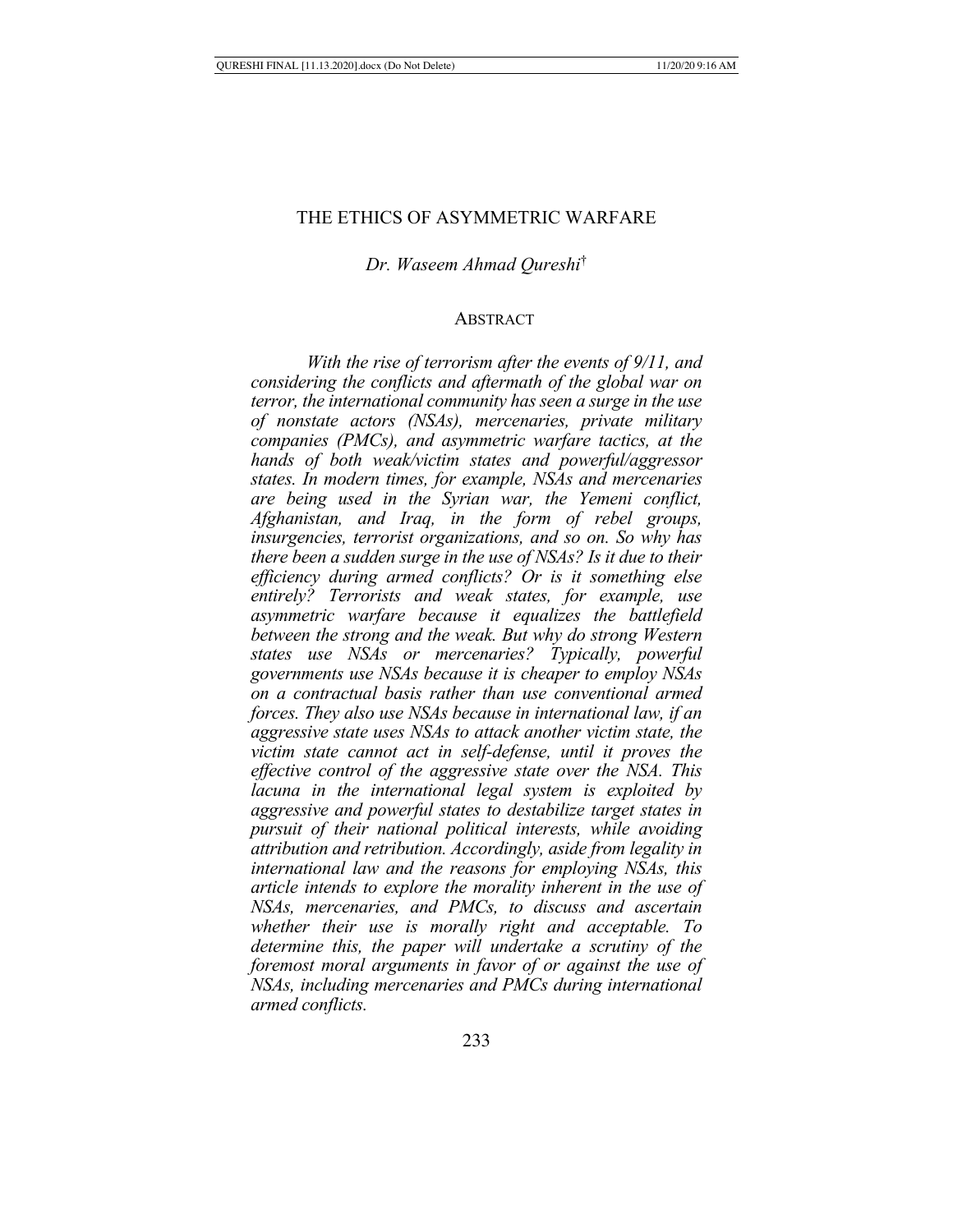#### TABLE OF CONTENTS

| I.   |    |                                                      | 234 |
|------|----|------------------------------------------------------|-----|
| Π.   |    |                                                      |     |
|      |    | A. Asymmetric Warfare as a Weapon of the Weak or the |     |
|      |    |                                                      |     |
|      |    |                                                      |     |
|      |    |                                                      |     |
|      |    |                                                      |     |
|      |    | E. Asymmetric Warfare to De-escalate Situations 253  |     |
|      | F. | Efficiency and Advantages of Asymmetric Warfare 254  |     |
|      |    |                                                      |     |
|      |    |                                                      |     |
| III. |    |                                                      |     |
|      |    |                                                      |     |
|      |    |                                                      |     |
|      |    |                                                      |     |
|      |    |                                                      |     |
|      |    |                                                      |     |
| IV.  |    |                                                      |     |
|      |    |                                                      |     |

#### I. INTRODUCTION

With the rise of terrorism after the events of 9/11, and in the conflicts and aftermath of the Global War on Terrorism, the international community has seen a surge in the use of nonstate actors (NSAs), mercenaries, private military companies (PMCs), and asymmetric warfare tactics, at the hands of both weak/victim states and powerful/aggressor states.<sup>1</sup> For example, in modern times, NSAs and mercenaries are

<sup>†</sup> Advocate Supreme Court of Pakistan.

<sup>1</sup> DAVID RODIN, *The Ethics of Asymmetric War*, *in* THE ETHICS OF WAR: SHARED PROBLEMS IN DIFFERENT TRADITIONS 153, 154 (Richard Sorabji & David Rodin eds., 2006) [hereinafter RODIN].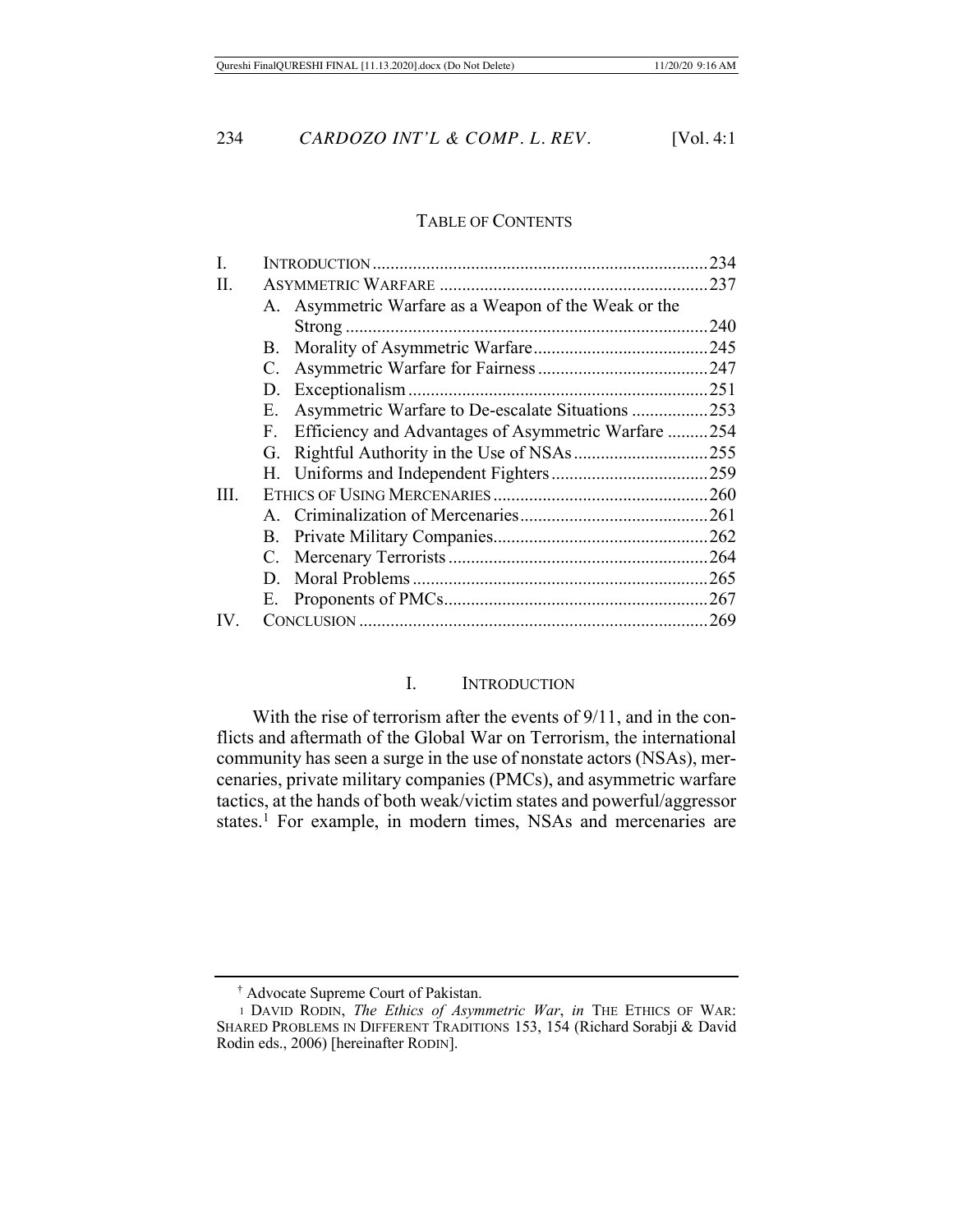being used in the Syrian war,<sup>2</sup> the Yemeni conflict,<sup>3</sup> Afghanistan,<sup>4</sup> and Iraq,<sup>5</sup> in the form of rebel groups, insurgencies, terrorist organizations, and so on.<sup>6</sup> Why has there been a sudden surge in the use of NSAs? Is it due to their efficiency during armed conflicts? Or is it due to something else entirely?

Terrorists and weak states use asymmetric guerrilla tactics because they equalize the battlefield between the strong and the weak.7 NSAs are usually considered the weaker parties in a war, whereas lawful combatants, such as armed forces of a country are considered strong parties, mainly due to differences in military powers and armament supplies. But, why do strong Western states use NSAs or mercenaries? Powerful governments use NSAs because they are cheaper to employ contractually than standing conventional armed forces are.<sup>8</sup> But there is more: international law allows the use of force only in instances of self-defense or under UN Security Council (UNSC) authorization.9 According to the International Court of Justice's (ICJ) in *Nicaragua v. US*, there is no justified self-defense against an armed attack by NSAs, until it is proven that a government is in effective control of those NSAs.<sup>10</sup> In order to use defensive force, a victim state must prove that a government is responsible for the attack by NSAs.<sup>11</sup> This law creates a lacuna in the international legal system of using force. If an aggressive state uses NSAs as a clandestine means to attack a victim state, the victim state cannot act in self-defense until it

5 Faaiza Rashid, *Iraq: The Challenge of Non-State Actors*, 13 LEHIGH REV. 55 (2005) [hereinafter Rashid].

<sup>6</sup> *See* Oktav et al., *supra* note 2; *see also*, CRS REPORT, *supra* note 3; Bellal et al., *supra* note 4; Rashid, *supra* note 5.

<sup>7</sup> *See* RODIN, *supra* note 1, at 154.

8 SEAN MCFATE, THE NEW RULES OF WAR: VICTORY IN THE AGE OF DURABLE DISORDER 124–34 (2019) [hereinafter MCFATE].

<sup>9</sup> U.N. Charter art. 39-51.

<sup>10</sup> *See* Effective Control Test, *in* Military and Paramilitary Activities in and Against Nicaragua (Nicar. v. U.S.), 1986 I.C.J. 14, 105-15 (June 27) [hereinafter Nicaragua Case].

<sup>11</sup> *Id.* ¶¶ 105–15.

<sup>2</sup> VIOLENT NON-STATE ACTORS AND THE SYRIAN CIVIL WAR: THE ISIS AND YPG CASES (Özden Zeynep Oktav, Emel Parlar Dal, & Ali Murat Kurşun eds., 2018) [hereinafter Oktav et al.].

<sup>3</sup> CONGRESSIONAL RSCH. SERV., R43960, YEMEN: CIVIL WAR AND REGIONAL INTERVENTION (2019) [hereinafter CRS REPORT].

<sup>4</sup> Annyssa Bellal, Gilles Giacca & Stuart Casey-Maslen, *International Law and Armed Non-State Actors, in Afghanistan,* 93 INT'L REV. OF THE RED CROSS, 881 (2011) [hereinafter Bellal et al.].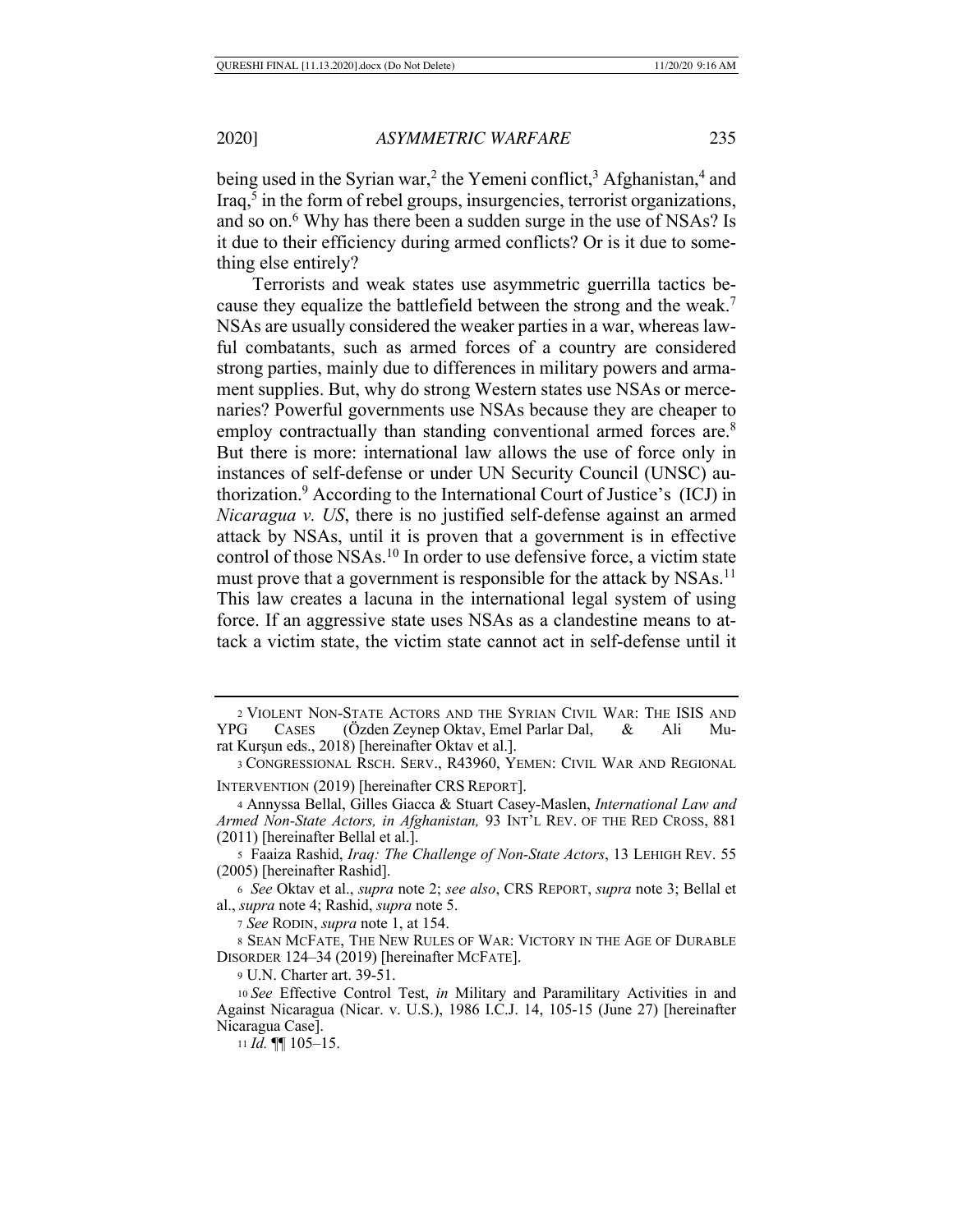proves the effective control<sup>12</sup> of the aggressive state over the NSAs. This lacuna in the legal system is exploited by aggressive or powerful states to destabilize the targeted states in pursuit of their national political interests, while avoiding attribution and retribution as a form of hybrid warfare.13 For instance, the U.S. government—when asked to explain its support by the use of arms and finance to the Syrian NSA/rebel groups against the Assad regime—stated that its support for the Syrian rebels was to further the national interests of the  $U.S.,<sup>14</sup>$ and not in self-defense, nor with UNSC authorization.

Accordingly, aside from the legality in international law and the reasons for employing NSAs, this article intends to explore the morality of the use of NSAs, mercenaries, and PMCs, to discuss and ascertain whether their involvement is morally right and acceptable. In doing so, this article will scrutinize the foremost moral arguments in favor for or against, the use of NSAs, including mercenaries and PMCs during international armed conflicts.

This article is divided into two sections. Section 1 will discuss the morality of asymmetric warfare, and Section 2 will discuss the morality of the use of mercenaries and PMCs. Section 1 is further divided into eight subsections. Subsection A will analyze whether asymmetric warfare is the weapon of the weak or the strong, and Subsection B will discuss the morality of asymmetric warfare. Then, Subsections C and D will explain the moral reasons of *fairness* and *exceptionalism* with regard to the use of asymmetric tactics. Afterwards, Subsections E and F will list and discuss the moral reasons of asymmetric warfare's deescalation potential, efficiency, and advantages. Then, Subsection G will discuss the element of rightful authority with regard to the use of NSAs in asymmetric warfare; and Subsection H will discuss the moral

<sup>12</sup> *Id.*

<sup>13</sup> Andrés B. Muñoz Mosquera & Sascha Dominik-Bachmann, *Understanding Lawfare in a Hybrid Warfare Context*, 37 NATO LEGAL GAZETTE 5, 10 (2016) [hereinafter *as* NATO]; Jean-Michel Baillat, *Hybrid Warfare, a New Challenge to the Law of Armed Conflicts?*, 37 NATO LEGAL GAZETTE 24, 25 (2016); *see also*  Brigadier General Nadeem Ashraf, *The Pursuit of Hybrid Warfare: Muddling Towards Clarity and Implementation* 7 (2017) (unpublished strategy research paper) (on file with the U.S. Army War College) [hereinafter Ashraf]; *see also* European Commission Press Release IP/16/1227, Security: EU Strengthens Response to Hybrid Threats (April 6, 2016) [hereinafter European Commission].

<sup>14</sup> Tara McKelvey, *Arming Syrian Rebels: Where the US Went Wrong*, BBC (Oct. 10, 2015), https://www.bbc.com/news/magazine-33997408 [*hereinafter* McKelvey].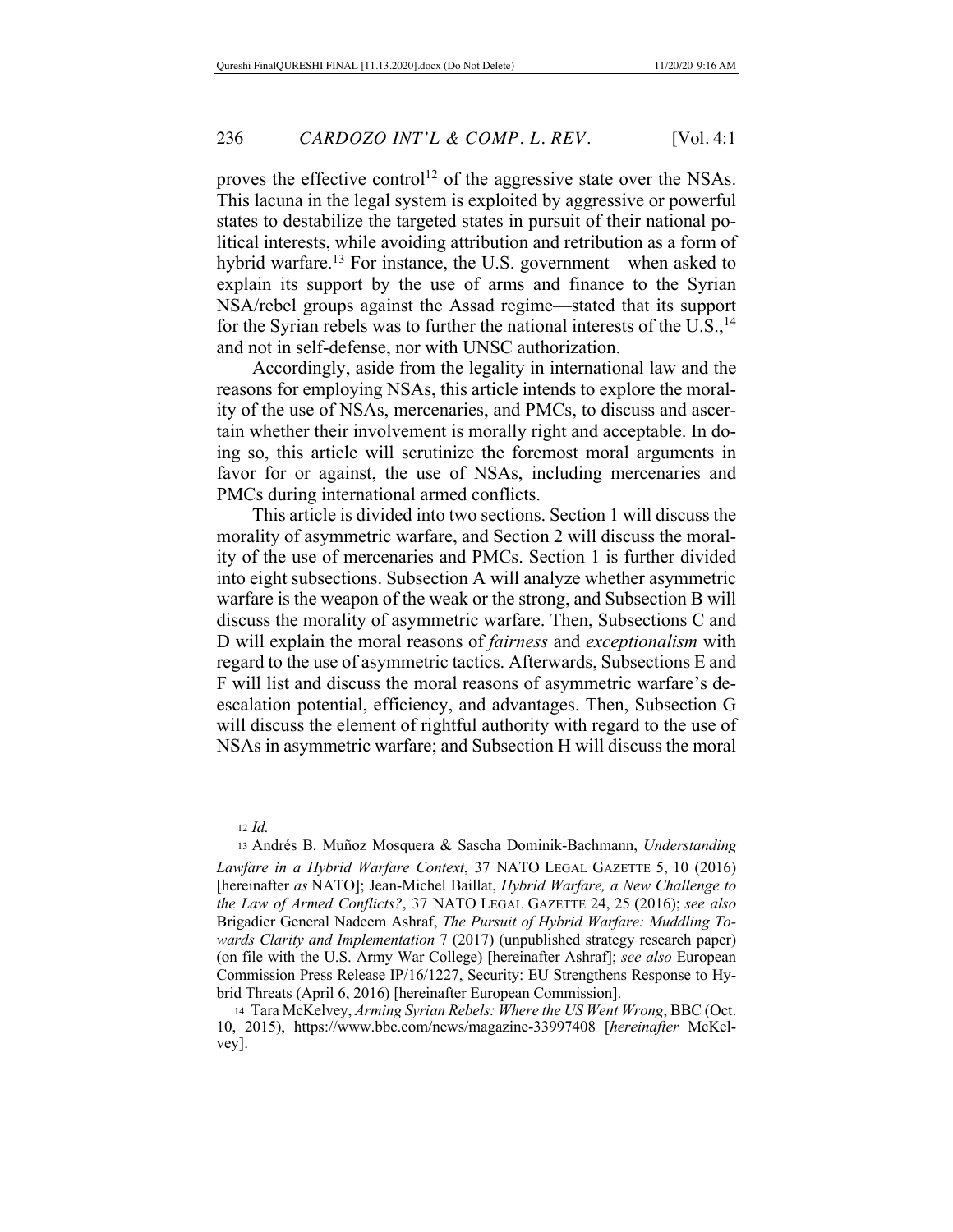need for military forces to wear uniforms during international armed conflicts.

Similar to Section 1, Section 2 is also divided into five subsections to discuss the morality of mercenaries. Subsection A will discuss the criminalization of the use of mercenaries, and Subsection B will discuss the morality of using PMCs. Then, Subsection C will explore the morality of mercenary terrorists and Subsection D will discuss the moral issues faced when using mercenaries and PMCs. Finally, Subsection E will discuss the major arguments in favor of the use of PMCs.

#### II. ASYMMETRIC WARFARE

One of the central notions in the morality of a war is the principle of distinction, which obliges armed forces to differentiate between combatants and noncombatants, in order to avoid any harm to noncombatant and innocent civilian lives during armed conflicts.15 Yet, asymmetrical warfare tactics are often used to deliberately put civilian and innocent lives in harm's way.16 Therefore, the purpose of this section is to analyze the relationship between asymmetric warfare and morality, discussing whether fighting asymmetric warfare serves the balance of justice and whether asymmetric warfare is thus morally acceptable.

The tactics of fighting wars are changing due to various factors; however, the exact nature of the change varies in different contexts. For instance, the events of 9/11, are the nodal point of modern change in warfare tactics,<sup>17</sup> after which a global war on terrorism was planned and systematically executed.18 Contrary to its aims, the efficiency and effectiveness of this war can be challenged: after spending trillions of

<sup>15</sup> International Committee for the Red Cross, *Rule 1. The Principle of Distinction Between Civilians and Combatants*, CUSTOMARY IHL DATABASE, https://ihl-databases.icrc.org/customary-ihl/eng/docs/v1 [hereinafter *Rule 1. The Principle of Distinction*] (last visited Oct. 24, 2020).

<sup>16</sup> *See* Protocol Additions to the Geneva Conventions of Aug. 12, 1949, and Relating to the Protection of Victims of International Armed Conflicts, June 12, 1977, 1125 U.N.T.S. 3. To see discussion on the use of human shields by asymmetric warfare, *see* WOLFF HEINTSCHEL VON HEINEGG, *Asymmetric Warfare*, *in* MAX PLANCK ENCYCLOPEDIA OF PUBLIC INTERNATIONAL LAW THEMATIC SERIES, THE LAW OF ARMED CONFLICT AND THE USE OF FORCE 97, 103 (Frauke Lachenmann & Rüdiger Wolfrum ed., 2017) [hereinafter HEINEGG].

<sup>17</sup> ROBERT J. BUNKER, NON-STATE THREATS AND FUTURE WARS 191 (Robert J. Bunker ed., 2002).

<sup>18</sup> TODD A. DAVIS, THE GLOBAL WAR ON TERROR: 9/11, IRAQ, AND AMERICA'S CRISIS IN THE MIDDLE EAST (2008) [hereinafter DAVIS].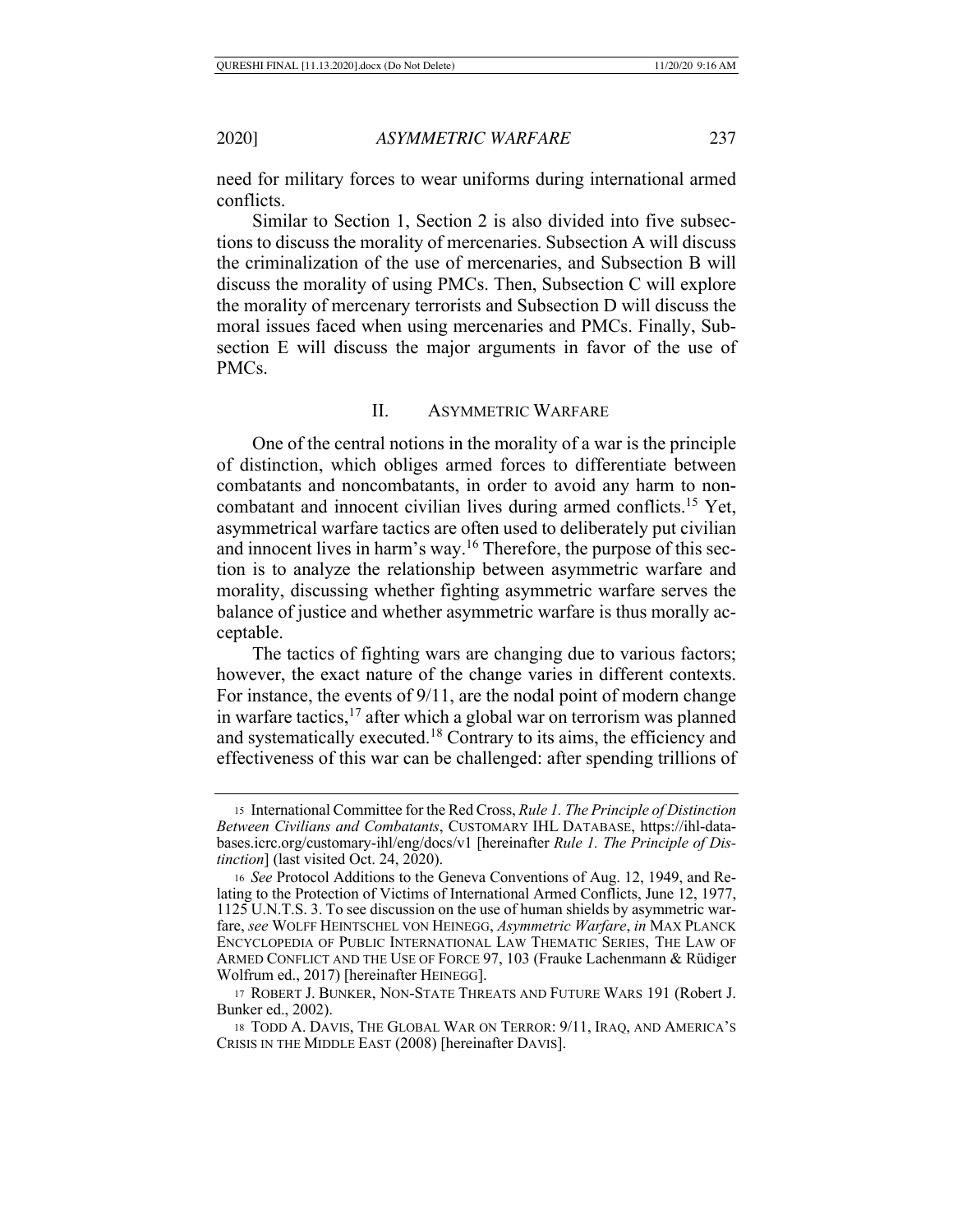dollars fighting terrorism in the Middle East,<sup>19</sup> millions of civilians have been affected, displaced, and killed.<sup>20</sup> As such, terrorism has increased within these states, as opposed to the planned extermination of terrorism.21

Some of the factors that contribute to the changed tactics of modern warfare will be discussed in this section as they relate to the morality of fighting wars. The most significant factor, which often leads to increased terrorism in modern warfare, is the fact that superpowers and their allies, aid and use mercenaries, NSAs, and rebel groups, to fight their wars/proxy wars.<sup>22</sup> For instance, Syrian rebels were used to overthrow the Assad government in Syria. This aid to rebels and mercenaries, in the form of financial assistance and arms, ends up in the hands of terrorists, which increases terrorism in the host countries and destabilizes the whole region.<sup>23</sup> These irregular tactics of wars are used by powerful states to thwart target states as a form of hybrid warfare, so that the perpetrator cannot be identified or blamed.<sup>24</sup> At the same time, terrorists and NSAs also use these unconventional techniques of warfare to fight powerful enemies. This is known as asymmetric warfare.<sup>25</sup>

Kenneth McKenzie defines asymmetric warfare as "leveraging inferior tactical or operational strength against [the target's] vulnerabilities to achieve disproportionate effect with the aim of undermining [the target's] will in order to achieve the asymmetric actor's strategic

<sup>19</sup> To see the figure of 4.4 trillion dollars' expenditure on the war on terror, up to 2015 alone, *see* Mehdi Hassan, *Reality Check: The failure of the 'war on terror'*, ALJAZEERA (Sept. 12, 2015), https://www.aljazeera.com/programmes/upfront/2015/09/reality-check-failure-war-terror-150911151414017.html.

<sup>20</sup> *Id.*

<sup>21</sup> *Id.* Terrorism increased by 4500%.

<sup>22</sup> Waseem Ahmad Qureshi, *Applying the Principle of Proportionality to the War on Terror*, 22(3) RICHMOND PUB. INT. L. REV. (2019) [hereinafter Qureshi]. *See also*, U.S. Dep't of The Army, FM 3-24: Counterinsurgency (2006), B-15 [hereinafter FM 3-24]; Mallory Shelbourne, *Study Shows US Weapons Given to Syrian Rebels Ended Up in ISIS Hands*, THE HILL (Dec. 14, 2017), https://thehill.com/policy/defense/364917-study-shows-us-weapons-given-to-syrian-rebels-ended-up-inisiss-hands [hereinafter Shelbourne].

<sup>23</sup> *See* Qureshi, *supra* note 22. *See also* FM 3-24, *supra* note 22, at B-15; Shelbourne, *supra* note 22.

<sup>24</sup> *See* NATO, *supra* note 13; *see also* Ashraf, *supra* note 13; European Commission, *supra* note 13.

<sup>25</sup> *See* RODIN, *supra* note 1, at 154.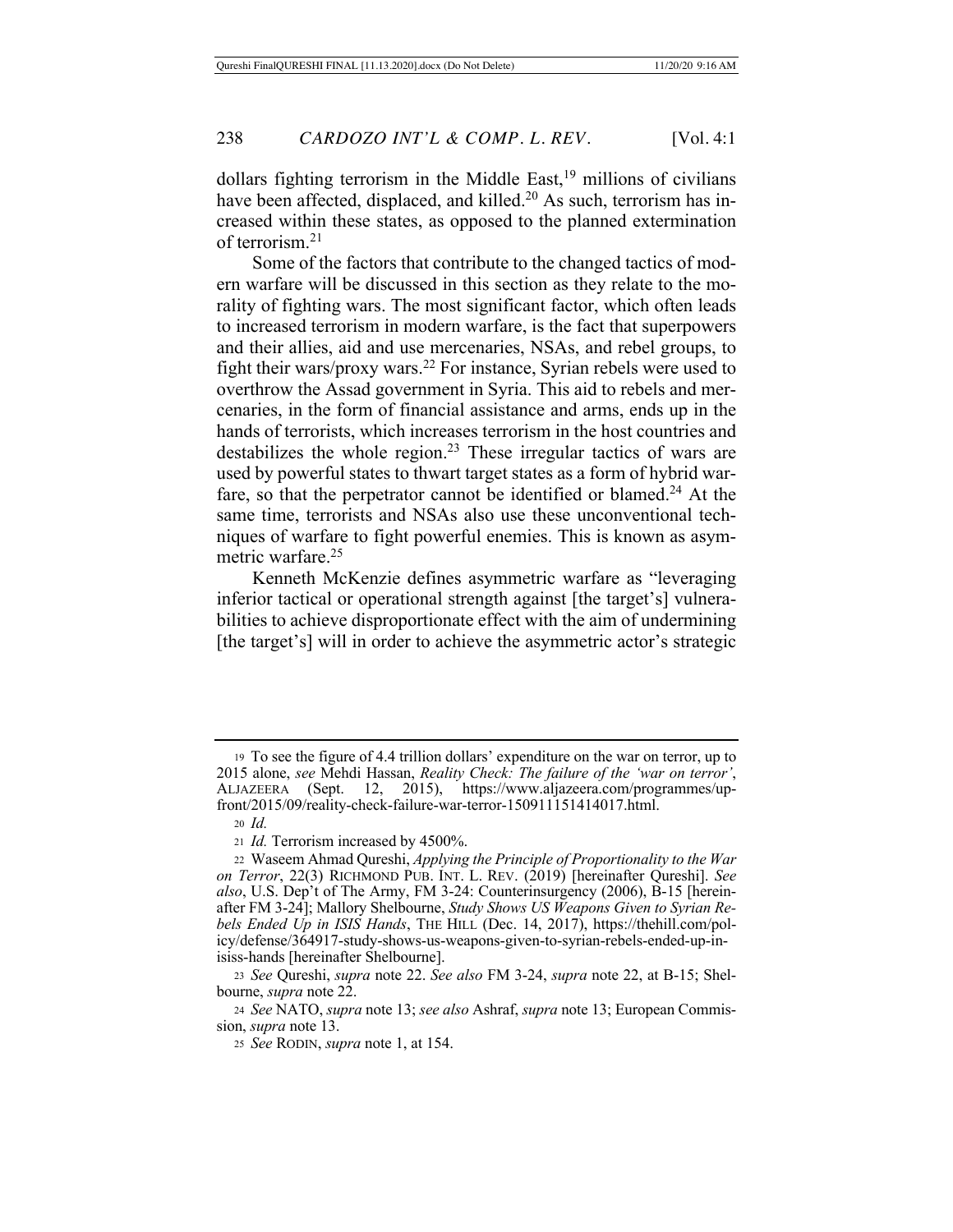objectives."26 This definition depicts a picture of terrorists fighting America, where "weak" terrorists employ unorthodox methods to fight a powerful target (i.e. America).<sup>27</sup> However, asymmetric warfare is also aptly related to the use of NSAs and mercenaries to change or destabilize a country at the hands of powerful states, where NSAs, including terrorists and rebels, are used to secretly fight a victim country by targeting its vulnerabilities without having to worry about attribution or retribution,28 or without having to spend many resources. McKenzie identifies information war, weapons of mass destruction, chemical weapons, guerrilla tactics, targeting of noncombatants and their property, and terrorism as "weapons of asymmetrical warfare."29 It is understandable that in considering asymmetrical warfare, guerrilla tactics, terrorism, and NSAs are often used by "weak" enemies or, by parties that do not want to be identified.30 However, the inclusion of weapons of mass destruction is also seen as an asymmetric weapon by McKenzie,<sup>31</sup> because one comparatively weaker party to a conflict can employ nuclear weapons against a formidable enemy to overcome the asymmetry in powers, as the U.S. did by using nuclear weapons in Hiroshima and Nagasaki against the Japanese.<sup>32</sup>

As further elaborated by McKenzie, the means and tools of asymmetric warfare can diverge,  $33$  but there remains a strategic need to subvert a conventional military paradigm of using firepower, air power, and military ethics and morality.34 This subversion in the paradigm of

<sup>30</sup> *See* NATO, *supra* note 13. *See also* Ashraf, *supra* note 13; European Commission, *supra* note 13.

<sup>31</sup> *See* McKenzie, *supra* note 26, at 2. *See also* RODIN, *supra* note 1, at 154.

<sup>32</sup> *See* McKenzie, *supra* note 26, at 10,11, 26.

<sup>33</sup> *See* discussion on *A Typology of Asymmetry: What, Who, and When?, in*  McKenzie, *supra* note 26, at 19–54. *See also* Rodin, *Terrorism*, *supra* note 29*;* RODIN, *supra* note 1, at 154.

<sup>34</sup> *See* RODIN, *supra* note 1, at 154.

<sup>26</sup> Kenneth F. McKenzie, *The Revenge of the Melians: Asymmetric Threats and the Next QDR,* 62 INST. FOR NAT'L STRATEGIC STUDIES, MCNAIR PAPER 2 (2000) [hereinafter McKenzie]; *See also*, RODIN, *supra* note 1, at 154.

<sup>27</sup> *See* McKenzie, *supra* note 26, at 2. (McKenzie discusses asymmetric warfare to understand non-conventional uses of force from an American perspective, where asymmetric ways are employed to exploit American vulnerabilities).

<sup>28</sup> *See* NATO, *supra* note 13. *See also* Ashraf, *supra* note 13; European Commission, *supra* note 13.

<sup>29</sup> *See* discussion on *A Typology of Asymmetry: What, Who, and When?, in*  McKenzie, *supra* note 26, at 19–54. *See also* David Rodin, *Terrorism Without Intention,* 114(4) ETHICS 752 (2004) [hereinafter Rodin, *Terrorism*]; RODIN, *supra* note 1, at 154.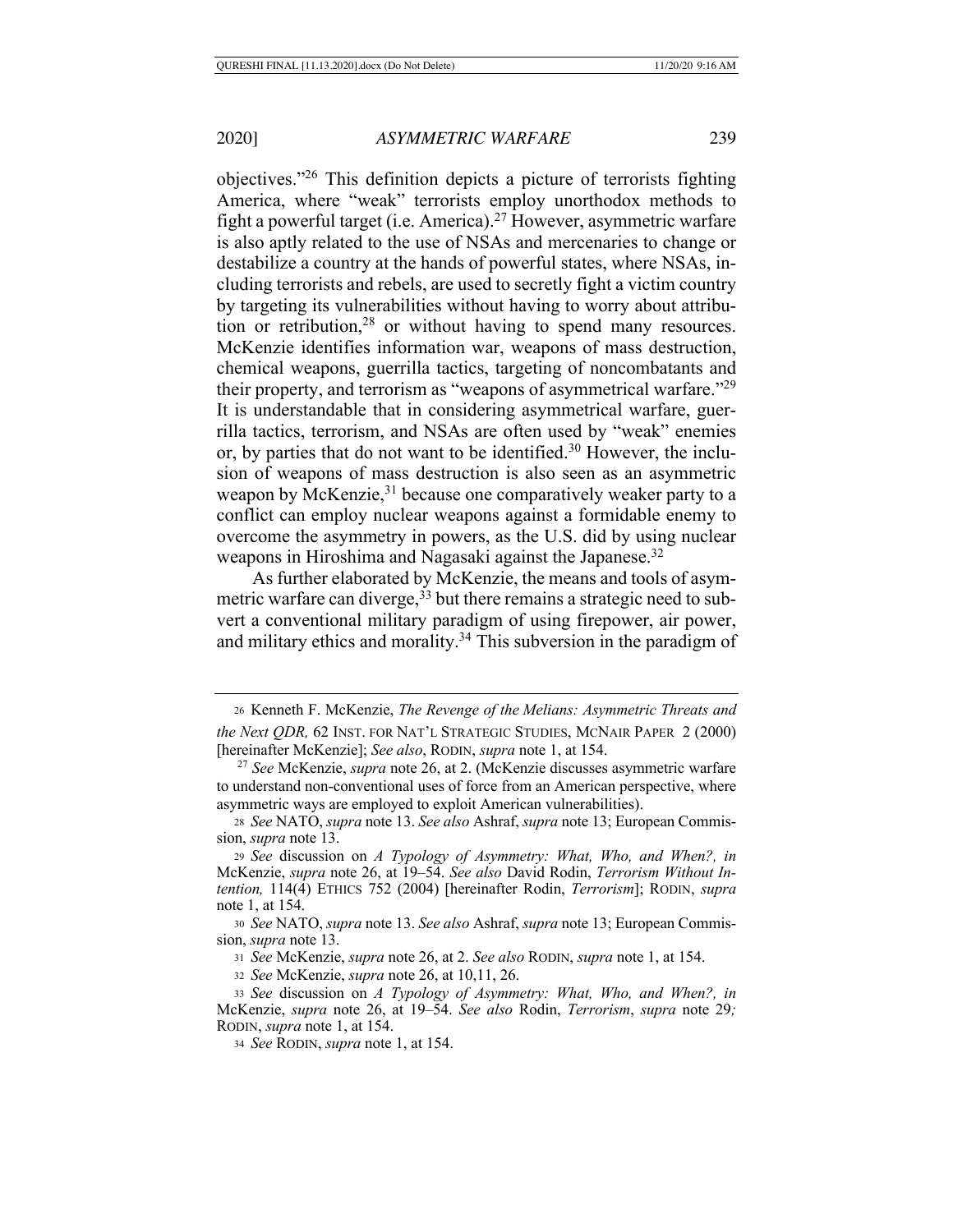military use is inherently moral in nature,  $35$  disregarding the moral duties to not target civilians, to not cause excess destruction, to be proportional, and to punish war crimes. The asymmetric use of force by NSAs, terrorists, rebels and so on, spurn these moral duties.<sup>36</sup>

Though the term "asymmetric warfare" was recently used after the events of 9/11—particularly to define the irregular tactics employed by terrorists against powerful targets, which intentionally put civilian lives in harm's way<sup>37</sup>—such tactics had been used by Western powers long before they came into the focus of the global community.39 Similarly, although asymmetric warfare is often understood narrowly as unconventional warfare by terrorist groups to fight Western countries,40 it is also extensively employed by Western countries to destabilize targeted states.41 For instance, jihadi groups and NSAs, together that are today known as the Taliban, were initially established by the U.S., to fight the Soviet Union in the 1980s.<sup>42</sup> Similarly, the U.S. and its allies, currently use mercenaries, NSAs, and rebel groups in the Middle East to overthrow undesirable leaders, such as the Assad regime in Syria and the Gaddafi regime in Libya, by creating unrest and rebellion in the targeted nation.<sup>43</sup> Funds and arms given to NSAs by Western powers also end up in the hands of terrorist groups, so they flourish and the country is destabilized.44

#### *A. Asymmetric Warfare as a Weapon of the Weak or the Strong*

Asymmetric warfare and its unconventional means are primarily linked to weak and powerless parties to a conflict, where weak parties use unorthodox methods to overcome the imbalance in firepower, technology, and military might, to obtain desired military outcomes. If the conflict were fought with conventional means, it would therefore translate into a swift defeat at the hands of a powerful adversary.45 For

<sup>35</sup> *Id.*

<sup>36</sup> *See id.*

<sup>37</sup> *Id.*

<sup>39</sup> Robert D. Billard, Jr., *Operation Cyclone: How the United States Defeated the Soviet Union*, 3.2 UNDERGRADUATE RES. J. AT COLO. SPRINGS (2010) [hereinafter Billard].

<sup>40</sup> *See* RODIN, *supra* note 1, at 154.

<sup>41</sup> *See* Qureshi, *supra* note 22.

<sup>42</sup> *See* Billard, *supra* note 39.

<sup>43</sup> *See* Qureshi, *supra* note 22.

<sup>44</sup> *See id; see also* FM 3-24, *supra* note 22, at B-15; Shelbourne, *supra* note 22; NATO, *supra* note 13.

<sup>45</sup> *See* RODIN, *supra* note 1, at 154–55.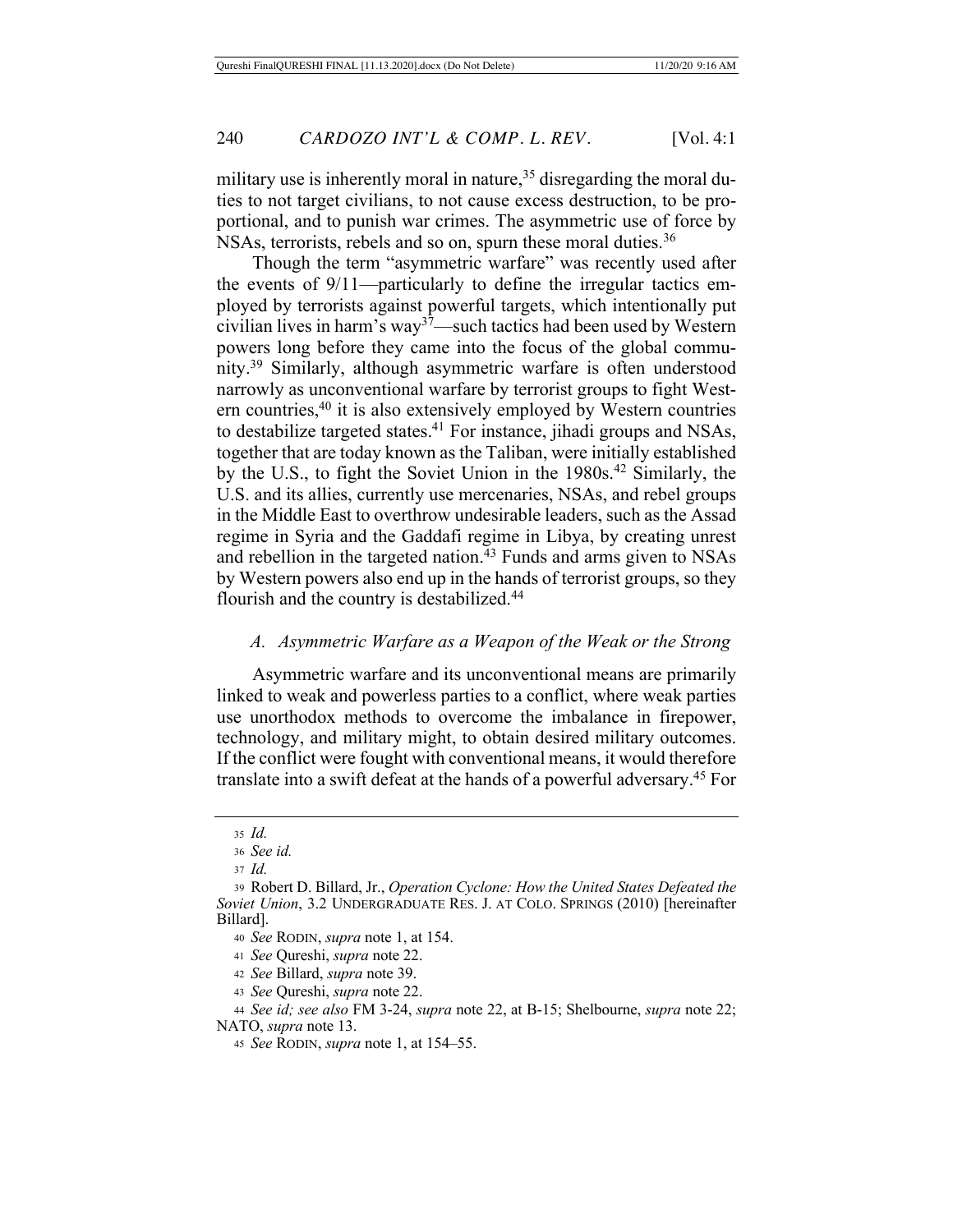instance, the U.S. possesses unmatched military might, which is why Rodin argues that the U.S.'s enemies use asymmetric means to overcome their weakness and powerlessness.46

It is true that one party uses asymmetric means of warfare by implementing unconventional means to obtain a desired outcome of a conflict, therein avoiding conventional confrontation and balancing the asymmetry in powers.<sup>47</sup> However, the idea that asymmetric means are only limited to the powerless and weak is debatable. This article contents that the most powerful states—even the U.S.—also resort to asymmetric means of warfare to avoid conventional confrontation in cases where direct confrontation is deemed unjustified or unlawful, avoiding attribution and retribution. This means that, in situations where the desired outcome of policies cannot be obtained by lawful means of warfare, even powerful states can resort to the use of unconventional and unlawful means to attack a targeted state to avoid attribution and retribution.<sup>48</sup> For instance, when the international law of using force forbids the use of force, in situations where there is no justified need for the use of self-defense or without the authorization of the UNSC.49 Therefore if the strategic policies demand the ouster of a country's leader, the use of force to intervene in the politics of the other country and the use of aggression, which is strongly forbidden under the international law of using force—is deemed unlawful.<sup>50</sup> For instance, the U.S. government has admitted its support to Syrian NSAs to change the Assad regime's own national interests.<sup>51</sup> But the international law of using force does not allow the U.S. to use force to do so.52 Therefore, the U.S. secretly funded and armed rebel groups in Syria by using asymmetric means to replace the Assad regime.<sup>53</sup> This only shows that powerful states can resort to the use of asymmetric

<sup>52</sup> U.N. Charter art. 2, ¶4.

<sup>53</sup> *President Assad accuses US of "destabilizing" Syria*, BBC (July 9, 2012), https://www.bbc.com/news/world-middle-east-18763672*; see also* Mara Kramlin, *After 7 Years of War, Assad Has Won in Syria. What's Next for Washington?,* BROOKINGS (Feb. 13, 2018), https://www.brookings.edu/blog/order-fromchaos/2018/02/13/after-7-years-of-war-assad-has-won-in-syria-whats-next-forwashington/.

<sup>46</sup> *See id.* at 155.

<sup>47</sup> *See id.* at 154-155.

<sup>48</sup> *See* Qureshi, *supra* note 22; *see also* FM 3-24, *supra* note 22, at B-15; NATO, *supra* note 13; Shelbourne, *supra* note 22; Ashraf, *supra* note 13; European Commission, *supra* note 13.

<sup>49</sup> U.N. Charter art. 39-51.

<sup>50</sup> U.N. Charter art. 2, ¶4.

<sup>51</sup> *See* McKelvey, *supra* note 14.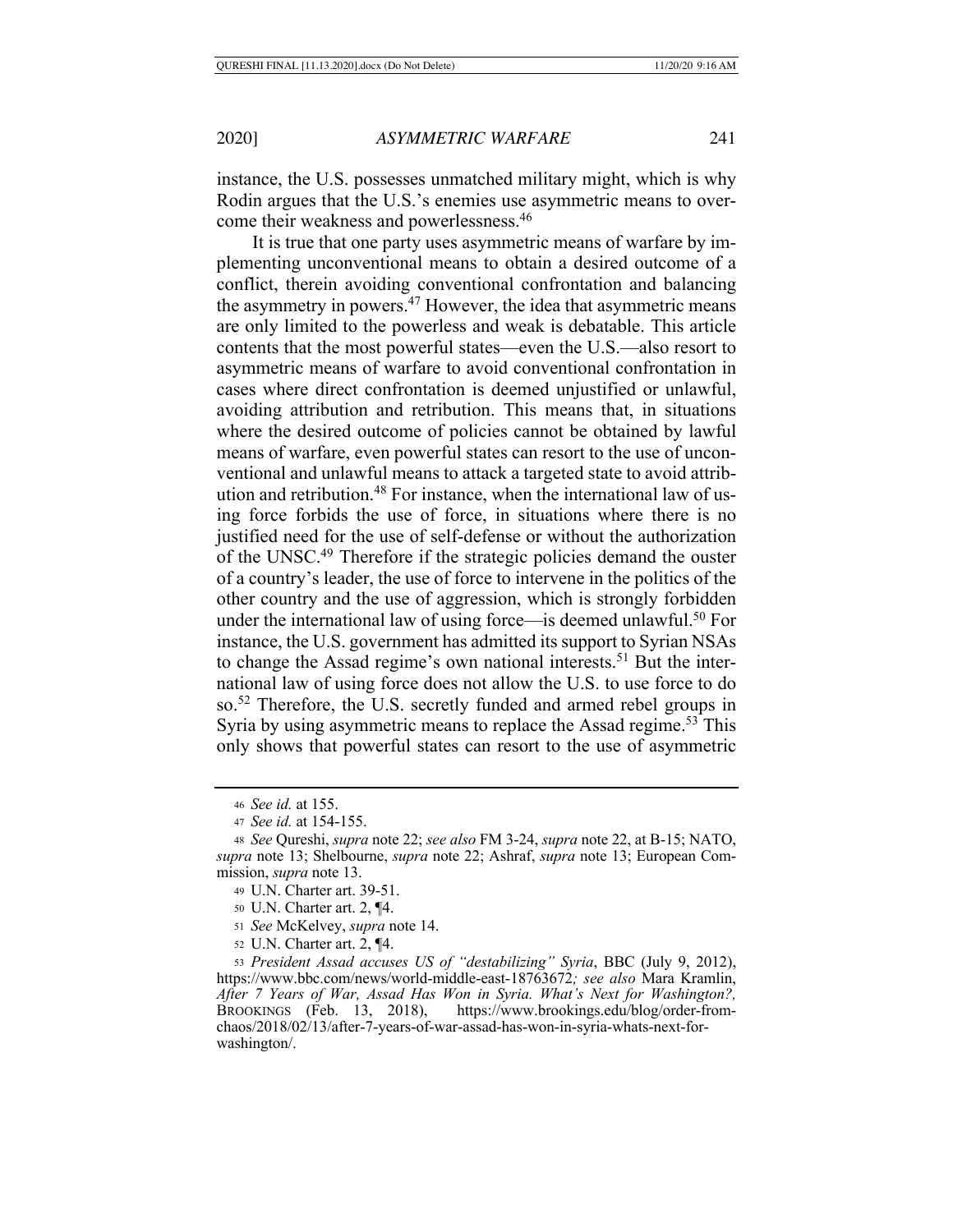warfare as a form of hybrid warfare<sup>54</sup> if the resort to the conventional use of force in a situation is deemed unlawful or morally unacceptable.

In addition to the preservation of sovereignty of a state, the underlying morality—of "the prohibition on the use of force" and of "the principles of proportionality and distinction"—demands that the lives of civilians and innocent people are not put in harm's way.55 The Syrian state did not aggressively attack the U.S., and the UNSC did not authorize U.S. intervention in Syria. Therefore, U.S. intervention, which used armed forces in Syria to change the Assad regime, can be deemed morally<sup>56</sup> and legally wrong.<sup>57</sup> This intervention not only violated the sovereignty of Syria, but also resorted to unconventional

<sup>56</sup> Behzad Yaghmaian, *Selective Morality and Syria: A Case Against the U.S Attack in Syria – and a Path Forward*, THE GLOBALIST (Aug. 30, 2013), https://www.theglobalist.com/selective-morality-syria/ (last visited Sept. 24, 2020) (Because "U.S. attack on Syria will not protect the Syrian people from the violence of the civil war. It will escalate the war, turning it into a more destructive regional conflict. While Assad will not be weakened, the Saudi-backed Jihadist and Al-Qaeda will be the most likely beneficiaries of the attack.").

<sup>57</sup> *See* Thomas Reese, *What moral theologians say about getting involved in Syria*, NAT'L CATHOLIC REPORTER (Sept. 3, 2013), https://www.ncronline.org/news/world/what-moral-theologians-say-about-gettinginvolved-syria ("Nerve gas is a terrible weapon . . . [but] there is no moral justification for intervention: 'Syria isn't attacking the United States.' Self-defense would be the only justification for the use of force.") (*"*Under the just war theory, war is the last resort after diplomatic and other means have failed. Many moralists do not believe all other options have been exhausted in Syria.").

<sup>54</sup> *See* Qureshi, *supra* note 22; *see also* FM 3-24, *supra* note 22, at B-15; NATO, *supra* note 13; European Commission, *supra* note 13; Ashraf, *supra* note 13; Shelbourne, *supra* note 22.

<sup>55</sup> *See Rule 1*. *The Principle of Distinction, supra* note 15; *see also*, *Proportionality in Attack*, *Rule 14,* CUSTOMARY IHL DATABASE, https://ihl-databases.icrc.org/customary-ihl/eng/docs/v1\_rul\_rule14 (last visited Jan. 20, 2020). Codified under, Protocol Additions to the Geneva Convention of Aug. 12, 1949, and Relating to the Protection of Victims of International Armed Conflicts art. 48, 51(5) June 8, 1977, 1125 U.N.T.S. 3; PAUL CHRISTOPHER, THE ETHICS OF WAR & PEACE: AN INTRODUCTION TO LEGAL AND MORAL ISSUES, 160-67 (Prentice Hall Inc., 2 ed. 1999).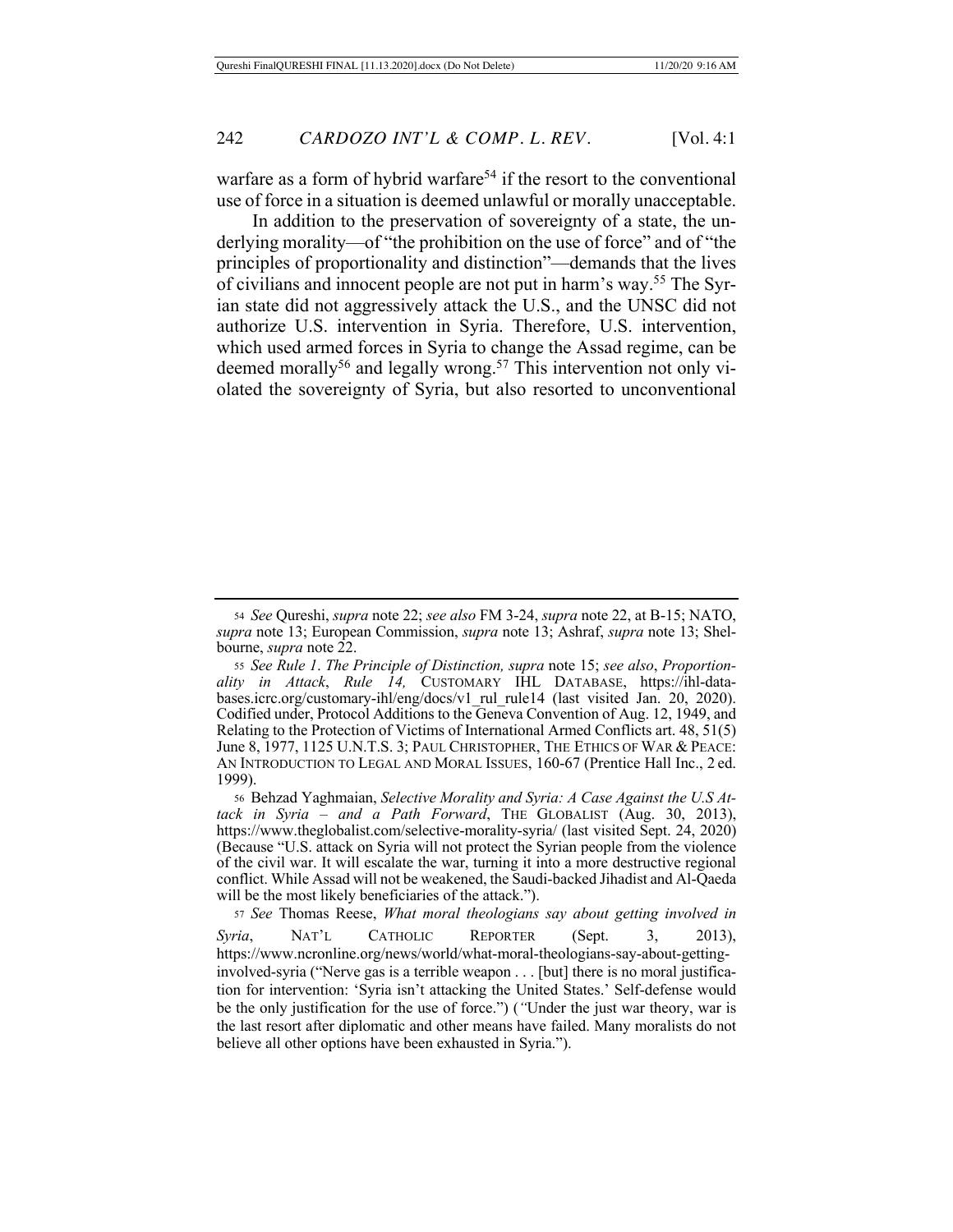war tactics,<sup>58</sup> and deliberately affected civilians and innocent people.<sup>59</sup> The moral question inherent in this intervention is, therefore, whether a country can decide to deliberately affect the lives of millions of innocent people entirely for the sake of a regime change. The definite and logical answer, without any other possible interpretation, has to be that a state should not be allowed to affect the lives of millions of people without just cause.60 Of course, it can be argued that in certain extreme cases, deciding to change a regime can be justified. For instance, changing the Nazi regime to stop German aggression could be considered a justified cause to try and oust Hitler. Similarly, plotting regime change, for humanitarian purposes, against a similar draconian dictator, who had been massacring innocent people, can also be deemed a morally right decision.<sup>61</sup> However, if the peace and security of the world is threatened, UNSC authorization<sup>62</sup> should be sought, rather than resorting to asymmetric warfare, which further destabilizes a region. In Syria, for example, the U.S. did not justify its intervention to save the Syrian people, nor to stop Syrian aggression. Instead, it was claimed that this intervention was to purely serve particular U.S.

<sup>&</sup>lt;sup>58</sup> The U.S. employment of non-state actors and mercenaries in form of support and aid to anti-Syrian-state rebellion groups, and U.S objective to change Assad regime, can be considered as unconventional tactics of warfare. To see U.S support to rebellion armed bands in Syria, *see* McKelvey, *supra* note 14.; *see also Obama Signs Secret Order to Aid Syria Rebels*, AL JAZEERA (Nov. 18, 2013), https://www.aljazeera.com/news/middleeast/2012/08/20128264510724249.html; To see U.S goal to change Assad regime, *See A Look at US Involvement in Syria*,

NATIONAL (Apr. 14, 2018), https://www.nbcboston.com/news/politics/us-involvement-in-syria/1943387/; *see also* Scott Wilson & Joby Warrick, *Assad Must Go, Obama Says*, WASH. POST (Aug. 18, 2011), https://www.washingtonpost.com/politics/assad-%20must-go-obama-

says/2011/08/18/gIQAelheOJ\_story.html?utm\_term=.cd5b98800339.

<sup>59</sup> Al Marshad, *The Syrian Situation – International Humanitarian Law Viola-*

*tions and the Call for Justice a Summary*, AL MARSHAD, http://golan-marsad.org/wp-content/uploads/The-Syrian-Situation-International-Law-Violationsand-the-Call-for-Justice-A-Summary.pdf (last visited Jan. 24, 2020) [hereinafter Al Marshad]; *see also* Joëlle Garriaud-Maylam, *The War in Syria and Iraq: Humanitarian Aspects,* GENERAL REPORT, NATO PARLIAMENTARY ASSEMBLY, COMMITTEE ON THE CIVIL DIMENSION OF SECURITY 1–9 (Oct. 7, 2017) [hereinafter Maylam].

<sup>60</sup> Just cause, self-defense and last resort, *see* Reese, *supra* note 57.

<sup>61</sup> Wing Commander J. E. Linter MA, RAF, *Humanitarian Intervention: Legitimizing the Illegal?,* 5 DEFENCE STUDIES J. 271-294 (2005).

<sup>62</sup> *See* U.N. Charter art. 39-50.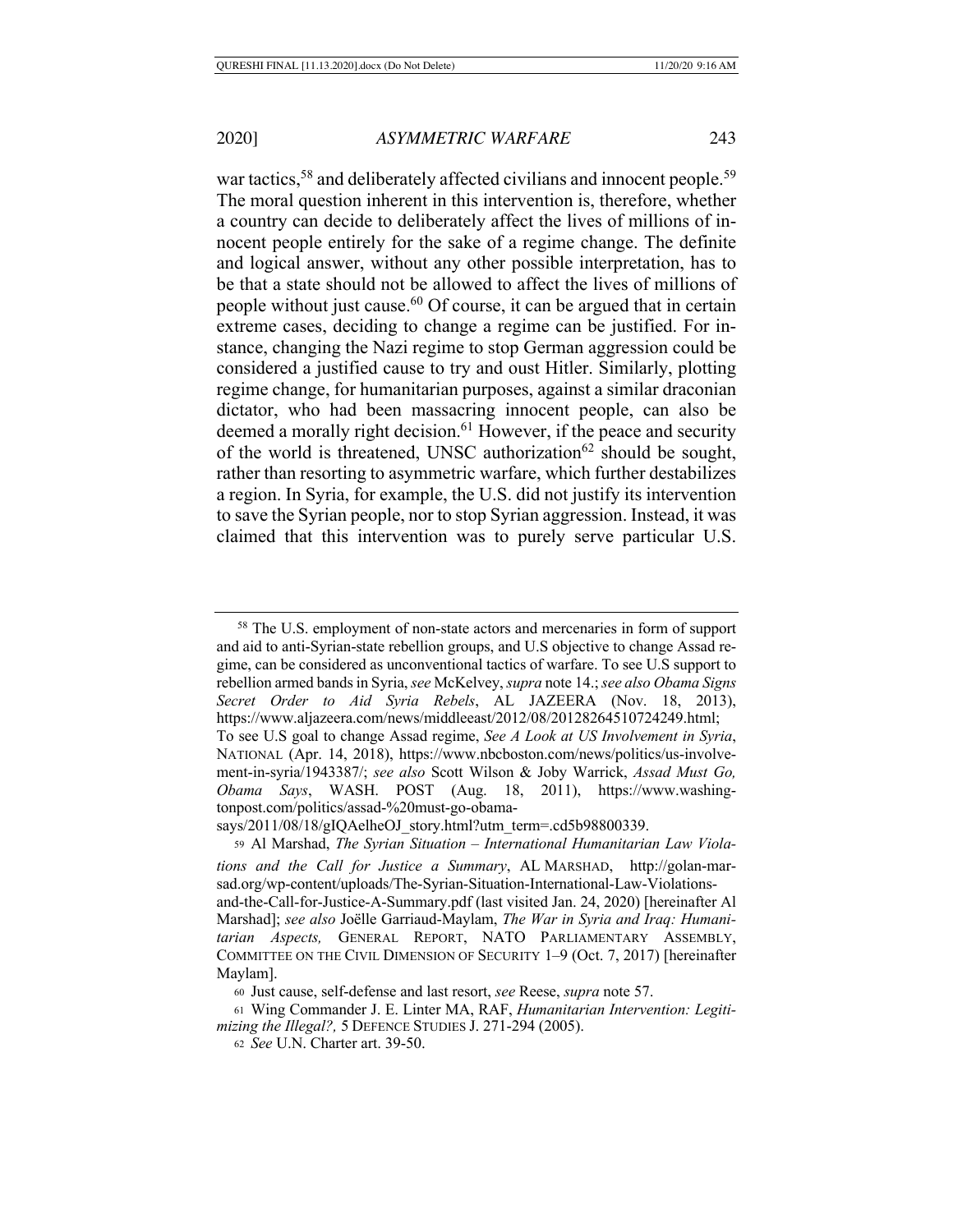national interests.63 The Syrian state and the Syrian people were the only victims of U.S. aggression and intervention.<sup>64</sup> If the U.S. truly believed that it was fighting for a justified cause in Syria, to change the Assad regime, then considering the military superiority of the U.S., the country should have been able to oust Assad using conventional means and to swiftly win the war, without having to spend many resources and without affecting innocent civilian lives. The fact that the U.S. used unconventional and asymmetric means in Syria,<sup>65</sup> which destabilized the region and affected millions of innocent people,<sup>66</sup> is proof enough that the U.S. did not believe with moral conviction that changing the regime in Syria was a justified cause.<sup>67</sup>

Weak parties, on the other hand, such as insurgents, rebels, victim states, and terrorist groups, use asymmetric warfare such as suicide bombing and guerrilla tactics to overcome an imbalance of power.<sup>68</sup> Terrorist groups intentionally target civilians, such as innocent

<sup>63</sup> National Security & Defense, *A Letter from the President to the Speaker of the House of Representatives and the President Pro Tempore of the Senate*, THE WHITE HOUSE (Apr. 8, 2017), https://www.whitehouse.gov/briefings-statements/letterpresident-speaker-house-representatives-president-pro-tempore-senate/. *See also* McKelvey, *supra* note 14.

<sup>64</sup> *See* Syrian economy and governance as a victim of Syrian war in *The Economic and Social Consequences of the Conflict in Syria*, WORLD BANK (July 10, 2017), http://bit.ly/2A6nTgx; *see also* Syrian people as victims of Syrian war in Jasmine M. El-Gamal, *Innocent victims of a brutal war, Syria's "lost generation" can still be saved*, THE ATLANTIC COUNCIL (Jul, 2, 2019), https://www.atlanticcouncil.org/blogs/syriasource/innocent-victims-of-a-brutal-war-syria-s-lost-generation-can-still-be-saved/.

<sup>65</sup> *See* McKelvey, *supra* note 14.

<sup>66</sup> *See* Al Marshad, *supra* note 59; *see also*, Maylam, *supra* note 59, at 1–9.

 $67$  The U.S lacks moral conviction to argue that changing a regime in Syria is a justified cause to use force in Syria; because, instead of issuing a straight forward statement that "U.S is using force in Syria to change Assad regime for political interests", it relies on justifications of 'using force to protect oil', and ' the use of force to fight terrorists.' To see U.S justifications of protecting oil and fighting terrorists, *See* Peter Beinart, *Striking the Syrian Regime Is Not Legitimate: The Trump administration may say it wants a humanitarian intervention. But the strikes it's considering fail to meet the criteria that would justify it,* THE ATLANTIC (APR. 13, 2018), https://www.theatlantic.com/international/archive/2018/04/syria-is-not-a-humanitarian-war/557897/; *see also Remarks by President Trump on the Situation in Northern Syria*, THE WHITE HOUSE (October 23, 2019), https://www.whitehouse.gov/briefings-statements/remarks-president-trump-situation-northern-syria/.

<sup>68</sup> *See* Rodin, *supra* note 1, at 154–56.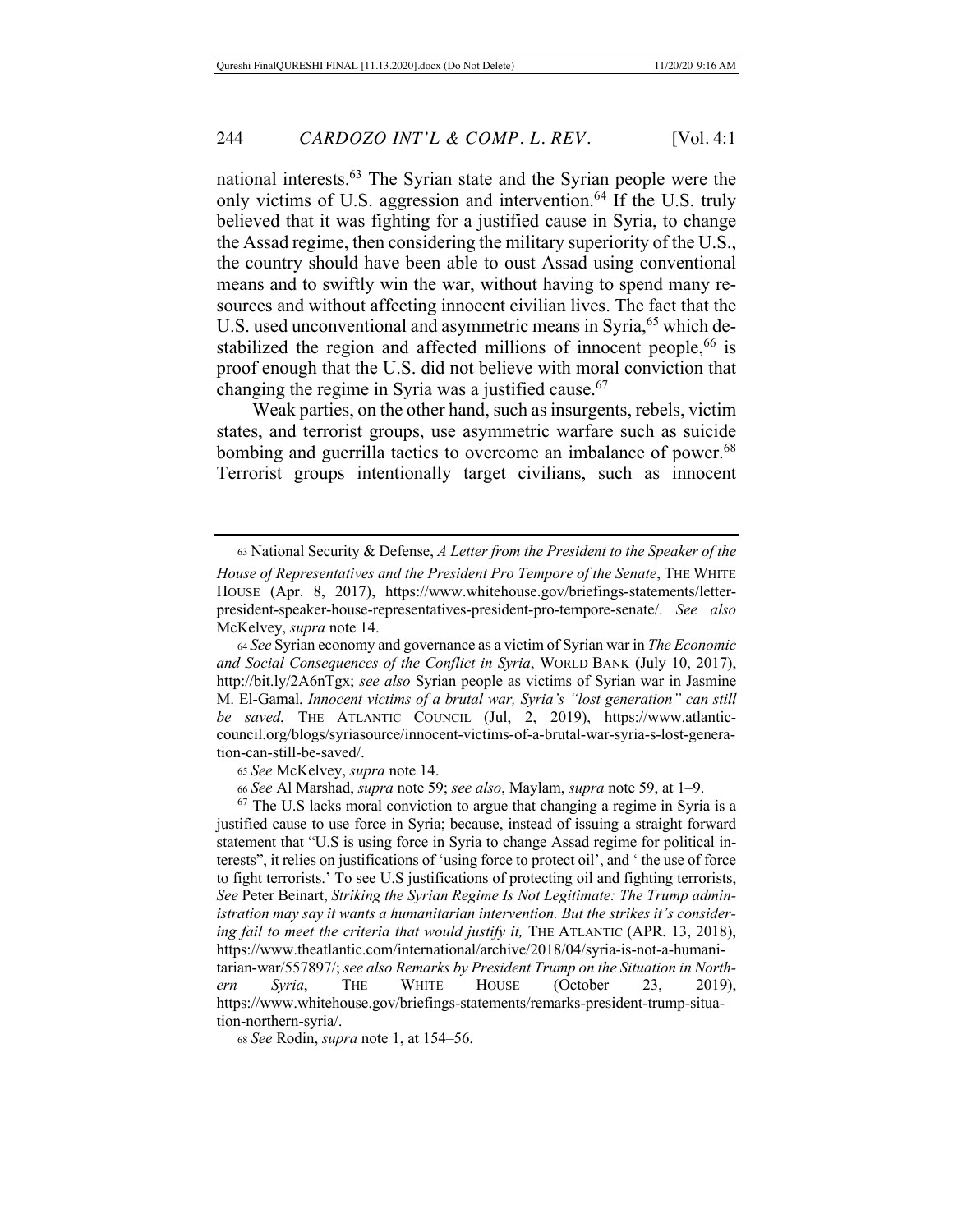children, in their attacks<sup>69</sup> to bring powerful states to their knees. If terrorist organizations were to use conventional methods of warfare, by respecting *jus in bello*, that is, the ethics of the conduct of warfare, they would instantly face defeat. So, to avoid this arguably inevitable result and to overcome the imbalance of power, these networks use unconventional warfare.<sup>70</sup> For instance, terrorist groups attacked the World Trade Center and targeted innocent civilians in the U.S. in  $2001<sup>71</sup>$  because they were unable to create a bigger impact against the U.S., or achieve their desired goals of wounding a superpower by using conventional warfare. Even in non-international armed conflicts, terrorists engage in acts such as targeting schools filled with innocent children<sup>72</sup> to create a desired impact, to push a state toward their illicit demands, or to satisfy their political interests. For example, the Taliban attacked a public school in Peshawar, Pakistan, that killed 141 innocent children<sup>73</sup> in order to force Pakistani authorities to stop military operations against terrorists:74 conventional confrontation between the terrorist organization and the Pakistani military was asymmetric in power and the terrorists were losing in the conventional military confrontation.75

# *B. Morality of Asymmetric Warfare*

This section will explore whether using asymmetric means of warfare, such as guerrilla tactics and employment of mercenaries, is morally acceptable. If not, why is asymmetric warfare considered a moral wrong? Is it acceptable under contemporary international law of using force?

<sup>69</sup> *Pakistan Taliban: Peshawar School Attack Leaves 141 Dead*, BBC (Dec. 16, 2014), https://www.bbc.com/news/world-asia-30491435 [hereinafter Peshawar Attack].

<sup>70</sup> *See* RODIN, *supra* note 1, at 154–56.

<sup>71</sup> *September 11 Terror Attacks Fast Facts*, CNN (Nov. 13, 2019), https://edition.cnn.com/2013/07/27/us/september-11-anniversary-fast-facts/index.html [hereinafter 9/11 Attack].

<sup>72</sup> *See* Peshawar Attack, *supra* note 69.

<sup>73</sup> *Id.*

<sup>74</sup> *Id.*

<sup>75</sup> Umbreen Javaid, *Operation Zarb-e-Azb: A Successful Initiative to Curtail Terrorism*, 30 SOUTH ASIAN STUDIES: A RESEARCH JOURNAL OF SOUTH ASIAN STUDIES 43 – 58 (2015); *see 3,400 militants killed in Operation Zarb-e-Azb: ISPR :DG ISPR says phenomenal success has been achieved in the last 18 months,* TRIBUNE (Dec. 12, 2015), https://tribune.com.pk/story/1008791/3400-militants-killed-in-operationzarb-e-azb-ispr (last visited Sept. 25, 2020).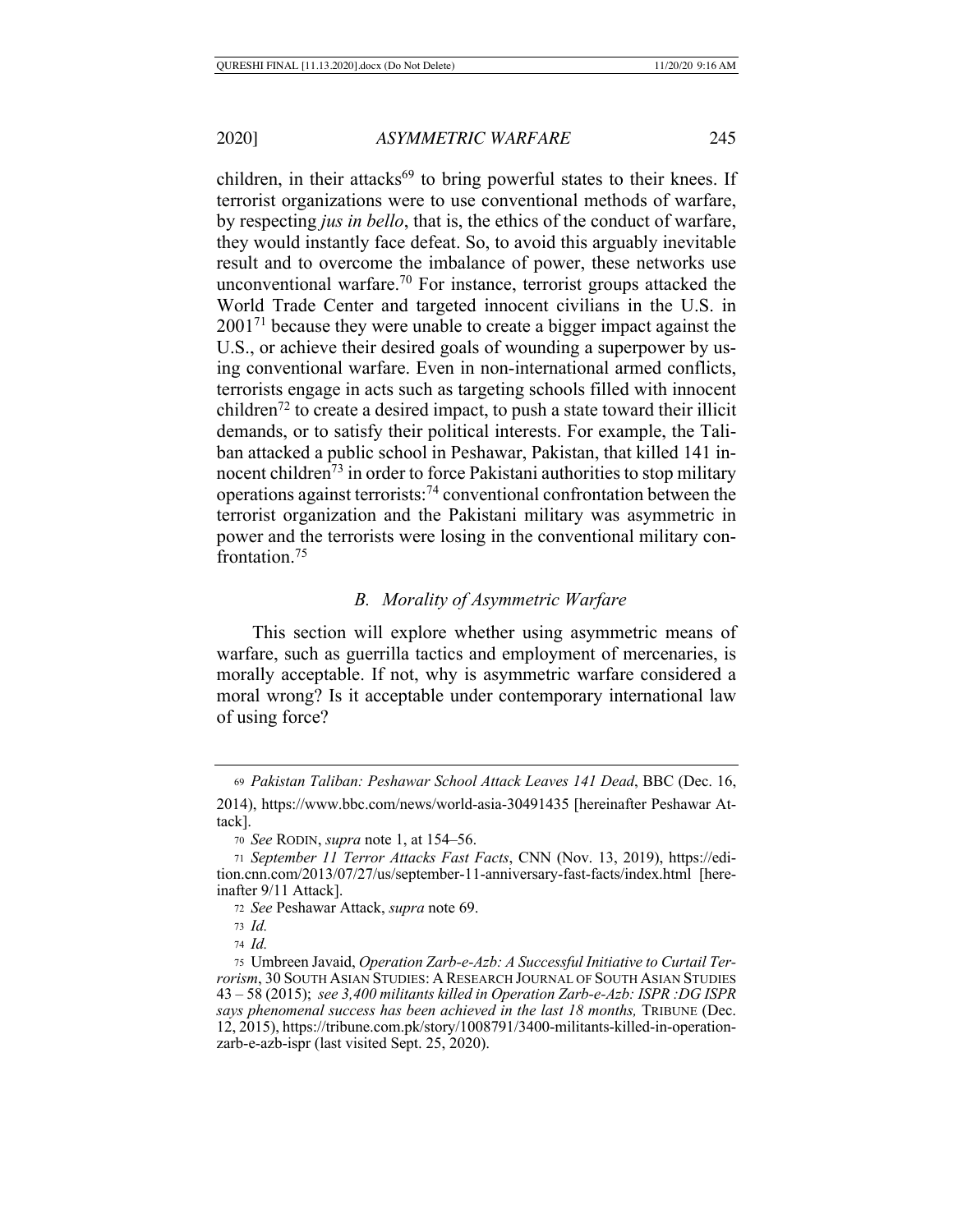The most fundamental characteristics establishing the morality of asymmetric warfare, are whether the tactics put civilian lives in danger or whether noncombatants and innocent civilians are deliberately targeted.<sup>76</sup> For example, the most notorious instance of asymmetric tactics is arguably the 9/11 attack by terrorists on the U.S., which killed almost three thousand noncombatants.<sup>77</sup> Similarly, the terrorist attack on a public school in Peshawar deliberately targeted and killed 141 innocent children.78

The consequentialist school of thought on morality sees asymmetric warfare as justified, owing to its improved efficiency, low cost, better results, and lower casualties.<sup>79</sup> Consequentialists quote the example of a truck bomb in 1983, that was used to attack a U.S. base in Beirut, which later resulted in the retraction of U.S. forces.<sup>80</sup> However, if we are to compare the results of conventional warfare and the underlying ethics with asymmetric warfare, this comparison would be unreasonable. For a justifiable comparison, we should use examples where the asymmetric means deliberately targeted innocent people, and then compare those results with conventional wars. For instance, the 9/11 attacks likely incurred a lower cost than a fully-fledged war. However, the subsequent war on terror and the resulting costs, which the Middle East had to pay—and is still paying—in terms of loss of life, property loss, economic damage, and destabilization, as the consequence of 9/11, and are disproportionate to the costs of a conventional just war.81 This shows that asymmetric warfare, or a morally unjustified attack, can increase and incite more violence and war costs, rather than pacifying a situation, which means that the consequentialist argument that asymmetric warfare is more efficient is arguably fallacious.

The other moral problem with the tactics of asymmetric warfare is that it does not respect the international law of *jus in bello*, especially the principle of distinction, which grants civilians and innocent

<sup>76</sup> *See* RODIN, *supra* note 1, at 156.

<sup>77</sup> *See* 9/11 Attack, *supra* note 71.

<sup>78</sup> *See* Peshawar Attack, *supra* note 64.

<sup>79</sup> *See* RODIN, *supra* note 1, at 156.

<sup>80</sup> *See id.* at 156.

<sup>81</sup> In terms that the 9/11 attack did not achieve something material out of the attack. Instead, it costed an initiation of series of wars. So, if we are to talk about the efficiency of asymmetric warfare in terms of cost, then we should also add the overwhelming destruction caused in the after-effects of an asymmetric attack. This cost surpasses the costs of conventional use of force traditions, because, in conventional standoffs, innocent people are not deliberately targeted, so the risk of escalation of an armed conflict is comparably low.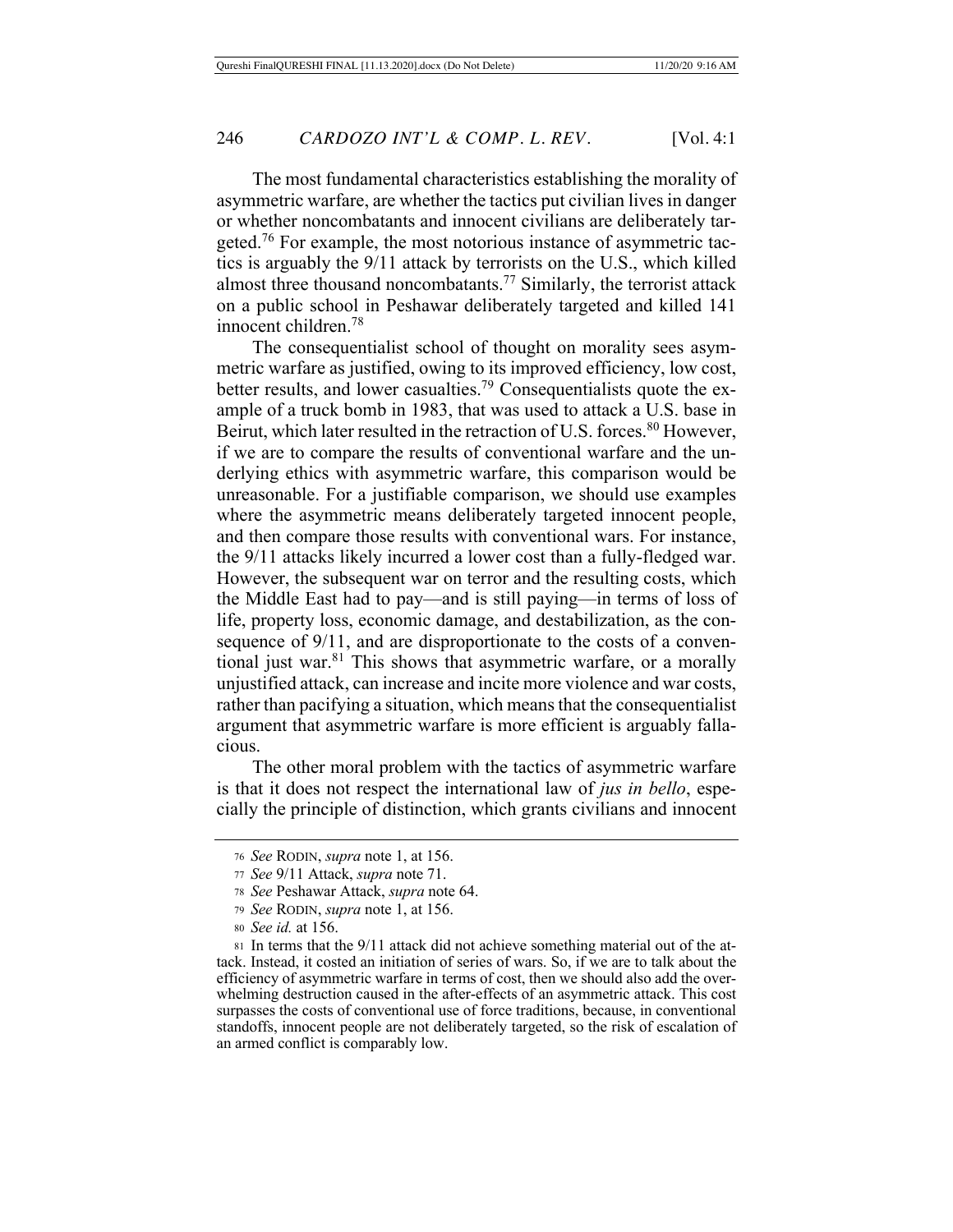people immunity from being directly targeted.82 For instance, asymmetric warfare deliberately targets civilians and innocent people, <sup>83</sup> which violates the principle of distinction under international humanitarian law (IHL).<sup>84</sup> By contrast, under *jus in bello* in just war theory, civilians and innocent people are granted immunity from being directly targeted, and only military targets are considered just targets during a war.<sup>85</sup> Asymmetric guerrilla tactics not only put civilian and innocent lives in danger by using them as human shields; $86$  they also become direct and deliberate targets.<sup>87</sup> Apart from international legal obligations, and morally speaking, no innocent human being must be directly targeted, even during wars.<sup>88</sup> In a similar way to other asymmetric means, the use of weapons of mass destruction in asymmetric warfare also violates the principle of distinction by disproportionately killing innocent people.<sup>89</sup> However, under international law, the use of nuclear weapons is only allowed in cases where the existence of a state is under threat.90 Likewise, the use of information warfare in asymmetric warfare also targets civilians, by attacking public systems such as transport services, as opposed to highly defended military targets,  $91$ and violates the principle of distinction under international law.

## *C. Asymmetric Warfare for Fairness*

David Rodin argues that the use of asymmetric warfare by weak parties to a conflict is justified to ensure a fair contest, and to equalize the chances of success, just as in the game of chess, because weak parties have no other means to defend themselves against aggression.<sup>92</sup> Suppose there is a superpower, such as the U.S., that is aggressively attacking a Middle Eastern country for no apparent or justifiable

<sup>82</sup> *See* Rodin, *supra* note 1, at 156.

<sup>83</sup> *See* Peshawar Attack, *supra* note 69.

<sup>84</sup> Wolff Heintschel von Heinegg, *Asymmetric Warfare: How to Respond?* 87 INT'L L. & THE CHANGING CHARACTER OF WAR 463 (2011). *See also* Rodin, *supra* note 1, at 158.

<sup>85</sup> *See Rule 1. The Principle of Distinction, supra* note 15.

<sup>86</sup> *See* RODIN, *supra* note 1, at 158.

<sup>87</sup> *See* 9/11 Attack, *supra* note 71. *See also* Peshawar Attack, *supra* note 69.

<sup>88</sup> RICHARD SHAPCOTT, INTERNATIONAL ETHICS: A CRITICAL INTRODUCTION 170 (2010) [hereinafter SHAPCOTT].

<sup>89</sup> *See* RODIN, *supra* note 1, at 158.

<sup>90</sup> Legality of the Threat or Use of Nuclear Weapons, Advisory Opinion,1996, I.C.J. 226, ¶¶ 96–97 (July 8).

<sup>91</sup> *See* RODIN, *supra* note 1, at 158.

<sup>92</sup> *See id.* at 154–59.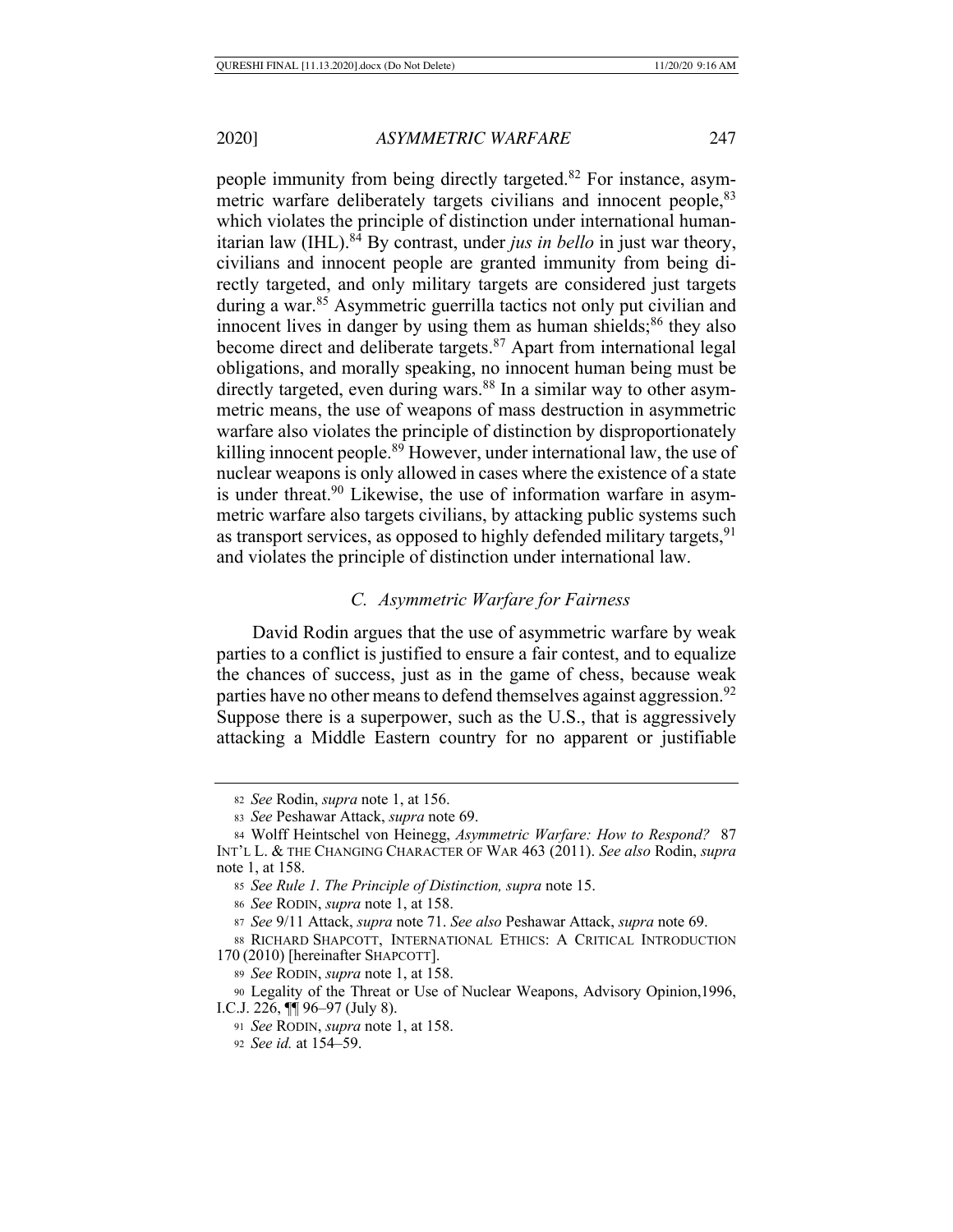reason. In this example, assume that the nation under attack, has no military strength to counter the aggression of a technologically and materially superior force. Therefore, for Rodin to address this high inequality in military strengths, a derogation from *jus in bello* principles is justified for the weak parties in a conflict. $93$  He argues that we cannot expect the forces of a victim country to face superior forces, because this will only translate into its certain demise.<sup>94</sup> This also means that forces of a nation under attack are justified in exposing their civilians to disproportionate harm by using individuals as human shields for the sake of survival and to overcome the imbalance of military strength as a strategy of warfare.<sup>95</sup> Rodin believes that *jus in bello* is just the rules of the game, whereas *jus ad bellum* dictates the just causes to start a war, and just war theory, sees war as a remedy to an injustice, such as waging war for self-defense. He adds that, if just war theory is a procedure to right a wrong, then fairness calls for providing a weak party that has been wronged with an equal chance of success.<sup>96</sup> For him, when faced with a situation of aggression, just war theory is not enough to provide a weak party with a fair and just chance to defend itself; therefore—in situations where *jus ad bellum* is violated a derogation from *jus in bello* is justified.97 So, the argument of the supporters of asymmetric warfare is that the *jus in bello* rules must be relaxed for the weak, so that a level field for combat is achieved, and an equal chance of success is given to both parties.<sup>98</sup>

Here, Rodin's main moral argument revolves around the need to strengthen a weak party to overcome an imbalance of military strength to achieve an overall chess-like situation of fairness, where each party has same chance of success for the sake of justice.<sup>99</sup> However, there are practical concerns to achieving such an equalized state, because the military strengths and weapons technologies differ from country to country. Even if a rule is made to employ the same arms with the same number of soldiers on plain ground to confront each other with equal forces, the chess game cannot occur on the battlefield: the health and training of each soldier, the terrain, the weather, and all of the

<sup>93</sup> *See id.*

<sup>94</sup> *See id.* at 159.

<sup>95</sup> *See id.* at 158–59.

<sup>96</sup> *See id.* at 159.

<sup>97</sup> Saul Smilansky, *Terrorism, Justification, and Illusion*, 114(4) ETHICS 790–805 (2004). *See also* RODIN, *supra* note 1, at 160.

<sup>98</sup> Smilansky, *supra* note 97. *See also* RODIN, *supra* note 1, at 159.

<sup>99</sup> *See* RODIN, *supra* note 1, at 153, 159-161.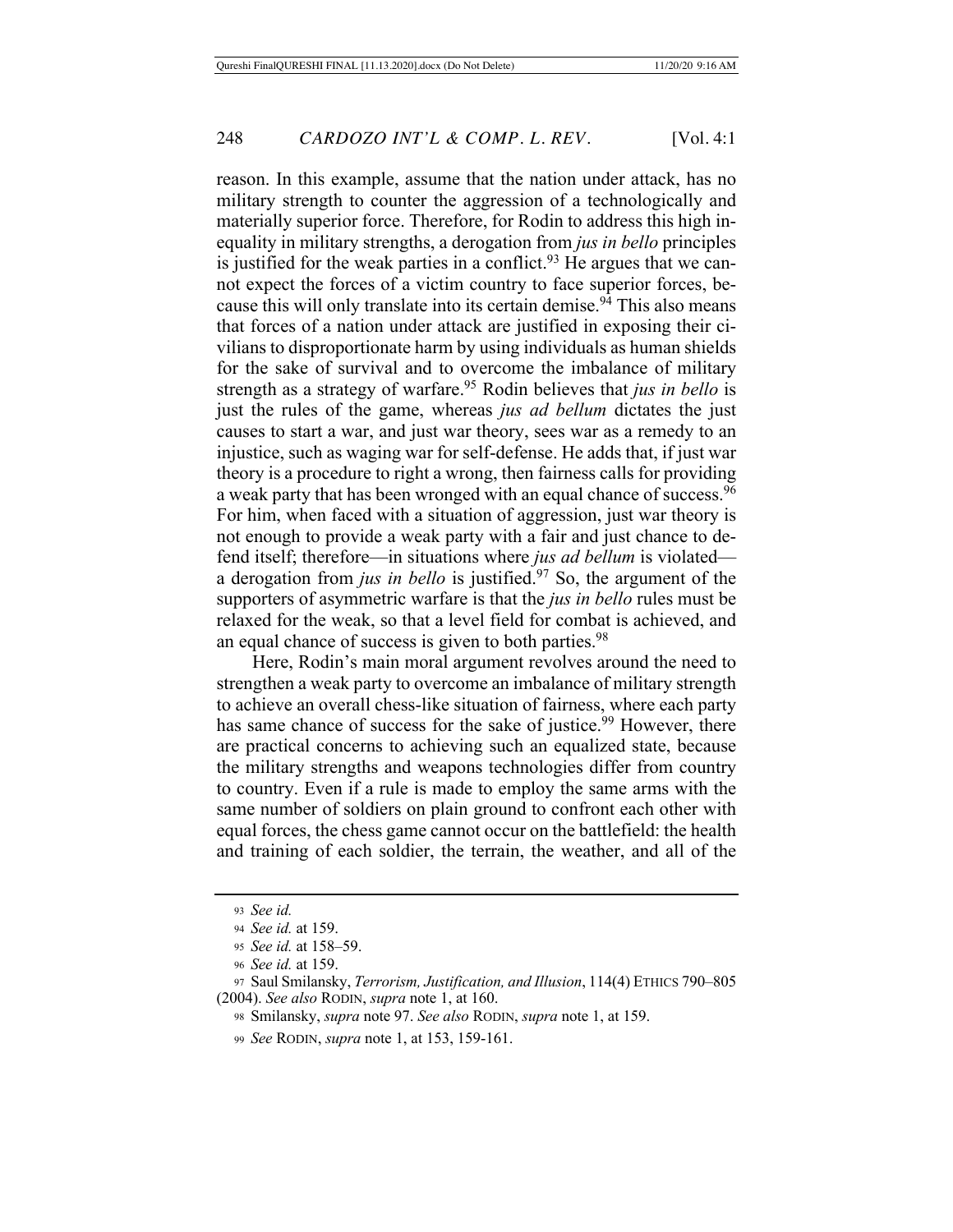other natural factors will also differ. So, trying to achieve a chess-like equality among rivals on the battlefield is a fool's errand. It would be understandable, however, if Rodin was only trying to promote a weak party to a conflict in a situation where it is wronged or is the victim of a strong state's aggression.100 But, even then, allowing the weak party a derogation from *jus in bello* for the sake of fairness is unreasonable and impractical for two reasons. First, international law cannot allow one party to abide by some rules while creating an exception from the same rules for another, because it would be unfair to allow one party to attack innocent people, which is a moral wrong.<sup>101</sup> Second, one side of every conflict must be a weaker party in one way or another, owing to the imbalance in military strengths in every nation.<sup>102</sup>

To give an appropriate answer to this problem of defending a weak state, war theory makes it clear that using force in aggression is not allowed,103 and the use of force is only allowed in either self-defense or with the authorization of the UNSC.104 According to these rules, in every conflict, one party fights for a just cause and the other, for an unjust cause.<sup>105</sup> The UNSC, its allies, and NATO can help weak parties to defend themselves in the face of unjust use of force. However, there exist situations in which a powerful state has waged a war against a weak state for unjust causes, and the whole international community and other powerful nations are on the side of the aggressor. An example includes the U.S. intervention in the Middle East, which was initially thought to have been fought for just causes, but was later

<sup>&</sup>lt;sup>100</sup> Hypothetically speaking, it would have been understandable if Rodin's idea to achieve a chess like situation was to avenge a wrong done by a powerful state, but his idea was not about this hypothetical situation. Instead he yearns to equalize military strengths in armed conflicts. To see that Rodin desires a Chess like situation *See*, Rodin, *supra* note 1, at 159.

<sup>101</sup> *See* SHAPCOTT, *supra* note 88, at 170.

<sup>&</sup>lt;sup>102</sup> Every situation of war outside a chess boardgame will always have difference in strength; because, armed forces training, weapons technology, armaments capacity, military strength, and warring capabilities of every nation differ when compared to other nations.

<sup>103</sup> U.N. Charter art. 2, ¶ 4.

<sup>104</sup> U.N. Charter art. 39-51.

<sup>105</sup> *See* Diego Panizza, *Theory and Jurisprudence in Gentili's De IURE BELLI: The Great Debate Between Theological and Humanist Perspectives from Vitoria and Grotius*, THE ROOTS OF INTERNATIONAL LAW / LES FONDEMENTS DU DROIT INTERNATIONAL:

LIBER AMICORUM PETER HAGGENMACHER 211, 219, n.12 (Randall Lesaffer ed., Koninklijke Brill NV, 2013) ("If it is agreed that both parties have right and justice on their side, they cannot lawfully fight each other, either offensively or defensively.").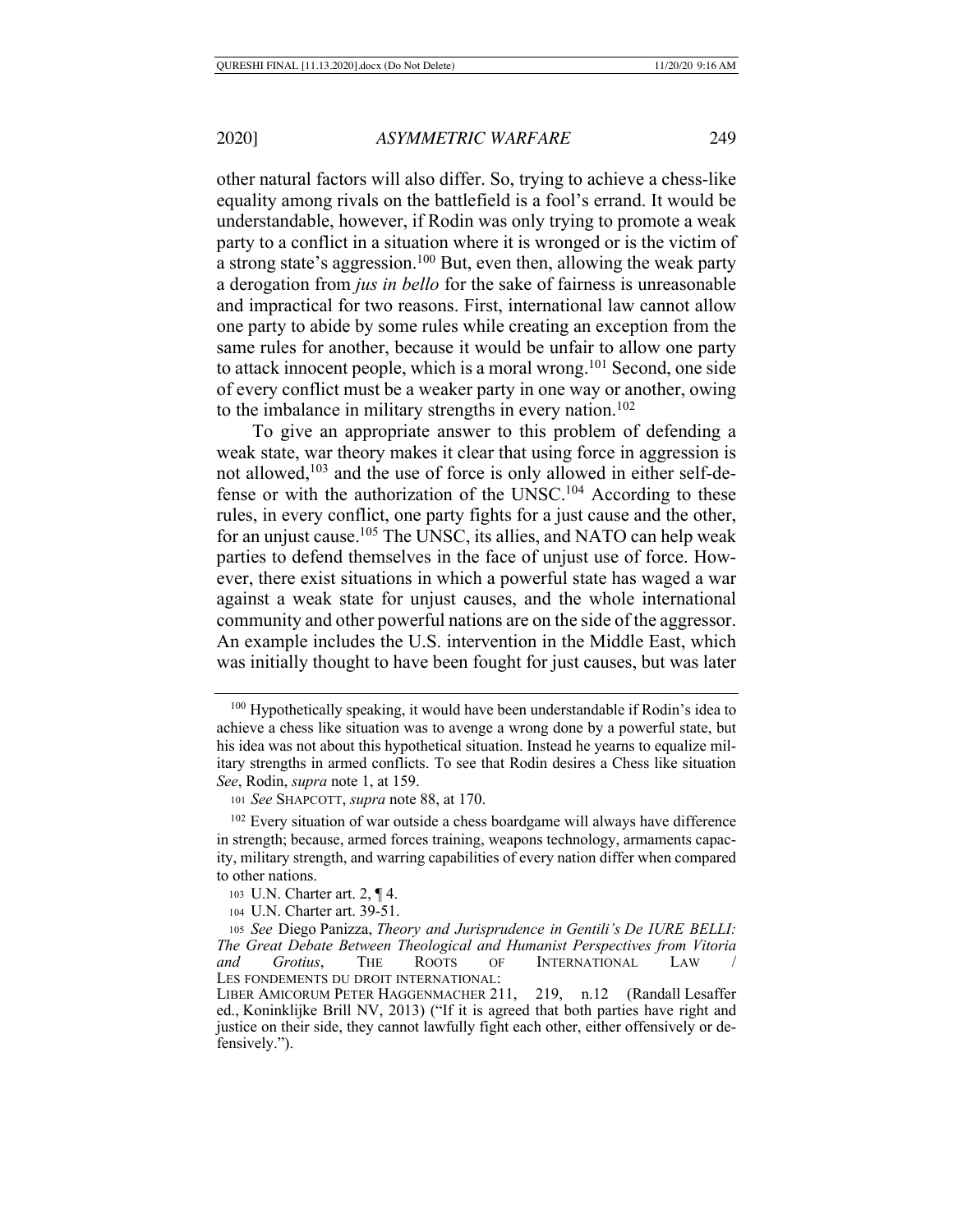revealed to have been fought under false pretenses, particularly for regime change to obtain oil.<sup>106</sup> What does the practicality of just war theory say in such situations? And how can a weak party to a conflict that is a victim of aggression by a powerful state defend itself and its people? The principles of just war theory do not allow aggression or the use of force for unjust causes.<sup>107</sup> Of course, there can be situations where the international laws and principles of just war theory are violated, and aggressors get away with such violations. But this does not mean that just war theory or international law is morally wrong. It only means that there are cunning ways within the system to avoid the just war tradition principles and international laws of using force, whose enforcement can be looked into by the international community. For these reasons, allowing violations of humanitarian law by weak parties, just because they are weak or victims of war, is morally unreasonable.

Rodin also believes that, apart from the assignment of fault in a conflict, moral reasons of fairness demand that there be an equal chance of success for both parties, and for that reason weak parties should be allowed to subvert from their obligations under humanitarian law.108 Let us consider what it means to violate humanitarian law and what it would look like to allow a weak party to violate IHL. The relaxation to weak parties from the principle of distinction in a conflict means that a weak party is allowed to undertake terrorist attacks on innocent people peacefully residing in schools, hospitals, and mosques. Similarly, a relaxation from the principle of proportionality to a weak party means that it is capable of destroying a whole city in response to the deaths of ten people. In both situations, more innocent people will die, and the only affected people are innocents and civilians. In moral terms, killing innocent people is unacceptable, even during wars.109 Therefore, allowing relaxation from IHL to weak parties during armed conflicts and wars is morally inappropriate.

<sup>106</sup> *Cheney Blasts Media on al Qaeda-Iraq Link*, CNN (Jun. 18, 2004), https://edition.cnn.com/2004/ALLPOLITICS/06/18/cheney.iraq.al.qaeda/; *also* Andy McSmith & Charlie Cooper, *Chilcot Report: Blair didn't tell truth about WMDs, the deal with Bush or the warnings of fallout – how Britain went to war in Iraq*, THE INDEPENDENT (Jul. 6, 2016), https://www.independent.co.uk/news/uk/politics/chilcot-report-inquiry-tony-blair-iraq-war-weapons-ofmass-destruction-evidence-verdict-a7122361.html.

<sup>107</sup> U.N. Charter art. 2, ¶ 4.

<sup>108</sup> *See* RODIN, *supra* note 1, at 158–61.

<sup>109</sup> *See* SHAPCOTT, *supra* note 88, at 170.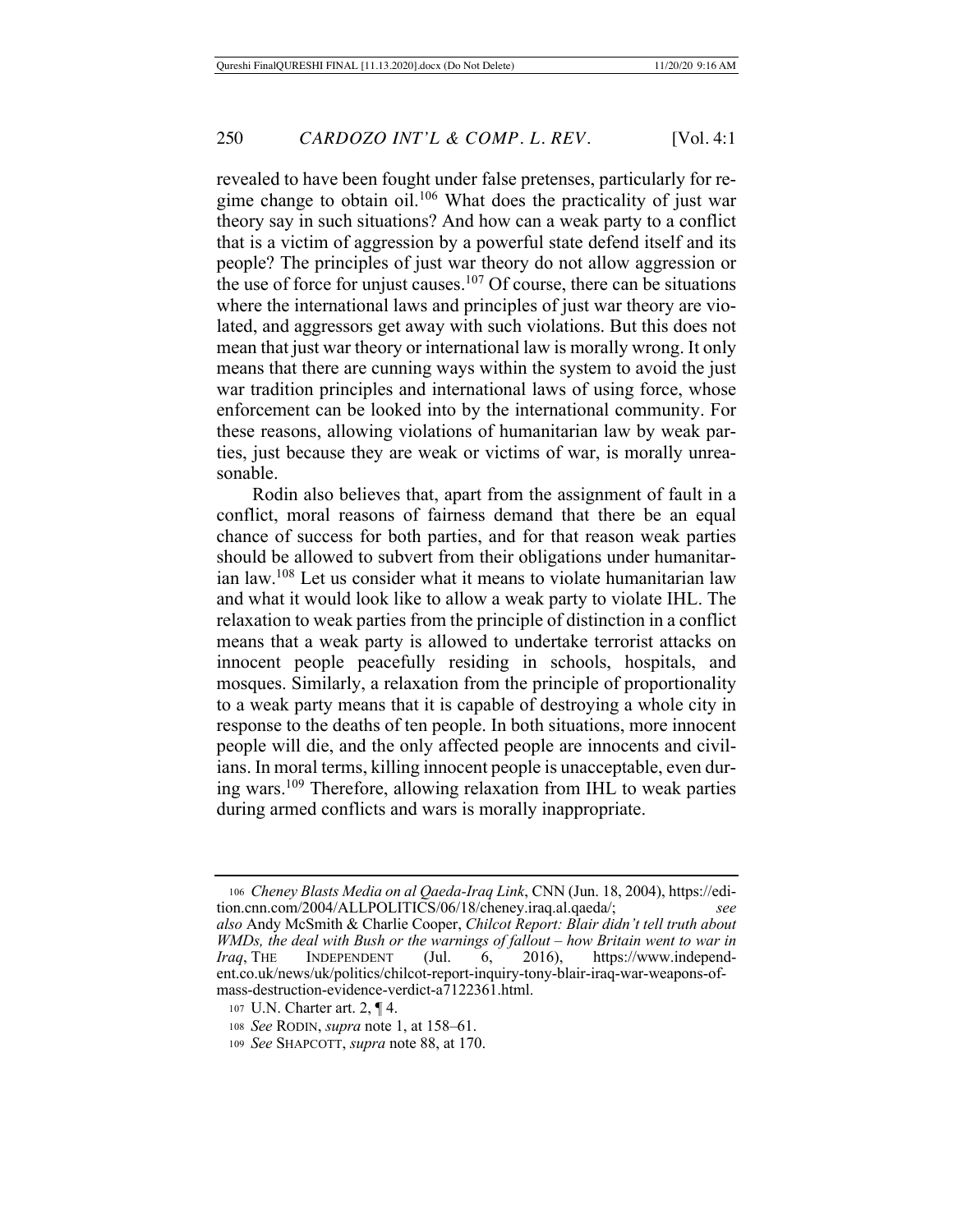#### *D. Exceptionalism*

An improvement of this argument: the notion of exceptionalism can help the weak for the sake of fairness. Fritz Allhoff, a proponent of exceptionalism, argues that, because guerrilla tactics and terrorism are used as efficient techniques by NSAs, military forces or state actors should also be allowed to violate humanitarian law or human rights law as an exception to be able to efficiently fight terrorists.<sup>110</sup> With regard to respecting international law, Christopher Coker, former Professor of International Relations at the London School of Economics and Political Science asks, "will the other party play by the same rules?"111 Terrorists do not respect international law, and military forces do. Allhoff believes that terrorists are benefitted by it, and military forces are disadvantaged by it.<sup>112</sup> Therefore, military forces must also be allowed to violate international law as an exception.<sup>113</sup>

Allhoff uses the language of necessity to justify torture, indefinite detention, violation of the due process of law, and assassination, while noting that these processes are strictly prohibited within international law.114 In *Temporal Exceptionalism*, for example, he argues that, depending on the necessity or circumstances, certain laws can temporarily be bent or violated.115 He quotes the example of the outbreak of a deadly virus or disease, where people are held or confined without the commission of any crime. He adds that people can argue that patients' freedom to move, or their right to privacy, is violated by such confinement.116 But it is necessary and ethically right, for the greater good, to confine them on a temporary basis.<sup>117</sup> Allhoff uses this example of a virus or disease outbreak to justify indefinite or illegal confinement of suspected terrorists during the war on terror. He believes that, in the temporary war on terror, the indefinite confinement of suspected terrorists is morally justified in order to gain intelligence.<sup>118</sup> But this example and such justifications lack any moral justification for "wrong

<sup>115</sup> *Id*.

<sup>117</sup> *Id.*

<sup>110</sup> Fritz Allhoff, *The War on Terror and the Ethics of Exceptionalism, in*  ROUTLEDGE HANDBOOK OF ETHICS AND WAR 203-10 (Fritz Allhoff, Nicholas G. Evans, & Adam Heschke eds., 2013) [hereinafter Allhoff].

<sup>111</sup> CHRISTOPHER COKER, HUMANE WARFARE 65 (2001); *see also*, KATERI CARMOLA, PRIVATE SECURITY CONTRACTORS AND NEW WARS 146 (2010).

<sup>112</sup> *See* Allhoff, *supra* note 110, at 203–10.

<sup>113</sup> *See id*.

<sup>114</sup> *See id.* at 203–215.

<sup>116</sup> *Id.*

<sup>118</sup> Allhoff, *supra* note 110, at 203-15*.*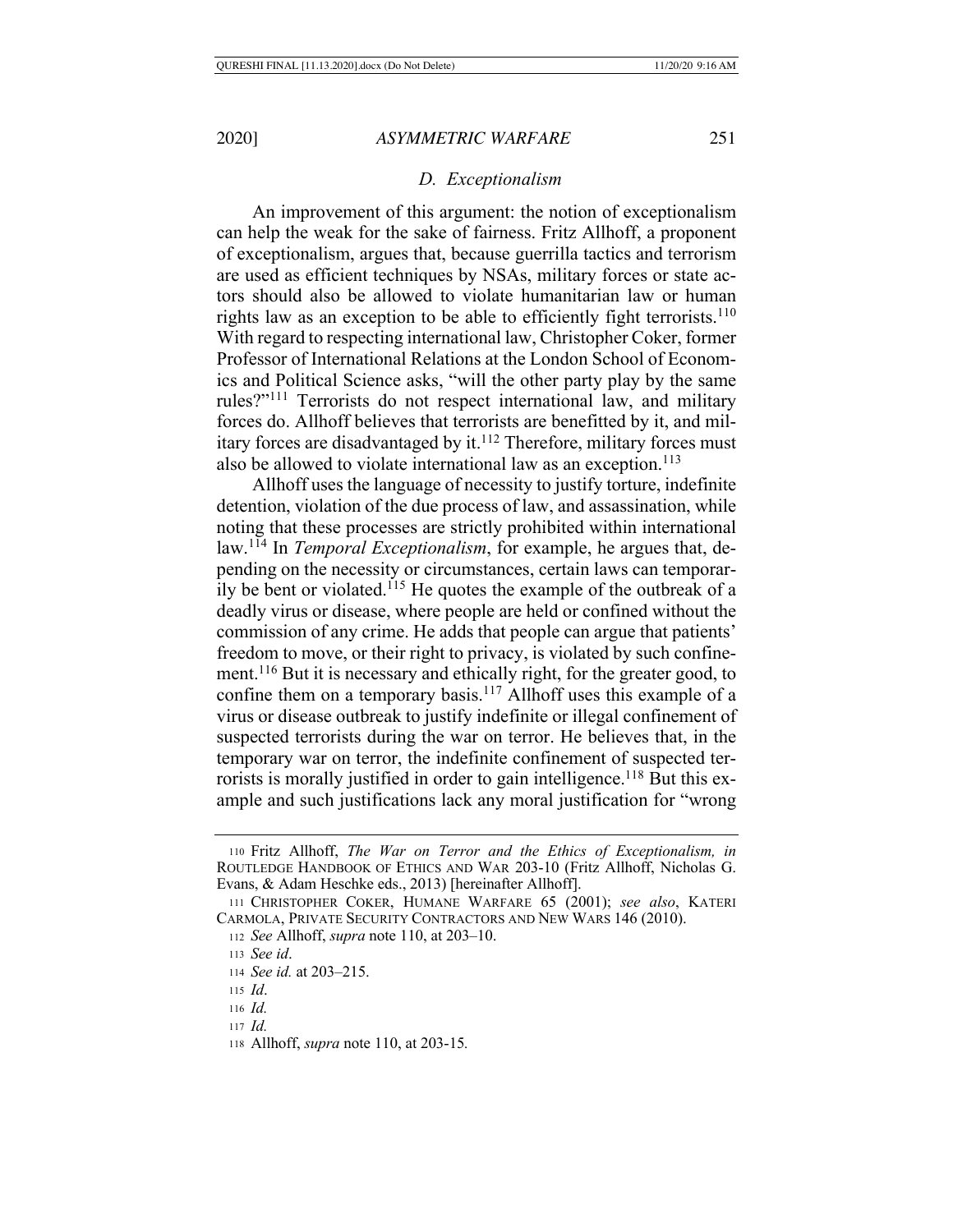cases." For instance, is the confinement of patients or the public for an indefinite period ethically justified if subjects have not tested positive for a disease? Is it morally justified when the protocols for identification of such a deadly virus outbreak were not even considered? What if 500 people were confined by doctors in a building without one iota of proof that the patients were infected subjects, and in fact they were detained for ulterior motives? Would it then be justified? Of course not.

Confining patients or suspected terrorists for longer durations in specific events is not problematic. In fact, it is allowed in grave situations.119 The problem arises with the disrespect and violation of "the protocols or the due process of law."120 Where suspects are not identified properly nor provided due process, innocent people are put behind bars indefinitely. This was the case in the Abu Gharib prison, where numerous prisoners were illegally held without due process, and were later found to be innocent.<sup>121</sup>

Allhoff's other argument for the relaxation from international laws is to allow an exception for a group of people based on its suspected terrorist activities and the threat that is posed by it.<sup>122</sup> Firstly, he classifies all the bad examples of grouping, such as the concentration camps that facilitated Jewish genocide during the Holocaust, as well as the forced slavery of African men, women, and children.<sup>123</sup> He then mentions college grades, SAT scores, and age limits for voting as morally right examples of *group exceptionalis*.<sup>124</sup> He suggests that, similarly to good group exceptionalism, criteria relating to terrorists and the serious threat posed, can also be used to define groups and justify torture and assassination.<sup>125</sup> He acknowledges that a clear objection to such group exceptionalism is the example of an innocent person mistakenly suspected of a threat, or terrorism, and wrongly

<sup>119</sup> Illegal rather than problematic. (To see restraint and isolation of patients in grave situations, see examples of restraining of COVID-19 patients in isolated centers. To see the restraining and isolation of terrorists, see examples of imprisonment sentences for terrorists).

<sup>120</sup> Ifeoma Ajunwa, *"Bad Barrels": An Organizational-Based Analysis of the Human Rights Abuses at Abu Ghraib Prison*, 17.2 AJUNWA BAD BARRELS FORMATTED.DOCX (2014), https://scholarship.law.upenn.edu/cgi/viewcontent.cgi?referer=&httpsredir=1&article=1165&context=jlasc.

<sup>121</sup> Tara McKelvey, *I Hated Myself for Abu Ghraib Abuse,* BBC (May 16, 2018), https://www.bbc.com/news/44031774 [hereinafter McKelvey, *I Hated Myself*].

<sup>122</sup> *See* Allhoff, *supra* note 110, at 203–15.

<sup>123</sup> *See id.* 

<sup>124</sup> *Id.*

<sup>125</sup> *Id.*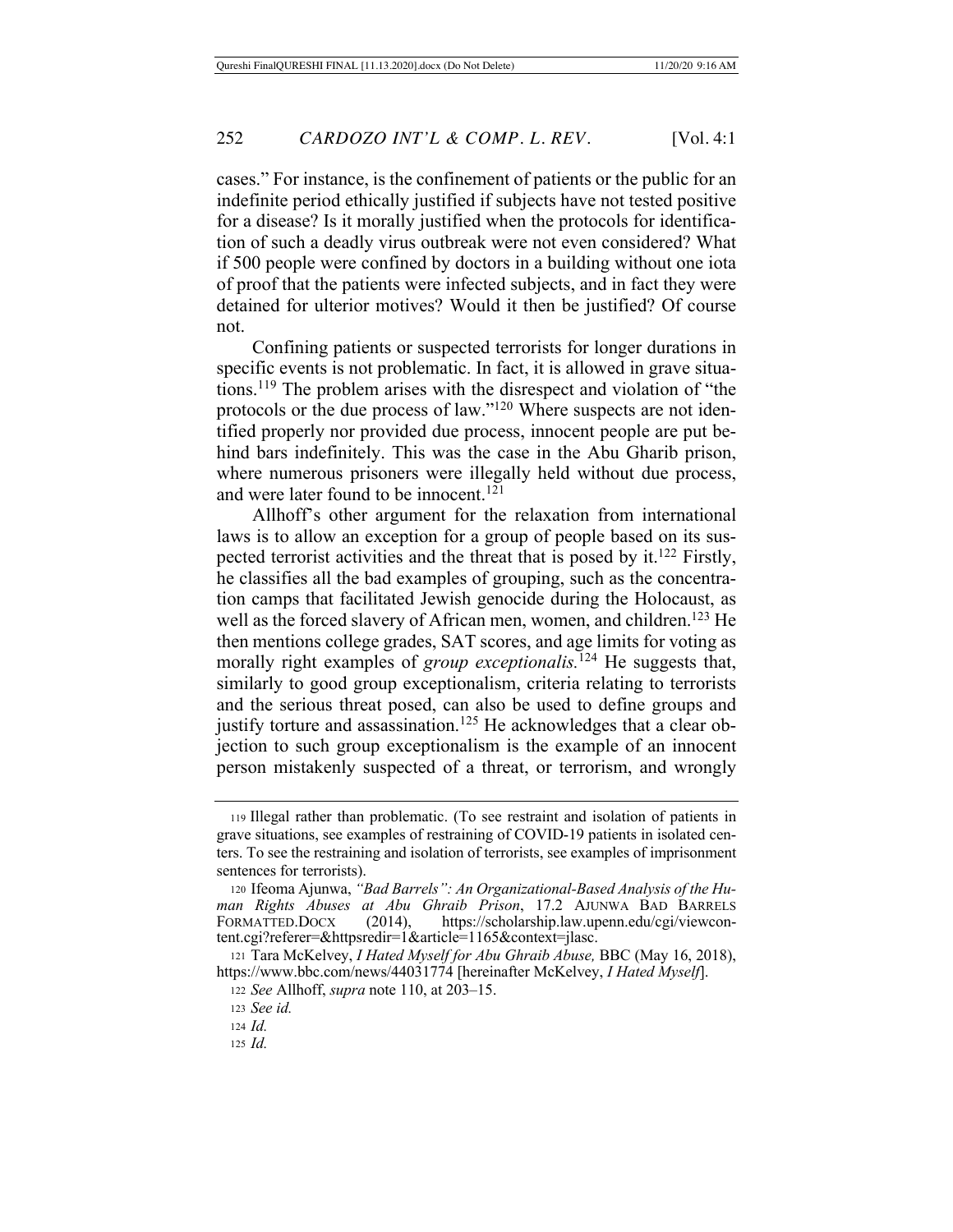subjected to confinement, assassination, or torture. His response is that such a situation is unlikely, so it is conceivable for him.<sup>126</sup> But the truth is that numerous people tortured and confined in the Abu Gharib prison were in fact innocent people picked up in random raids.<sup>127</sup> Further, for every militant killed by a drone strike in Afghanistan, on average ten innocent people are killed.<sup>128</sup> So, it is not only possible that suspected prisoners or targets may be innocent; it is also highly probable in this modern age. Nevertheless, it is reasonable for a state to want to assassinate a known terrorist for the acts of terrorism, that he has committed. Such was the case of Osama bin Laden, who was killed by the U.S. government in Pakistan.<sup>129</sup> It would have certainly been better to capture him alive, to understand through his confessions why he did what he did, and who else was involved politically in his plans. But such actions should also respect international humanitarian law, including the principles of distinction, necessity, and proportionality. 130 For these reasons, a relaxation from the prohibitions on torture, indefinite confinement, and assassination in international law under exceptionalism is morally unacceptable.

## *E. Asymmetric Warfare to De-escalate Situations*

Another argument in favor of asymmetric warfare is that it can defuse situations and avoid war, as evidenced by the truck bomb in Beirut.<sup>131</sup> However, practically speaking, if a terrorist group attacks and kills a thousand innocent people, what are the probable consequences? Would an all-powerful state, such as the U.S., with military might and technological advancement stand down its guard and admit defeat? Or would it respond with a retaliatory attack on the perpetrators of such an attack? It turns out, as the 9/11 events proved, that the

<sup>126</sup> *Id.*

<sup>127</sup> *See* McKelvey, *I Hated Myself*, *supra* note 121.

<sup>128</sup> NETA CRAWFORD, ACCOUNTABILITY FOR KILLING: MORAL RESPONSIBILITY FOR FOLLATERAL DAMAGE IN AMERICA'S POST-9/11 WARS 209–211 (2013) (Crawford provides the example of 50 innocent people put to death to kill one militant, to illustrate the disproportionate impact relative to the military advantage gained).

<sup>129</sup> Aleem Maqbool, *Osama Bin Laden, al-Qaeda leader, Dead - Barack Obama*, BBC (May 2, 2011), https://www.bbc.com/news/world-us-canada-13256676.

<sup>130</sup> Scott D. MacDonald, *The Lawful Use of Targeted Killing in Contemporary International Humanitarian Law*, 2 J. OF TERRORISM RES. L. SPEC. ED. 126 (2011), https://www.researchgate.net/publication/282822291 The Lawful Use of Targeted Killing in Contemporary International Humanitarian Law.

<sup>131</sup> *See* RODIN, *supra* note 1, at 158–61.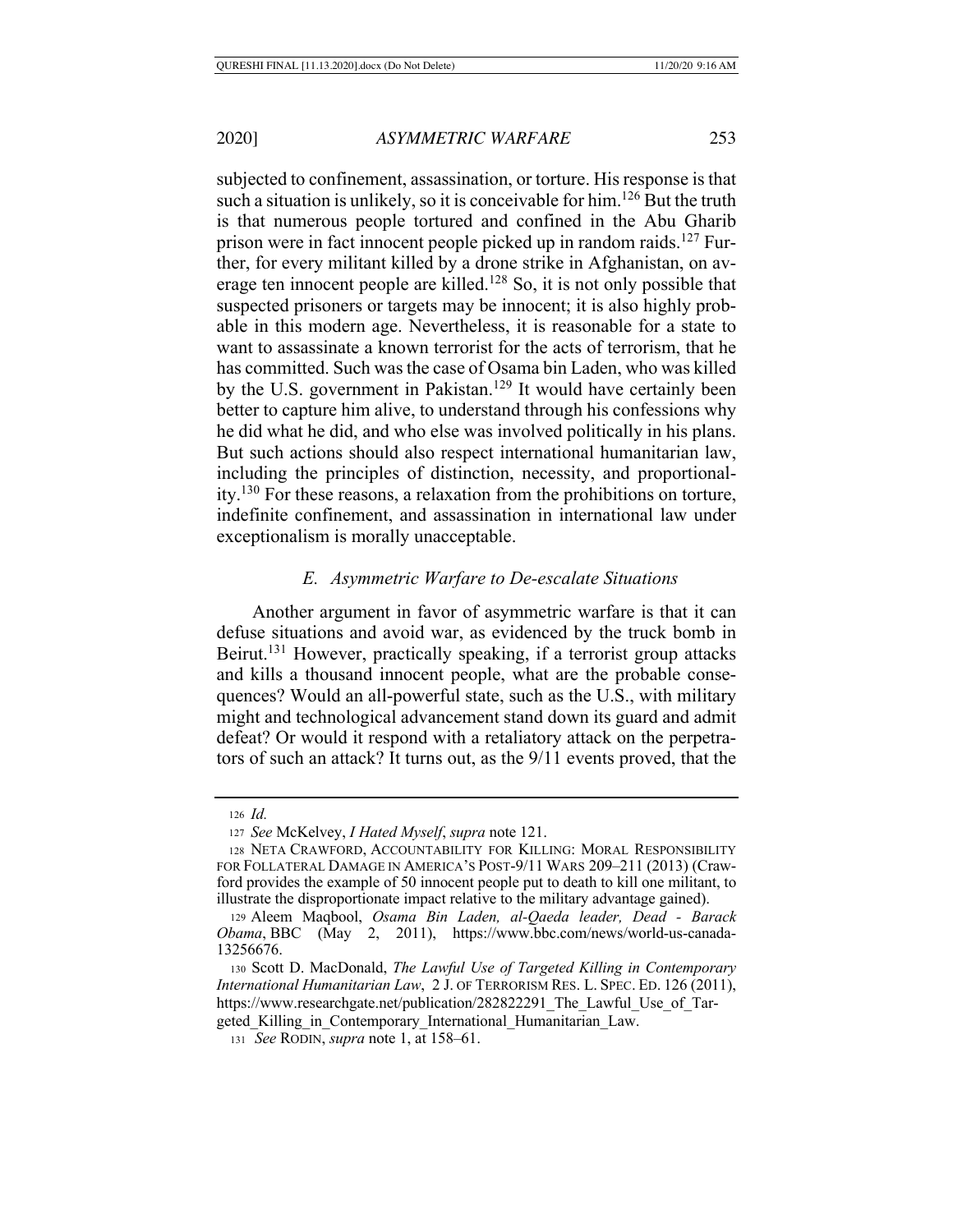U.S. would respond with a disproportionate response, e.g. launching a global war on terror.<sup>132</sup> Contrary to the widespread assumption that asymmetric warfare can de-escalate situations, the 9/11 events proved that it can do the opposite, instead increasing violence and inducing war. 133 More violence in the world and more wars, translate into more civilian and military casualties. By contrast, according to Hugo Grotius, a famous Dutch jurist and scholar, moral considerations demand "peace, justice, and safeguards of sovereignty."<sup>134</sup>

#### *F. Efficiency and Advantages of Asymmetric Warfare*

Rodin argues that asymmetric warfare tactics—more specifically guerrilla warfare tactics—are more efficient than conventional warfare techniques, for weak parties.<sup>135</sup> It is true that guerrilla tactics of using human shields and the deliberate targeting of innocent people can be advantageous for weak parties in a conflict, such as terrorist and rebel groups.136 But we need to also consider their overall efficiency and moral justification to see their viability of becoming an accepted international principle for using force. The efficiency of a warfare tactic is also measured by its effect on civilians and innocent people. According to the moral duties of using force in international law, it is forbidden to deliberately target or harm civilians or innocent people.137 And, if asymmetric warfare uses civilians as human shields and deliberately targets civilians, it brings with it, more harm on innocent people and causes more civilian casualties than conventional means of warfare, which prohibit the direct targeting of the innocent.138 As evidenced by terrorist attacks, such as those on schools where innocent children study,<sup>139</sup> asymmetric warfare is not efficient in safeguarding the lives of innocent people, which is morally

<sup>132</sup> Qureshi, *supra* note 22.

<sup>133</sup> To see wars such as War on Terror as the aftermath of 9/11, *see* DAVIS, *supra* note 18.

<sup>134</sup> STEVE VINER, *The Moral Foundations of the Jus ad Bellum/Jus in Bello Distinction*, *in* ROUTLEDGE HANDBOOK OF ETHICS AND WAR:JUST WAR THEORY IN THE TWENTY-FIRST CENTURY 57 (Fritz Allhoff, Nicholas G. Evans, & Adam Heschke, eds., 2013).

<sup>135</sup> *See* RODIN, *supra* note 1, at 156.

<sup>136</sup> *See* Rodin, *supra* note 1, at 158-61.

<sup>137</sup> *See* SHAPCOTT, *supra* note 88, at 169.

<sup>138</sup> *See Rule 1. The Principle of Distinction*, *supra* note 15.

<sup>139</sup> *See* Peshawar Attack, *supra* note 69.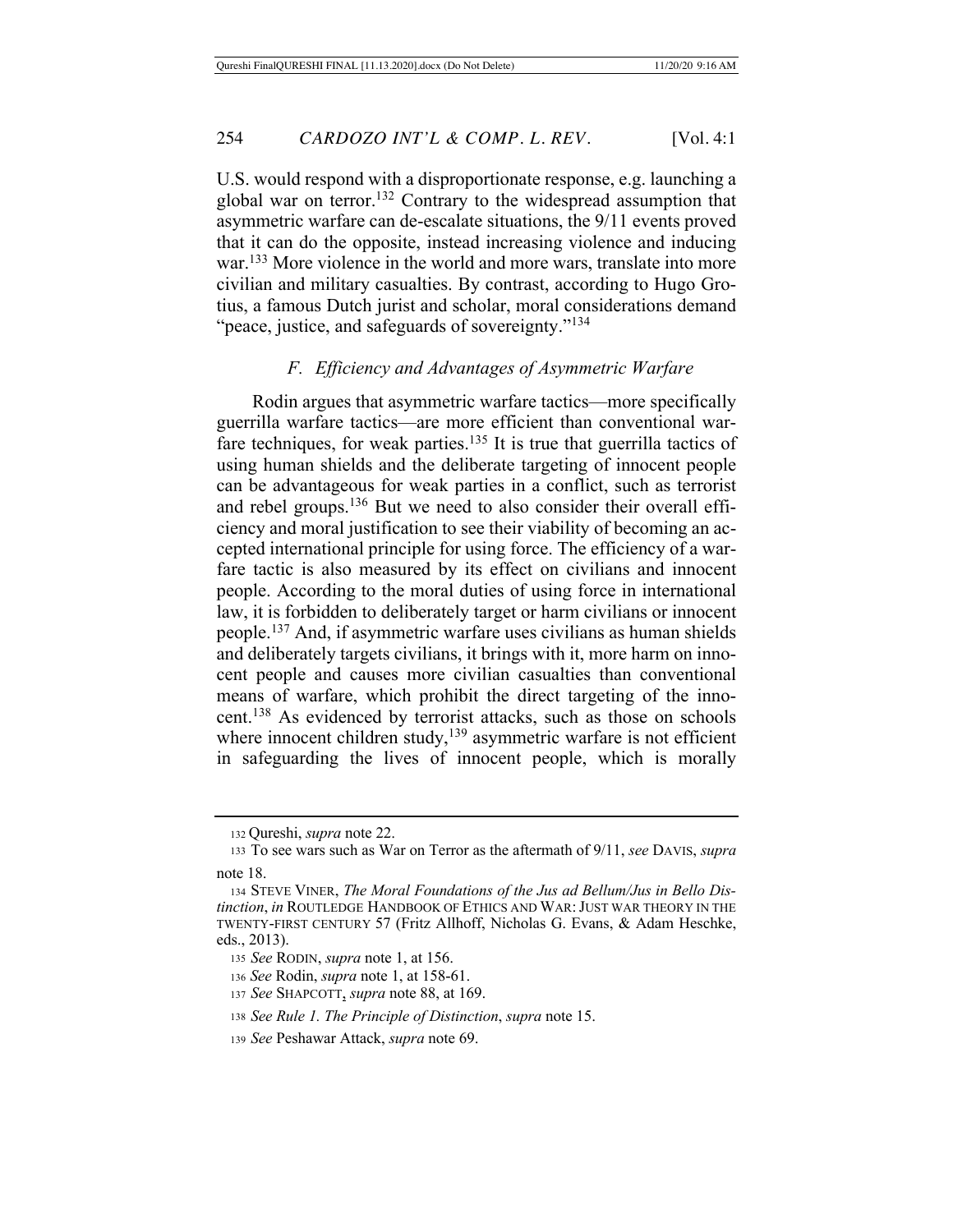unacceptable, $140$  and theoretically unjustifiable. If the goal of using asymmetric warfare is to provide a chance of fairness to weaker fighting groups (which is practically impossible), $^{141}$  then what about the provision of fairness to innocent people? Even if, for the sake of argument, a weak group is wronged or subject to aggression by a powerful enemy, then how can it justify a wrong committed by a weak party on innocent people?

Rodin only discusses the advantageous characteristics of asymmetric warfare to justify it, and he sees the nature of efficiency as only a warfare tactic for weak groups.142 But, this efficiency is not enough to justify relaxation from all IHL requirements, because there needs to be moral justification as well. To better understand this, let us use an example. Suppose an individual living in poverty needs money to buy a home or food. The acceptable norm available to him is to work and earn money to then buy his needed supplies. However, he may opt to steal, which could be advantageous for him, because therein his needs are satisfied without having had to spend much time or effort. In this example, would stealing—being an efficient and advantageous way to provide necessities—be morally acceptable or justified? If not, why is it unacceptable? It is unjustified because by stealing, this weak and impoverished person is doing wrong by the established social standards—likely robbing another innocent person and taking something that is not rightfully his property? The situation is similar in dealing with asymmetric warfare: killing civilians by asymmetric means can be advantageous to weak groups, but it is also a moral wrong because it causes harm to innocent people.<sup>143</sup>

# *G. Rightful Authority in the Use of NSAs*

Another problem with using asymmetric warfare techniques such as the use of NSAs—is the evaluation of the criterion of the rightful authority.144 Should anyone, including terrorist groups, be allowed

<sup>140</sup> *See* SHAPCOTT, *supra* note 88, at 169.

<sup>&</sup>lt;sup>141</sup> Fairness to non-state actors is impossible because Rodin's notion of fairness hinges upon achieving a chess like leveled-field in wars. To see that Rodin desires a Chess like situation *See*, Rodin, *supra* note 1, at 159.

<sup>142</sup> *See* RODIN, *supra* note 1, at 158–62.

<sup>143</sup> *See* RODIN, *supra* note 1, at 156 (deliberately targeting civilians or by violating principle of distinction).

<sup>144</sup> CARON E. GENTRY, EPISTEMIC BIAS: LEGITIMATE VIOLENCE & POLITICALLY VIOLENT, THE FUTURE OF JUST WARS: NEW CRITICAL ESSAYS (*Non-State Actors*, in Caron E. Gentry & Amy E. Eckert, eds., 2014).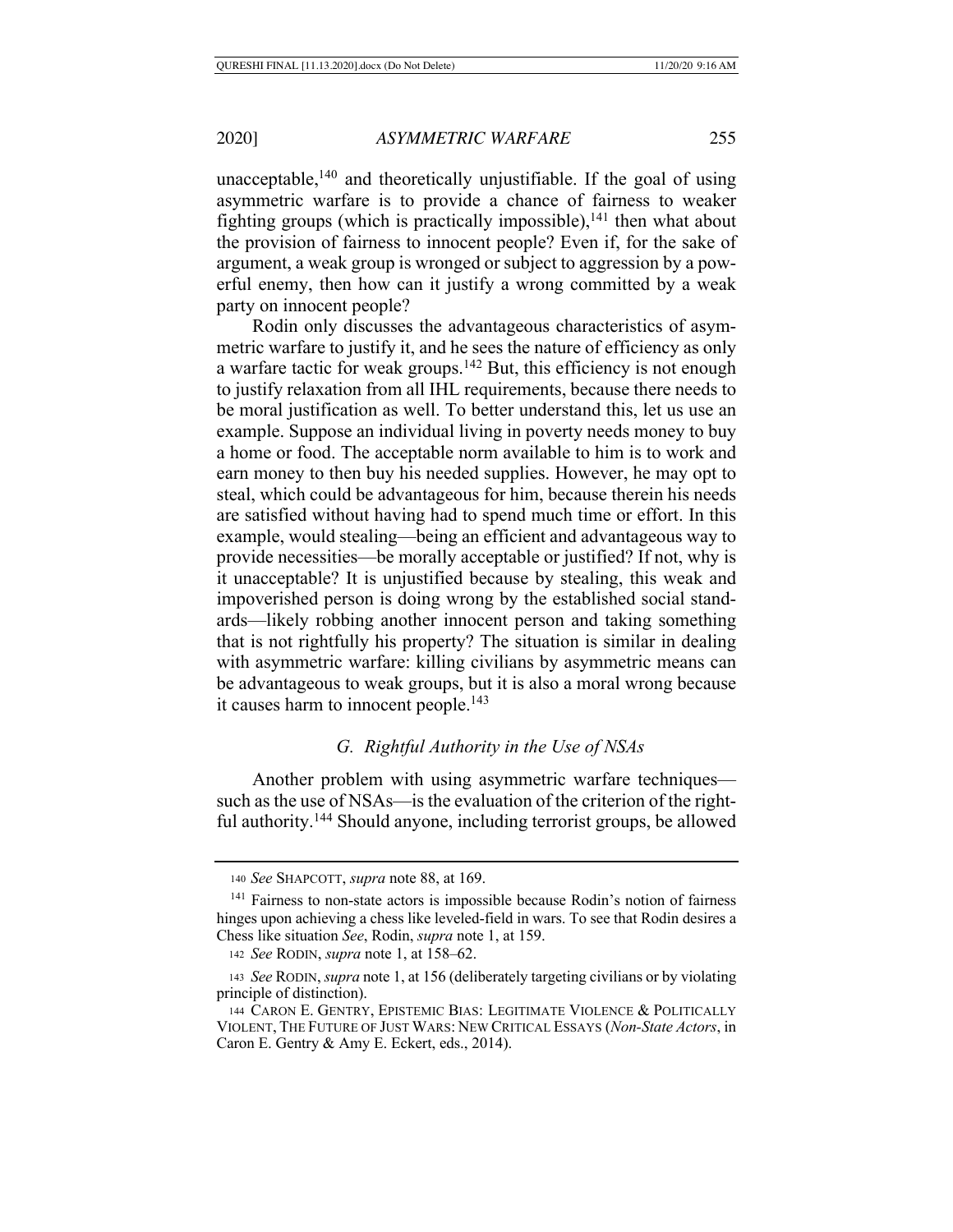to use force not only in domestic cities, but also in the sovereign territory of other states with or without authorization of their state? Most modern international armed conflicts are escalating because of the use of force by NSAs,145 which is not acknowledged by the respective states in the sovereign territory of victim states. For instance, the Al Qaeda terrorist organization attacked the U.S., which may have started the global war on terrorism.<sup>146</sup> Similarly, the Houthis of Yemen attacked Saudi Arabia by launching missiles,<sup>147</sup> and the Syrian rebels used force against the Syrian government/the Assad regime.<sup>148</sup> In these situations or conflicts, it is unclear whether the NSAs were acting on behalf of the political will of other countries or were independently motivated to use force.

One argument is that most of these NSAs are independent, hence their terminology, and any use of force by these NSAs without the agency of a state is unlawful. This is known as the effective control test. 149 The *Nicaragua* case of the ICJ, established that any use of force in self-defense against a state in response to an attack by the NSA is not justified until it can be proven that the NSA was under the effective control of a state.150 As stated, however, this creates a big lacuna in the international justice system. If one state uses NSAs such as terrorist organizations and rebel groups to attack another state as a proxy war, is there no way for a victim state to defend itself? This explains

<sup>146</sup> *See* Rodin, *Terrorism*, *supra* note 29.

<sup>148</sup> *Syria's civil war explained from the beginning*, AL-JAZEERA (Apr. 14, 2018), https://www.aljazeera.com/news/2016/05/syria-civil-war-explained-160505084119966.html.

<sup>149</sup> *Control Matters: Ukraine & Russia and the Downing of Flight 17*, OPINIOJURIS (July 23, 2014), http://opiniojuris.org/2014/07/23/control-matters-ukraine-russiadowning-flight-17/; *see* Djemila Carro, *When is a conflict international? Time for new control tests in IHL,* 98 (3) INTERNATIONAL REVIEW OF THE RED CROSS, 1019- 41 (2016), https://international-review.icrc.org/sites/default/files/irrc-903-16.pdf; *see also* Nicaragua Case, *supra* note 10, ¶ 105–15.

<sup>150</sup> *See* Nicaragua Case, *supra* note 10, ¶ 105–15.

<sup>145</sup> Jason Thomas, *The New Era of Non-State Actors: Warfare and Entropy*, SMALL WARS JOURNAL (Jan. 28, 2020), https://smallwarsjournal.com/jrnl/art/the-new-era-of-non-state-actors-warfare-and-entropy.

<sup>147</sup> *Saudi Arabia, UAE Slam "Houthi" Missile Attack in Yemen's Marib: Key Players in Yemen War Condemn Saturday's "Terrorist" Attack that Killed Over 100 Soldiers and Blame It on Houthis*, AL-JAZEERA (Jan. 20, 2020), https://smallwarsjournal.com/jrnl/art/the-new-era-of-non-state-actors-warfare-and-entropy.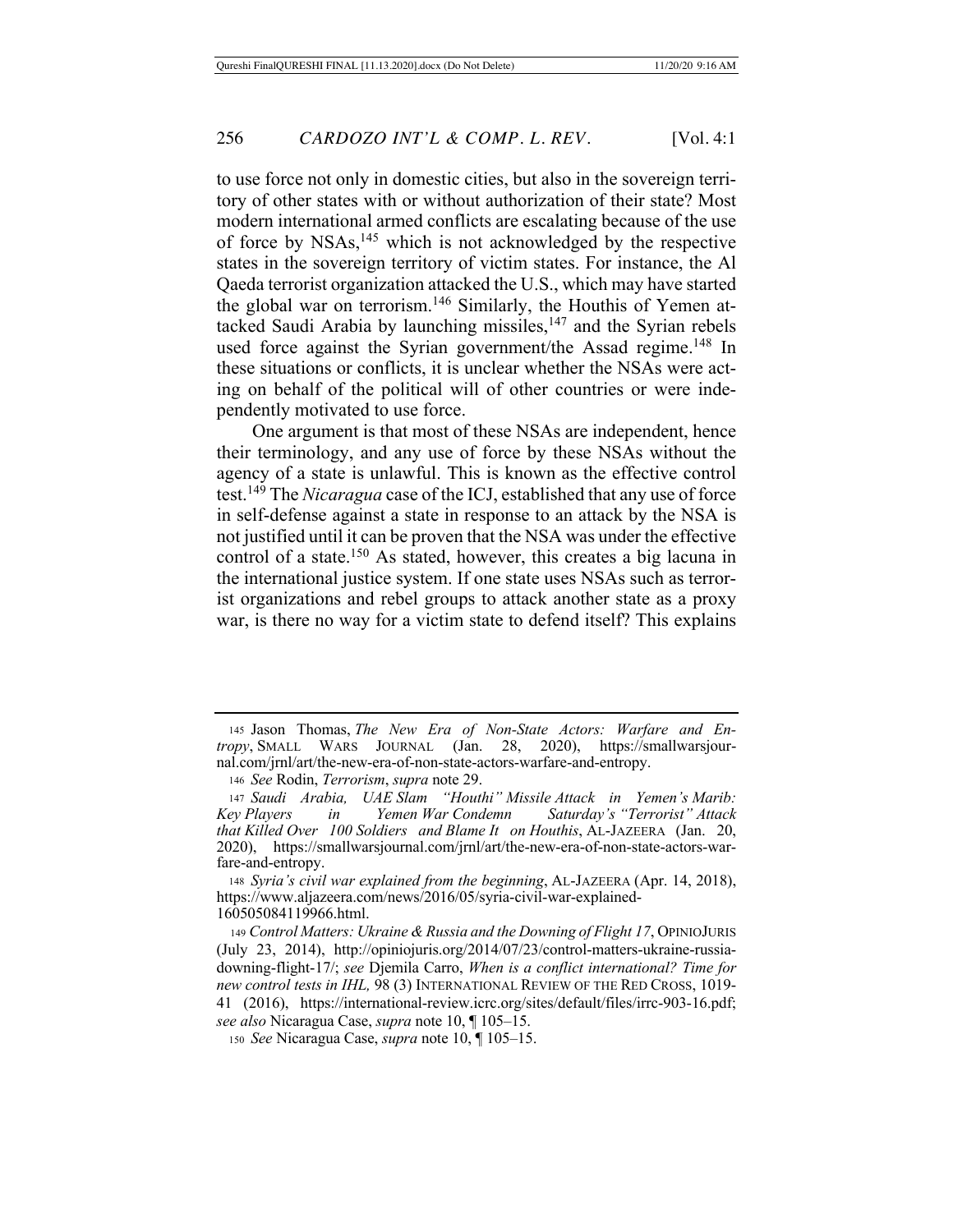why modern warfare (such as the wars in Iraq, Yemen, and Syria) has numerous NSA groups fighting for different political commitments.<sup>151</sup>

Which brings us to our second argument, that NSAs are not entirely independent. Instead, terrorist and rebel NSAs work on behalf of other countries for nefarious political purposes for the sake of monetary and power benefits, acting as mercenaries and proxy fighters, unconcerned with respect for humanitarian law, just cause, the increase in violence, and the destabilization of regions.152 For example, the U.S. later acknowledged that it was backing Syrian rebels with arms and finances to change the Assad regime, which would benefit U.S. national interests.<sup>153</sup> NSAs, such as terrorists, are also used to attack innocent people in targeted countries for political reasons,154 to garner people's support to invade a country, which in reality are for other unjustified reasons.155

Is there no way to fix this legal lacuna of using NSAs and mercenaries in the sovereign territory of other countries? The international law of using force clearly forbids the aiding and abetting of NSAs, including rebel or insurgent groups, in foreign territories for unjustified reasons.156 It also outlaws the use of state military forces without uniform,<sup>157</sup> and grants monopolies<sup>158</sup> of violence only to states. Arguably, any use of force by NSAs is forbidden in the international law of

<sup>152</sup> *See* Özden Zeynep Oktav, *Understanding Iran's Approach to Violent Nonstate Actors: The ISIS and YPG Cases*, *in* Violent Non-state Actors and the Syrian Civil War: The ISIS and YPG Cases 193 ( Özden Zeynep Oktav et al. eds., 2018). *See also* Waseem Ahmad Qureshi, *Applying the Principle of Proportionality to the War on Terror*,22 Rich. Pub. Int. L. Rev. 379 (2019); Kateri Carmola, Private Security Contractors and New Wars 134, 138 (2010).

<sup>153</sup> *See* McKelvey, *supra* note 14.

<sup>154</sup> *See* Billard, *supra* note 39.

<sup>155</sup> Qureshi, *supra* note 22, at art. 4, 396-7; Waseem Ahmad Qureshi, *Applicability of International Humanitarian Law to The Non-State Actors*, 17 (1) SANTA CLARA J. OF INT'L LAW 7-8 (2019).

<sup>156</sup> *See* Nicaragua Case, *supra* note 10.

<sup>157</sup> Protocol Additional to the Geneva Conventions of Aug. 12, 1949, and Relating to the Protection of Victims of International Armed Conflicts art. 44(7), June 8, 1977, 1125 U.N.T.S. 3; *See also*, Toni Pfanner, *Military Uniforms and the Law of War*, 86(853) RICR MARS IRRC 93-124 (2004) [hereinafter Pfanner].

158 ANNE SCHWEKENBECHER, *Rethinking Legitimate Authority*, *in* ROUTLEDGE HANDBOOK OF ETHICS AND WAR: JUST WAR THEORY IN THE TWENTY-FIRST CENTURY 161-62 (Fritz Allhoff, Nicholas G. Evans, & Adam Heschke, eds., 2013) [hereinafter SCHWEKENBECHER].

<sup>151</sup> *See* use and employment of mercenaries as non-state actor proxies in modern warfare in: Dr. Waseem Ahmad Qureshi, *Fourth- and Fifth-Generation Warfare: Technology and Perceptions*, 21 SAN DIEGO INT'L L.J. 187 (2019).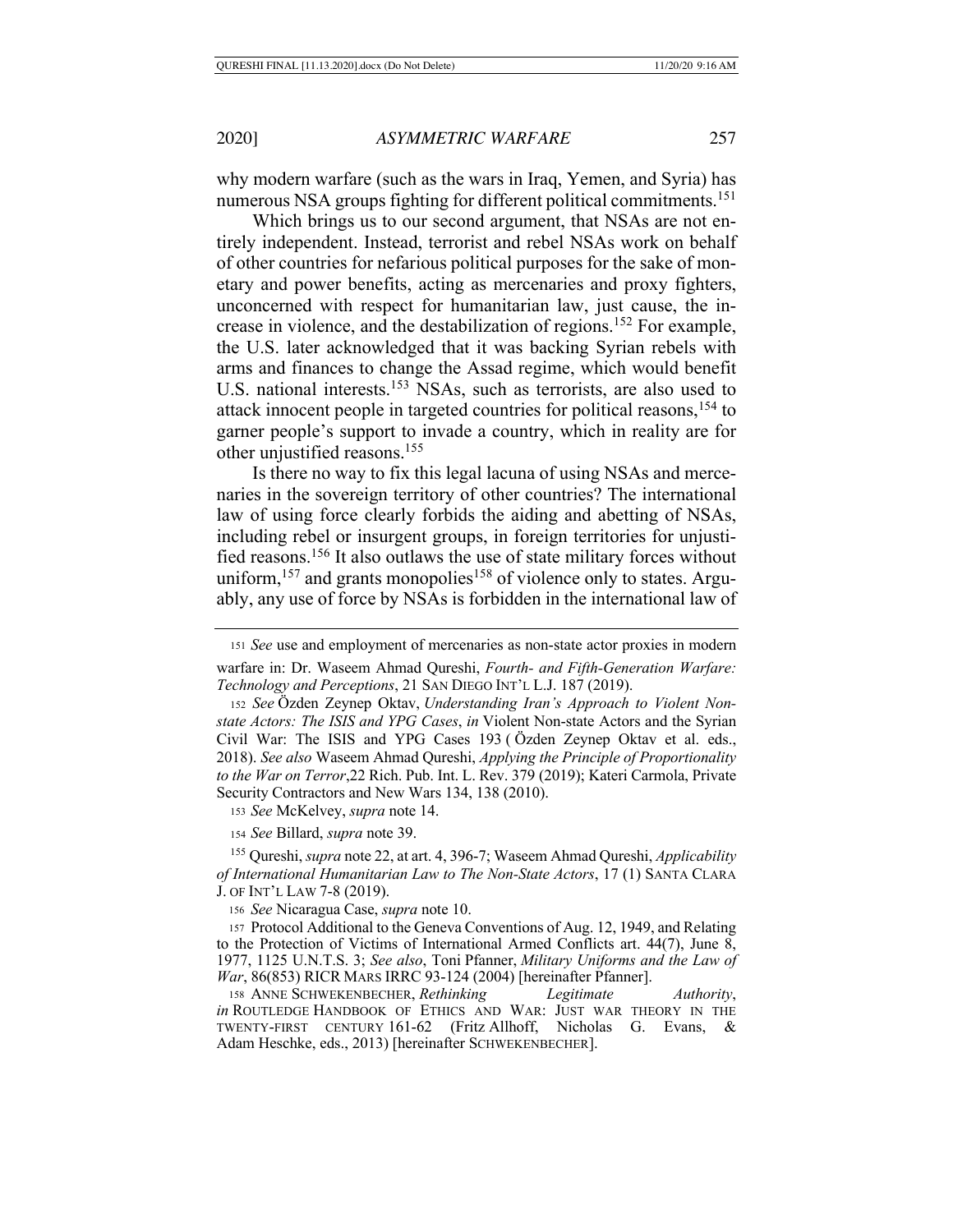using force.<sup>159</sup> But how about situations where civilians without uniforms use force to defend themselves during a foreign invasion, in order to defend themselves and their families? The international law of using force in such response outlaws all direct targeting of civilians; only military objects can be targeted.160 By contrast, if human rights such as the right to life are threatened, any use of force in self-defense is justified, $161$  but this retaliatory force must not target civilians and innocent people.162

For these reasons, the just war criteria for the use of force demands that it must have rightful authority, which is examined by five factors: (1) support and representation of people; (2) effective control of territory; (3) monopoly on the use of violence; (4) adherence to international laws; and  $(5)$  striving for peace.<sup>163</sup> Under this governing perspective of just war theory, any use of force by NSAs without the agency of a lawful state or government is unacceptable.<sup>164</sup> It is also not allowed for good moral reasons. For example, allowing anyone to use force without people representation, effective control, and monopoly on violence means chaos and violence;<sup>165</sup> any group of people could use force for any reason, without being held responsible. An agent of violence must respect other nations and people, and must have the right intention, just cause, and respect for the principles of distinction and proportionality.<sup>166</sup> Unlike NSAs, states have monopolies on violence, people representation, governing laws and rules,  $167$  and they can be held responsible for any violation of people's rights.

<sup>164</sup> *See* Lanovoy, *supra* note 159, at 563–85.

<sup>159</sup> Vladyslav Lanovoy, *The Use of Force by Non-State Actors and the Limits of Attribution of Conduct*, 28(2) THE EUR.J. OF INT'L L. 563-85 (2017) [hereinafter Lanovoy].

<sup>160</sup> *See Rule 1. The Principle of Distinction, supra* note 15.

<sup>161</sup> *See* JAN ARNO HESSBRUEGGE, HUMAN RIGHTS AND PERSONAL SELF-DEFENSE IN INTERNATIONAL LAW (2017) [hereinafter HESSBRUEGGE] (providing examples of personal self-defense in domestic law, natural law, international law, criminal law, humanitarian law, and human rights law).

<sup>162</sup> *See Rule 1. The Principle of Distinction*, *supra* note 15.

<sup>163</sup> *See* SCHWEKENBECHER, *supra* note 158, at 161–62.

<sup>165</sup> A.J. COATES, THE ETHICS OF WAR 123–25 (1st ed., 1997); *see also* SCHWEKENBECHER, *supra* note 158, at 165–67.

<sup>166</sup> *See* SCHWEKENBECHER, *supra* note 158, at 165- 66.

<sup>167</sup> *See id.* at 161–66.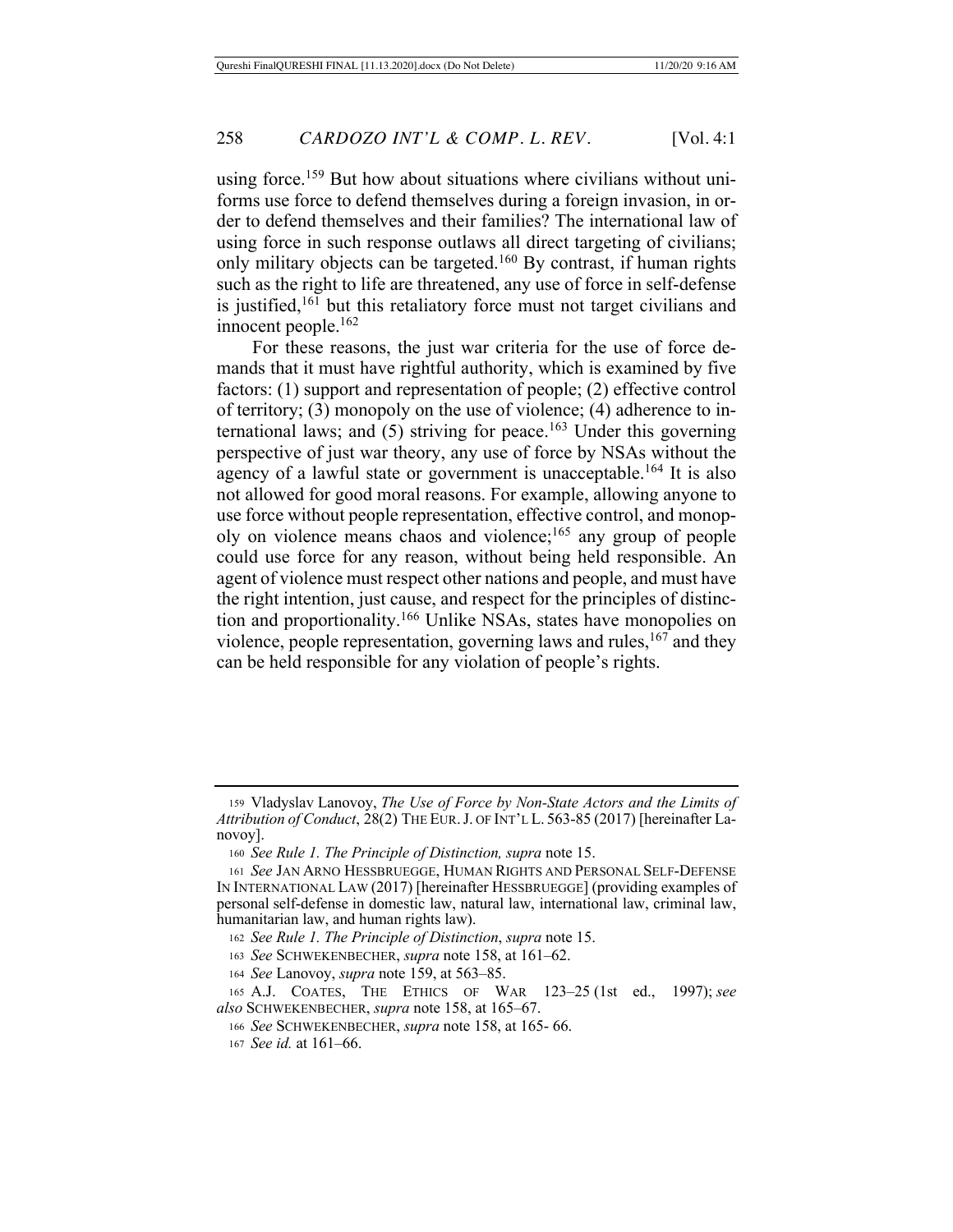### *H. Uniforms and Independent Fighters*

The question of how to define NSAs is yet another problem of using them. In the Syrian war, for example, numerous groups are fighting each other, and many are considered terrorists by other states, owing to their disrespect for international law of war and to their use of force for unjustified reasons.168 Under international humanitarian law and the customary international law of just war theory, using force by NSAs without the uniform of armed forces is not allowed.<sup>169</sup> Therefore, for identification reasons, the use of force by NSAs without uniforms is unlawful.170 Morally, this prohibition is to encourage a distinction between armed forces and civilians, so that the principle of distinction can be respected.171 If NSAs are not properly dressed in uniforms, they can be easily mistaken for civilians. For instance, in asymmetric and guerrilla war, NSAs such as rebel, mercenary, and terrorist organizations routinely dress as civilians to use innocent people as human shields and to hide in plain sight.172 This, in turn, puts innocent people in harm's way and makes it difficult for enemy forces to fight them without violating international humanitarian  $law<sup>173</sup>$  For these moral reasons, all state forces must be dressed in uniforms to use

<sup>169</sup> Protocol Additional to the Geneva Conventions of Aug. 12, 1949, and Relating to the Protection of Victims of International Armed Conflicts art. 44(7), June 8, 1977, 1125 U.N.T.S. 3; *see also* Pfanner, *supra* note 157, at 93-124.

<sup>170</sup> Protocol Additional to the Geneva Conventions of Aug. 12, 1949, and Relating

to the Protection of Victims of International Armed Conflicts art. 44(7), Aug. 6, 1977, 1125 U.N.T.S. 3, ¶24; *see also*, Pfanner, *supra* note 157, at 93-124.

<sup>171</sup> *See* Pfanner, *supra* note 142, at 93-124.

<sup>172</sup> BASEM ALY, THE USE OF STRATEGIC BOMBING AGAINST NON-STATE ACTORS IN THE MIDDLE EAST. OBJECTIVES AND LIMITATIONS OF AIR POWER IN THE CASES OF HEZBOLLAH, HOUTHIS AND ISIS 21 (Anchor Academic Publishing, 2017).

<sup>173</sup> *See* Protocol Additional to the Geneva Conventions of Aug. 12, 1949, and Relating to the Protection of Victims of International Armed Conflicts art. 51, Aug. 6, 1977, 1125 U.N.T.S. 3, ¶26 (prohibition on the use of human shields); *see also* Heinegg, *supra* note 16, at 103 (discussing the use of human shields by Asymmetric Warfare).

<sup>168</sup> For NSA use for unjustified reasons *see* Qureshi, *supra* note 22, at art. 4, 396- 7 (such as the use of NSA for a regime change); *see also* ARMIN KRISHNANL, WHY PARAMILITARY OPERATIONS FAIL 235 (Springer 1st. ed. 2018) (such as the NSA's use as proxies in illegal cyber-attacks to avoid retribution). For disrespect of IHL by NSA, *see* Qureshi, *supra* note 155, at 7-8.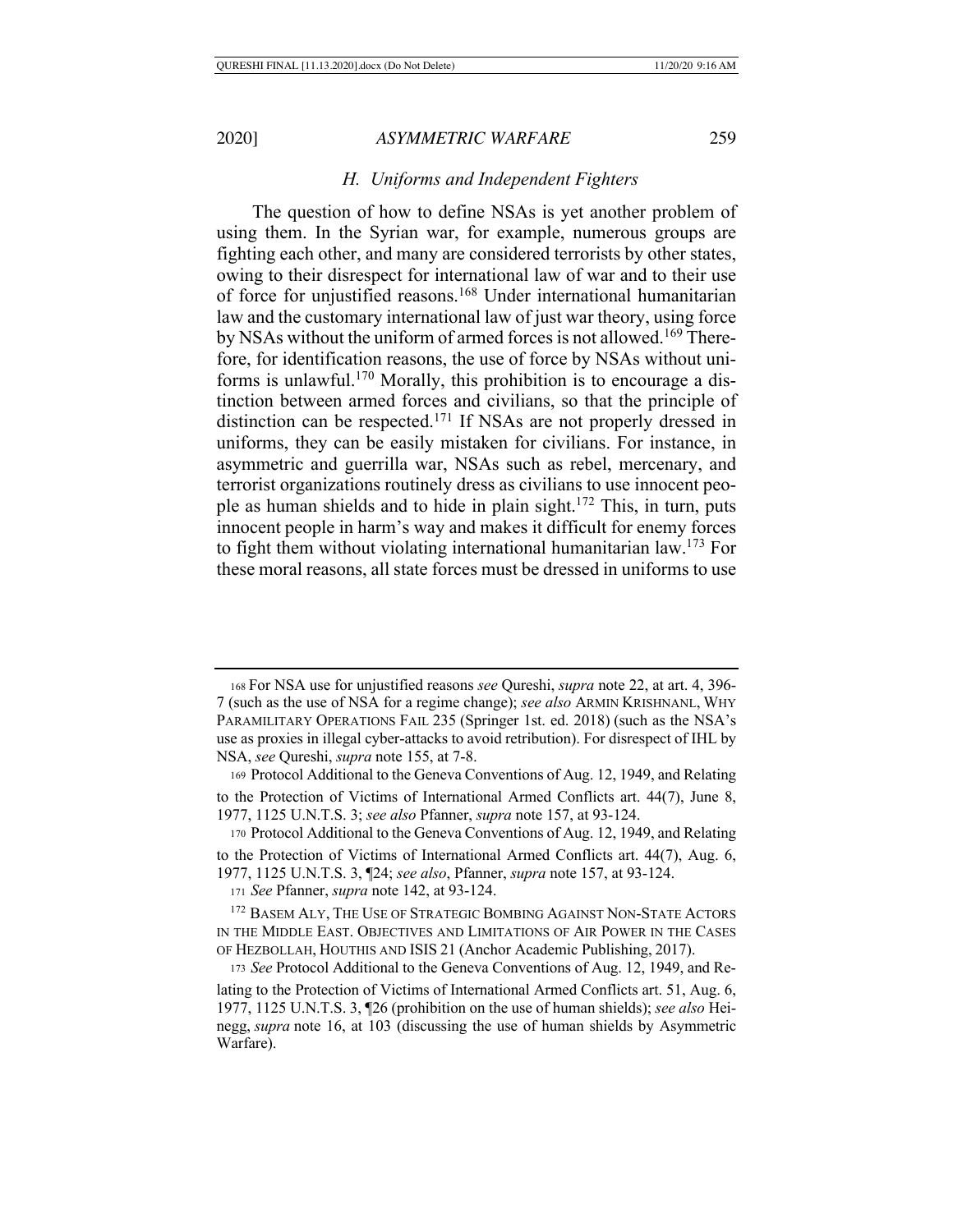force.174 And what about situations where noncombatants take arms to defend themselves during an unlawful invasion? Can an individual take arms without uniform to defend his family and himself during an unlawful invasion or massacre? $175$ 

The moral judgment of this article contends that such a person should be allowed to defend himself. The human nature of survival instincts forces individuals to fight to survive, and every human has a legal right to defend their life using all necessary means against illegal targeting or illegal threat to life. Therefore, this article contends that the use of force by independent NSAs to defend their family life is morally justified.<sup>176</sup> But this response must also respect the principles of proportionality<sup>177</sup> and distinction<sup>178</sup> by not deliberately targeting innocent people and by not using excessive force.

### III. ETHICS OF USING MERCENARIES

Paid mercenaries are private contractors tasked to do politically driven and often dirty work; they are effectively employed as proxy fighters during war to transfer the risk of war and to reduce costs.<sup>179</sup> Rebels and other armed groups fighting in Syria to change the Assad regime, backed by U.S. political will,<sup>180</sup> can also be considered mercenaries. Terrorists and security agencies like Blackwater are also examples of mercenaries.181 They are mainly used for two purposes:

<sup>174</sup> Protocol Additional to the Geneva Conventions of Aug. 12,1949 and Relating to the Protection of Victims of International Armed Conflicts art. 44(7), Aug. 6, 1977, 1125 U.N.T.S. 3, ¶24; *see also* Pfanner, *supra* note 157, at 93-124.

<sup>175</sup> *See generally* HESSBRUEGGE, *supra* note 161 (discussion on personal self-defense).

<sup>176</sup> *See id.*

<sup>177</sup> *Rule 14. Proportionality in Attack*, CUSTOMARY IHL, ICRC DATABASE, https://ihl-databases.icrc.org/customary-ihl/eng/docs/v1 (last visited Jan. 20, 2020) (Codified under Articles 48, 51(5) of Additional Protocol I to the Geneva Convention, 1977.).

<sup>178</sup> *See Rule 1. The Principle of Distinction*, *supra* note 15.

<sup>179</sup> *See* CARMOLA, *supra* note 104, at 134.

<sup>180</sup> *See* McKelvey, *supra* note 14.

<sup>181</sup> To see use of mercenaries as terrorists *see* U.N. Secretary-General, *Use of mercenaries as a means of violating human rights and impeding the exercise of the right of peoples to self-determination*, U.N. Doc. A/70/150 (Aug. 19, 2015); *see also* Press Release, General Assembly, *Mercenaries Often A Presence In Terrorist Attacks, Special Rapporteur Tells Third Committee As It Begins Discussions on Self-Determination,* U.N. Press Release GA/SHC/3650 (Oct. 31, 2001), https://www.un.org/press/en/2001/gashc3650.doc.htm. To see Black waters are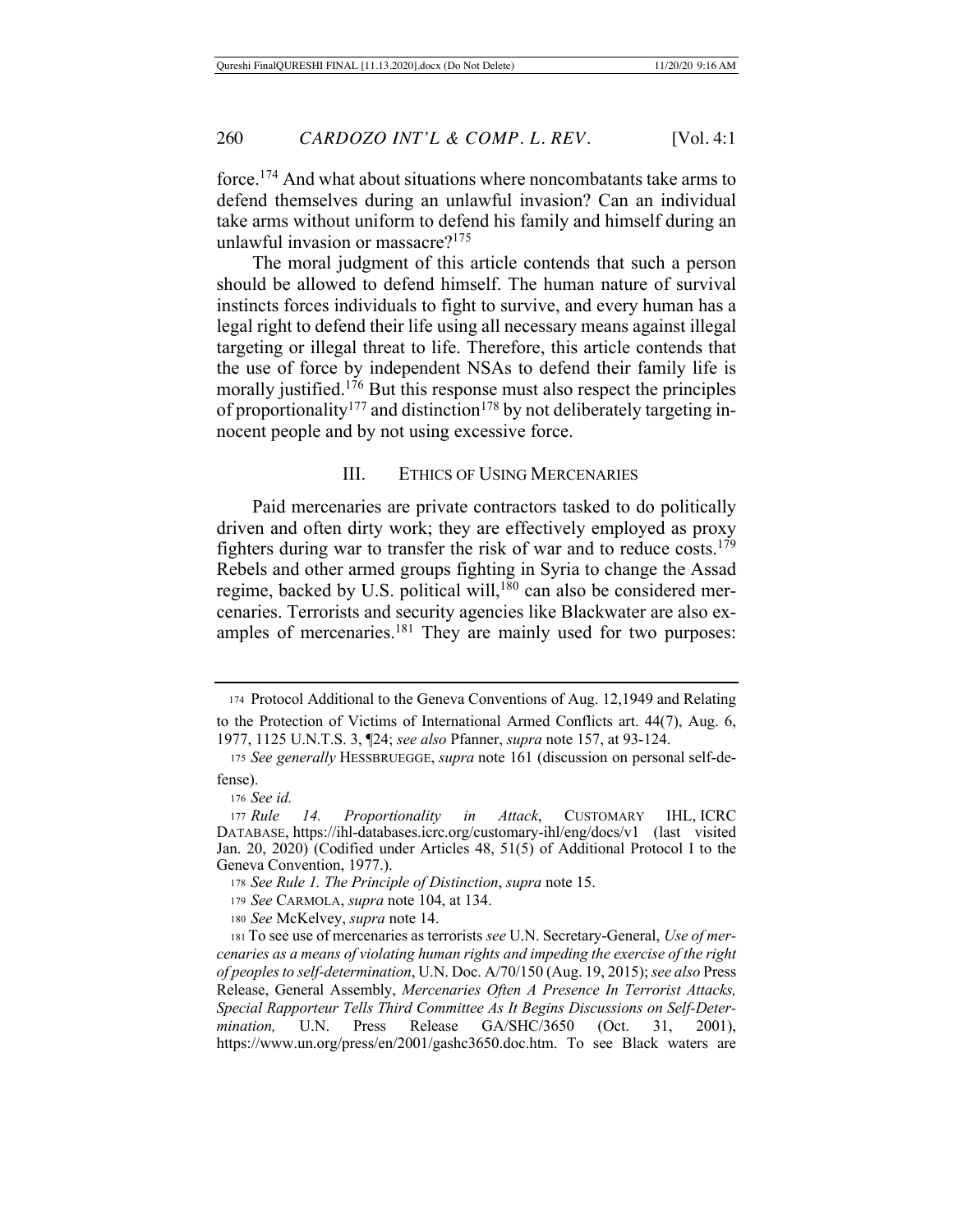reducing the military costs and avoiding attribution and retribution for their actions. Employing contractually based irregular mercenaries is much cheaper than maintaining standing armies, with their health and retirement benefits.<sup>182</sup> Mercenaries are not given all the monetary benefits enjoyed by military forces, and mercenaries are not employed all of the time, whether or not there is a conflict. Instead, mercenaries are only contracted for specific goals and objectives for defined periods, where the agreed money is used to hire the required personnel and buy arms needed to do a defined job.<sup>183</sup>

Further, with regard to retribution, employing mercenaries is advantageous because, while the unlawful or unjustified use of force by uniformed military forces of a state may cause a reaction by a victim state, or bring discontentment among the general public, the unjustified use of force by proxy mercenaries dressed as civilians is not attributable to a state, which efficiently avoids retribution;<sup>184</sup> in most cases mercenaries are not readily identified as being backed by a state. For these two main reasons—cost efficiency and avoidance of attribution and retribution—modern warfare heavily employs paid mercenaries, such as rebel groups, terrorist organizations, and private security contractors, to affect the political will and dirty work of aggressors.185 Whether the nation is weak, such as Syria and Yemen, or powerful, such as the U.S. and Russia, all sorts of countries are employing mercenaries in modern warfare.

## *A. Criminalization of Mercenaries*

Although the use of mercenaries is effective in getting the job done, their moral standing in the international community is arguably despicable. They are considered morally hazardous and precarious by many,<sup>186</sup> and according to Avant, their use undermines democratic

considered mercenaries *see* JEREMY SCAHILL, BLACKWATER: THE RISE OF THE WORLD'S MOST POWERFUL MERCENARY ARMY (1st ed., 2011).

<sup>182</sup> *See id.* at 124–34.

<sup>183</sup> HELENA TORROJA, PUBLIC INTERNATIONAL LAW AND HUMAN RIGHTS VIOLATIONS BY PRIVATE MILITARY AND SECURITY COMPANIES 60 (2017) [hereinafter as TORROJA].

<sup>184</sup> *See* NATO, *supra* note 13; *see also* Ashraf, *supra* note 13; *see also* European Commission, *supra* note 13.

<sup>185</sup> *See* use and employment of mercenaries and rebels as non-state actor proxies in modern warfare in Dr. Waseem Ahmad Qureshi, *supra* note 151, at 187.

<sup>186</sup> *See, e.g*., P.W. SINGER, CORPORATE WARRIORS: THE RISE OF THE PRIVATIZED MILITARY INDUSTRY 216 (2007); s*ee also*, CARMOLA, *supra* note 104, at 135.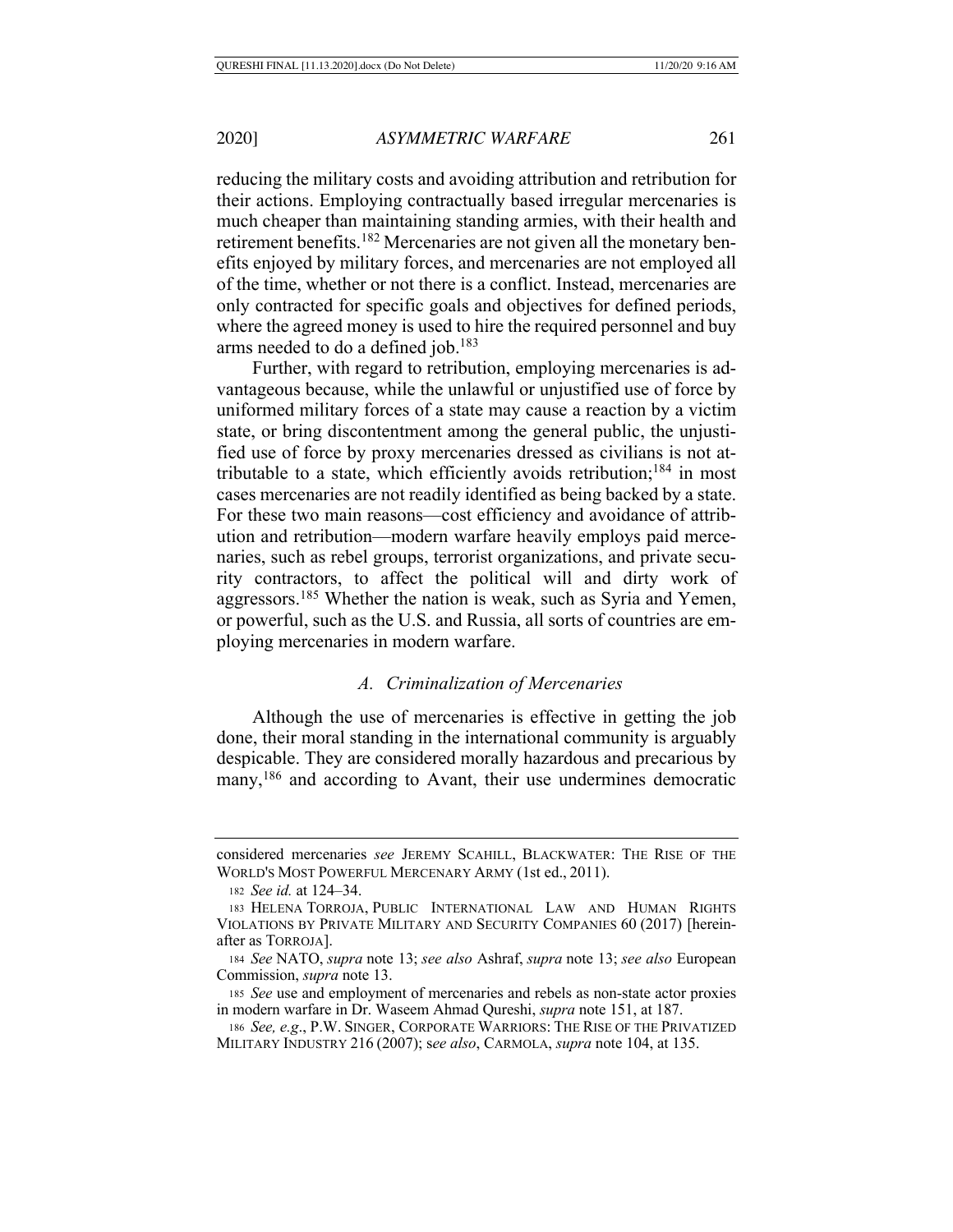control over the international use of force.<sup>187</sup> In international law, the Kellogg–Briand pact,<sup>188</sup> the UN Charter<sup>189</sup> and the Geneva Conventions<sup>190</sup> and their Additional Protocols,<sup>191</sup> require that states retain a monopoly on the use of force, which excludes granting prisoner of war (POW) status to mercenaries.192 In 1976, an Angolan court handed down the death penalty to U.S. mercenaries for their involvement in the Angolan liberation movement, for their crimes against peace and for being mercenaries, as was classified by UN resolutions.<sup>193</sup> In 1977, the Organization of African Unity, which included representatives from thirty-seven countries, adopted the Convention for the Elimination of Mercenaries to eliminate the use of mercenaries.194 For these reasons, *jus ad bellum* under Article 47 of the International Convention against the Recruitment, Use, Financing and Training of Mercenaries 1989 criminalizes the use of mercenaries, $195$  to affirm that the monopoly of using legitimate force belongs only to states.<sup>196</sup>

#### *B. Private Military Companies*

Despite the criminalization of the use of mercenaries, or the stigma attached to their use, modern warfare heavily employs mercenaries. However, to avoid any criminalization, litigation, or stigma attached to the term mercenaries, modern mercenaries changed their name from "private military companies" (PMCs) to "private security companies" and later to "private security providers."<sup>197</sup> Such organizations include the International Peace Operations Association

<sup>187</sup> *See* D. Avant & L. Seligman, *What Does Private Security in Iraq Mean for Democracy at Home*, *in* CARMOLA, *supra* note 104, at 135.

<sup>188</sup> The Kellogg–Briand Pact arts. I, II, & II (1928) (High Contracting Parties: State Governments).

<sup>189</sup> U.N. Charter art. 2(4) (All members: States).

<sup>190</sup> Geneva Convention, 1949, at preamble (is signed and contracted with State Governments: Sovereigns or Heads of States of the signatory Powers).

<sup>191</sup> Protocol Additional to the Geneva Conventions of Aug. 12, 1949 and Relating to the Protection of Victims of International Armed Conflicts, June 8, 1977, 1125 U.N.T.S. 3.

<sup>192</sup> *See* TORROJA, *supra* note 183, at 61.

<sup>193</sup> G.A. Res. 3102 (XXVIII) (Dec. 12, 1973); G.A. Res. 2548 (XXIV) (Dec. 11, 1969); G.A. Res. 2395 (XXIII) (Nov. 29, 1968); G.A. Res. 2465 (XXIII) (Dec. 20, 1968); *See* TORROJA, *supra* note 183, at 62.

<sup>194</sup> *See* TORROJA, *supra* note 183, at 62.

<sup>195</sup> International Convention against the Recruitment, Use, Financing and Training of Mercenaries art. 47, Dec. 4, 1989, 2163 U.N.T.S. 75.

<sup>196</sup> *See* TORROJA, *supra* note 183, at 62.

<sup>197</sup> *See id.* at 66.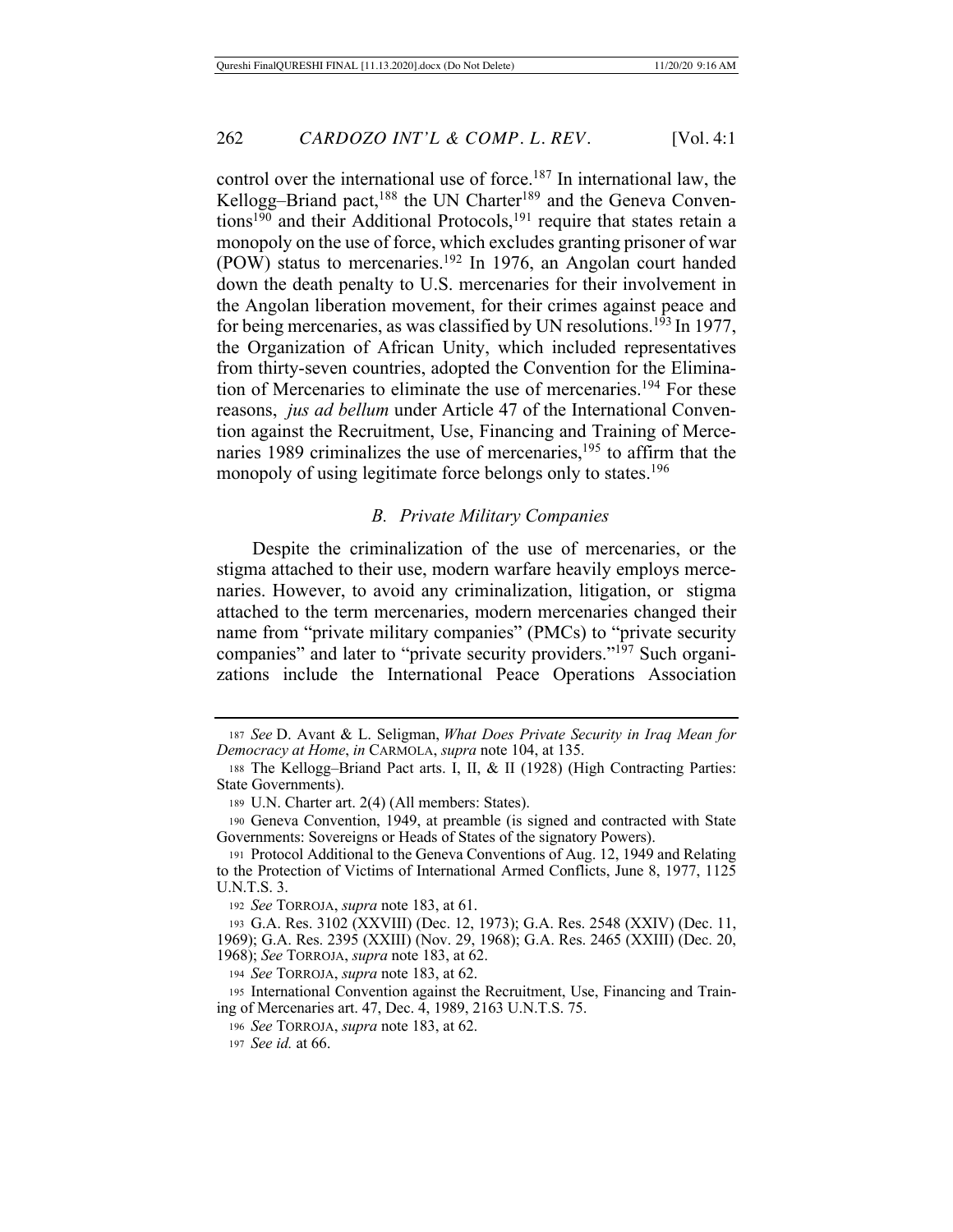(IPOA), the British Association of Private Military Companies (BAPSC), and many other PMCs working for the U.K., the U.S., Australia, Sweden, Switzerland, and Canada.198 The widespread use of mercenaries can be estimated by the number of dollars spent on mercenaries by the U.S. For instance, in 2014 alone, the U.S. Pentagon spent about 285 billion dollars on paid mercenaries.<sup>199</sup> Western countries use mercenaries pervasively, because the U.S., the U.K., and Western states that employ PMCs and paid mercenaries for war, do not believe that their use of mercenaries fit the definition of mercenaries under Article 47 of ICARUFTM 1989.<sup>200</sup> The use of mercenaries however, has routinely violated humanitarian law and the international laws around the use of force. For instance, a Swiss PMC known as Aegis, was found to be involved in a coup attempt in Equatorial Guinea; similarly, a South African PMC was found in violation of humanitarian law while providing security to the Swiss embassy in Baghdad, Iraq.201

PMCs can be used for secret operations, intelligence, military operations, espionage, and training; such PMCs include Academi (formerly Blackwater), Aegis Defense Service (formerly Sandline), Dyn-Corp, Garda World, and Avant Garde Maritime Services (AGMS).<sup>202</sup> Academi, for example, had directors that had previously been executives in the CIA, whereas American MPRI or L-3, included a U.S. Army chief and vice chief among its directors. Similarly, G4S employed former U.K. Home and Defense Secretaries. Mercenaries under PMC contracts have very vague objectives and are repeatedly contracted to subcontractors.203 The subcontractors hire mercenaries from the Third World because they are financially cheaper.<sup>204</sup> It has been noted that a vast number of ex-military officers and former members of intelligence agencies are hired by most PMCs.205

By changing their name, avoiding the term mercenaries, and by adopting codes of conduct that do not regulate, supervise, monitor, or hold mercenaries accountable, states that use mercenaries opportunely vitiate the requirements of criminalizing the use of mercenaries.206 For

<sup>203</sup> *See id*. at 67.

<sup>198</sup> *See id*.

<sup>199</sup> *See id.* at 65.

<sup>200</sup> *See id.* at 65–6.

<sup>201</sup> *See id.* at 66.

<sup>202</sup> *See* TORROJA, *supra* note 183, at 67, 74.

<sup>204</sup> *See id.* at 72–73.

<sup>205</sup> *See id.* at 67.

<sup>206</sup> *See id.* at 76.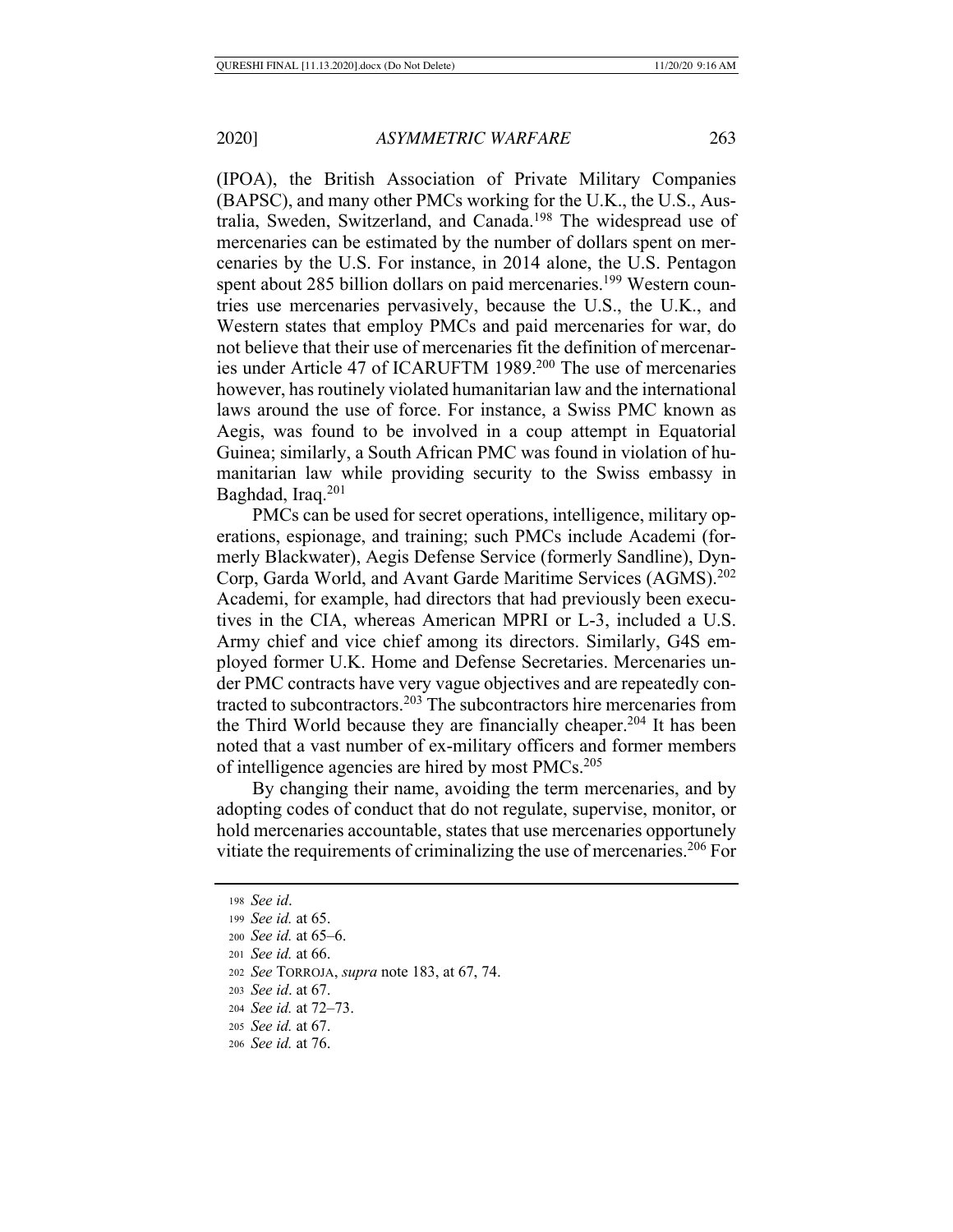instance, Blackwater was used by the U.S. in Pakistan to conduct secret operations to avoid accountability.<sup>207</sup> There is an urgent need for the adoption of an international convention to regulate the actions of mercenaries, PMCs, and NSAs.208

# *C. Mercenary Terrorists*

In addition to the employment of military officers and intelligence members, terrorists have also been known to employ mercenaries to do their "dirty work" and effect the political will of aggressive states. Individual contractors and terrorist organizations are also hired as mercenaries for states to carry out terrorist attacks in victim states, by killing and deliberately targeting innocent people,<sup>209</sup> while violating all laws of the international use of force and humanitarian law. Russia, for example, noted that the U.S. uses mercenaries, including loyal terrorist militants from YPG, to guard oilfields in Syria.<sup>210</sup> KRG officials also claim that the U.S. has been using YPG terrorists as mercenaries in Syria.211 The U.S. mercenaries are also used as paid assassins in Yemen and other Middle Eastern states to target political rivals.212 Similarly, during the years 2013 to 2017, the CIA also aided, supported, trained, and armed the Syrian rebels, through the "Train and Equip Program," who were known for their violations of humanitarian law, war crimes, and links with terrorist organizations who (alongside Al Qaeda and ISIS) fought the Assad regime and ISIS, which resulted in the deaths of hundreds of thousands of Syrian armed

<sup>207</sup> *See id.* at 68.

<sup>208</sup> *See* TORROJA, *supra* note 183, at 78.

<sup>209</sup> *See* examples of Carlos the Jackal, Sabri al-Banna or Abu Nidal, Nidal Organization, Hamant Lkahni as freelance contractor used as mercenary terrorists. JAMES CIMENT, WORLD TERRORISM: AN ENCYCLOPEDIA OF POLITICAL VIOLENCE FROM ANCIENT TIMES TO THE POST-9/11 ERA 674-76 (2d ed., Routledge 2015).

<sup>210</sup> *Russia says US replacing troops in Syria with mercenaries*, TRT WORLD (July 18, 2019), https://www.trtworld.com/middle-east/russia-says-us-replacing-troopsin-syria-with-mercenaries-28337.

<sup>211</sup> *US used YPG as mercenaries in Syrian conflict, KRG Official Says*, DAILY SABAH, https://www.dailysabah.com/politics/2019/11/21/us-used-ypg-as-mercenaries-in-syrian-conflict-krg-official-says (last updated Dec. 20, 2019, 1:50 A.M.); *see also* MCFATE, *supra* note 8, at 124–134 ("More than 50% of U.S combatants in Iraq and Afghanistan wars were mercenaries, specifically they were 50% in Iraq and 70% in Afghanistan.").

<sup>212</sup> Aram Roston, *A Middle East Monarchy Hired American Ex-Soldiers To Kill Its Political Enemies.*, *This Could Be The Future Of War*, BUZZFEED NEWS (Oct. 16, 2018), https://www.buzzfeednews.com/article/aramroston/mercenaries-assassination-us-yemen-uae-spear-golan-dahlan.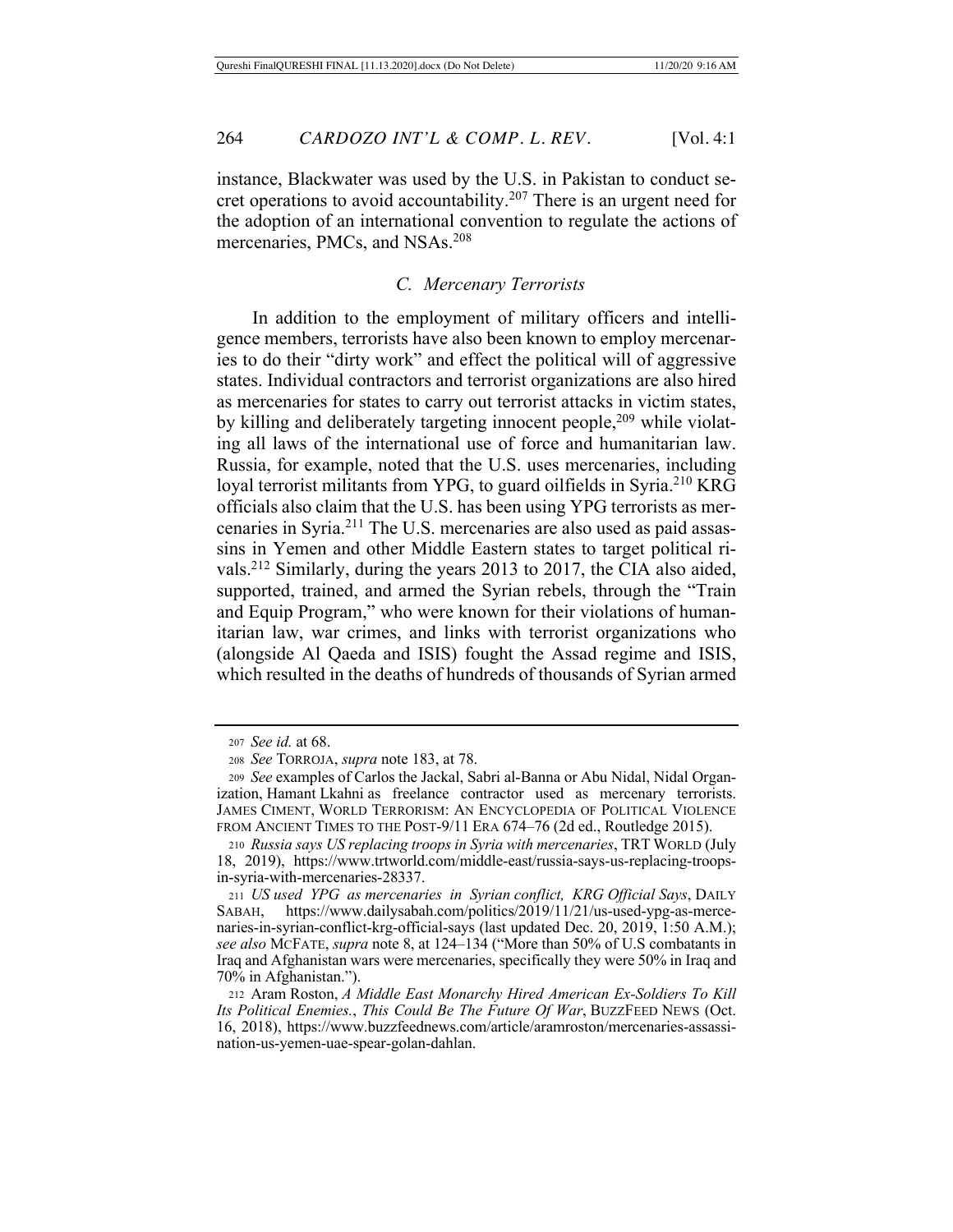forces members, the massacre of Kurds, and the increased violence in Syria. $213$ 

Nevertheless, there are exceptions. For example, one PMC tried to market itself as an ethical security company by the name of "Blue Sky Group International Security Company," by providing humanitarian and guarding services, and by declining services in dangerous regions, such as Iraq. But they soon went out of business by stating that the "current climate did not allow them to conduct business."214

# *D. Moral Problems*

Michael Walzer, Professor Emeritus at the Institute for Advanced Study at Princeton University, is of the view that the greatest moral problem in the use of PMCs is that there is no accountability for their use.215 He added that "[t]he state is the only reliable agent of public responsibility that we have. Of course, it often isn't reliable, and it often doesn't represent a democratic public. Still, there isn't any agency other than the state that can authorize and then control the use of force—and whose officials are at times, accountable to the rest of  $\mu$ s."216

Although the morality of using mercenaries, as well as the morality of the means mercenaries employ, are criticized by many, the states that use them as agents who do their dirty work and are equally blameworthy. Americans have admitted that their desired political objectives require ethically questionable means.<sup>217</sup> It is naïve to believe that mercenaries are a necessary evil, or a lesser evil used for a greater good. Therefore, mercenaries can be seen as Walzer's problem of "dirty hands,"<sup>218</sup> because the very nature of mercenaries can be described as dirty.<sup>219</sup> Proponents of the use of mercenaries, according to Walzer and Weber, employ the language of *necessity*, *the lesser evil*,

<sup>213</sup> Mehdi Hassan, *Everyone Is Denouncing the Syrian Rebels Now Slaughtering Kurds. But Didn't the U.S. Once Support Some of Them?*, THE INTERCEPT (Oct. 26, 2019), https://theintercept.com/2019/10/26/syrian-rebels-turkey-kurds-accountability/.

<sup>214</sup> *See* CARMOLA, *supra* note 104, at 135.

<sup>215</sup> Michael Walzer, *Mercenary Impulse*, THE NEW REPUBLIC (Mar. 12, 2008), https://newrepublic.com/article/62864/mercenary-impulse. *See also* CARMOLA, *supra* note 104, at 136.

<sup>216</sup> Walzer, *supra* note 215. *See also* CARMOLA, *supra* note 104, at 136.

<sup>217</sup> *See* CARMOLA, *supra* note 104, at 136.

<sup>218</sup> *See generally* Michael Walzer, *Political Action: The Problem of Dirty Hands*,

<sup>2(2)</sup> PHIL. & PUB. AFF. 160-180 (1973) [hereinafter Walzer, *Political Action*].

<sup>219</sup> *See* CARMOLA, *supra* note 104, at 137.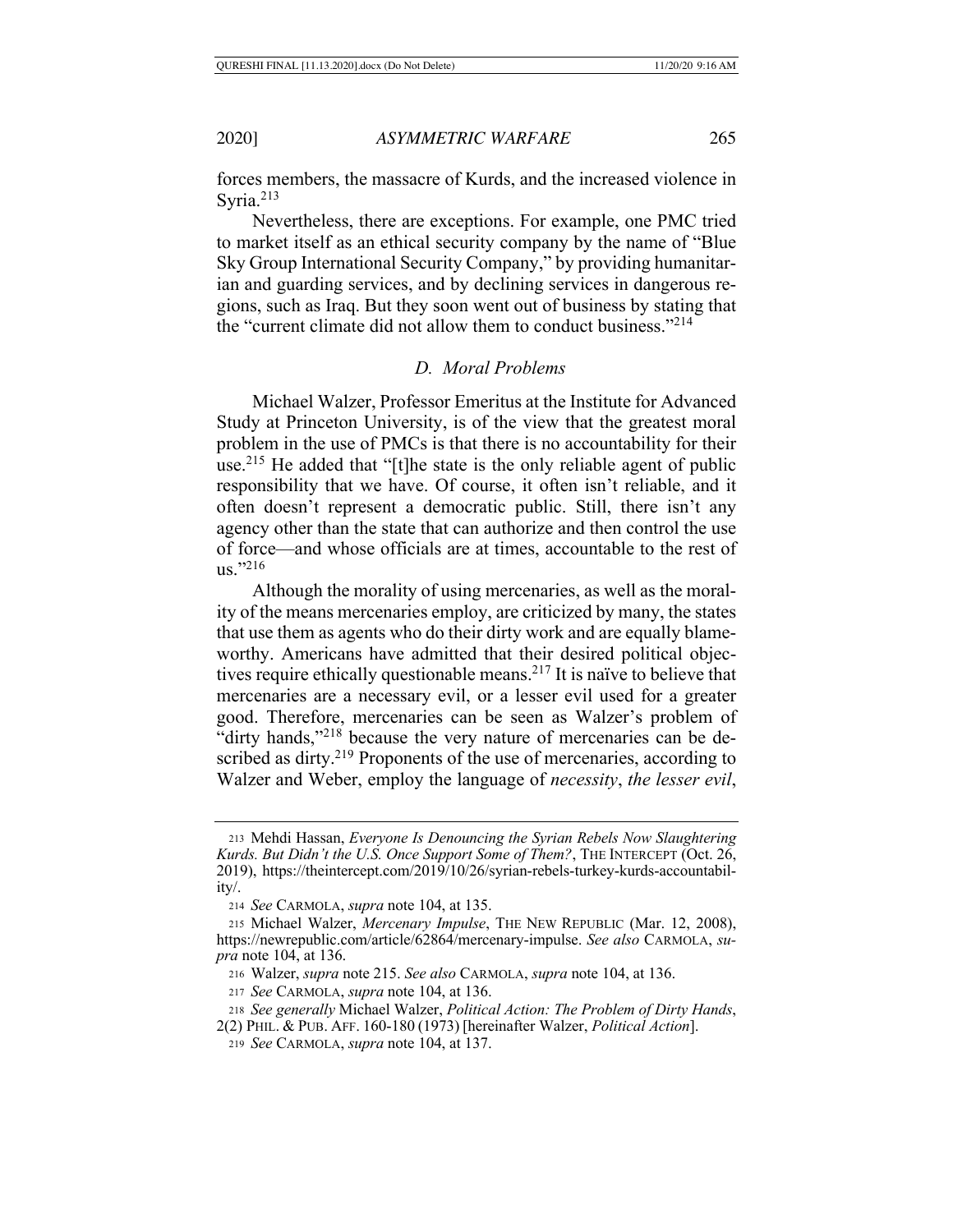*lack of military resources and political will* to justify the employment of mercenaries, while conveniently ignoring all of the wrongs and consequences attached to mercenaries themselves.<sup>220</sup>

Moreover, there are a number of moral problems attached to the use of mercenaries. One problem is that mercenaries disproportionately violate humanitarian law and do not respect the international law of using force.221 Another problem with the employment of mercenaries is their diffused responsibility. Many hands are involved in the contracts with mercenaries, which conveniently diffuses the problem of accountability and attribution. This problem is known as the problem of *slippery hands* or the problem of *many hands*, which brings us back to the principal agent conundrum.222 The use of *many faces and hands* of mercenaries was employed in Iraq and Afghanistan, where it was difficult to identify what groups of people were fighting with whom, and who was to ultimately be held responsible, without a distinguishable chain of command.<sup>223</sup> Another problem is the peripheral forces problem, where the right hand does not know what the left hand is doing. Floyd Abrams puts it this way: democracies need the ability "to do things off the books and below the radar" of accountability for the sake of survival, but such things should never be legalized.<sup>224</sup> A diversion from ethically approved practices or the permission of roguish behavior is allowed by democracies to achieve certain political objectives that are otherwise inconceivable for the necessary good.225 This is how most intelligence agencies behave and work. Intelligence agencies also employ unlawful means to get political jobs done. These jobs are executed by clandestine means, because either using such techniques is unlawful or using lawful means is ineffective. So, the problem with the unleashing of the left hand by the right is that, if the left hand is allowed to work below the radar and off the books, then

<sup>223</sup> *Id.*

<sup>220</sup> *Id.*

<sup>221</sup> *Id.* at 137-8.

<sup>222</sup> *Id.* at 138.

<sup>224</sup> Alan M. Dershowitz, *Torture Reasoning,* PBS, http://www.pbs.org/inthebalance/pdf/dershowitz-tortured-reasoning.pdf, at 26, (last visited Sept. 3, 2020); *See,* Alan M. Dershowitz*, Torture and Democratic Accountability: An Oxymoron, cited in* DEAN REUTER & JOHN YOO, CONFRONTING TERROR: 9/11 AND THE FUTURE OF AMERICAN NATIONAL SECURITY 107 (2011); *see also,* Alan M. Dershowitz, *There Is a Need to Bring an Unfortunate Practice Within the Bounds of Law, cited in* STUART GOTTLIEB, DEBATING TERRORISM AND COUNTERTERRORISM: CONFLICTING PERSPECTIVES ON CAUSES, CONTEXTS, AND RESPONSES 336 (2014); *see also,* CARMOLA, *supra* note 104, at 138.

<sup>225</sup> *See* CARMOLA, *supra* note 104, at 139.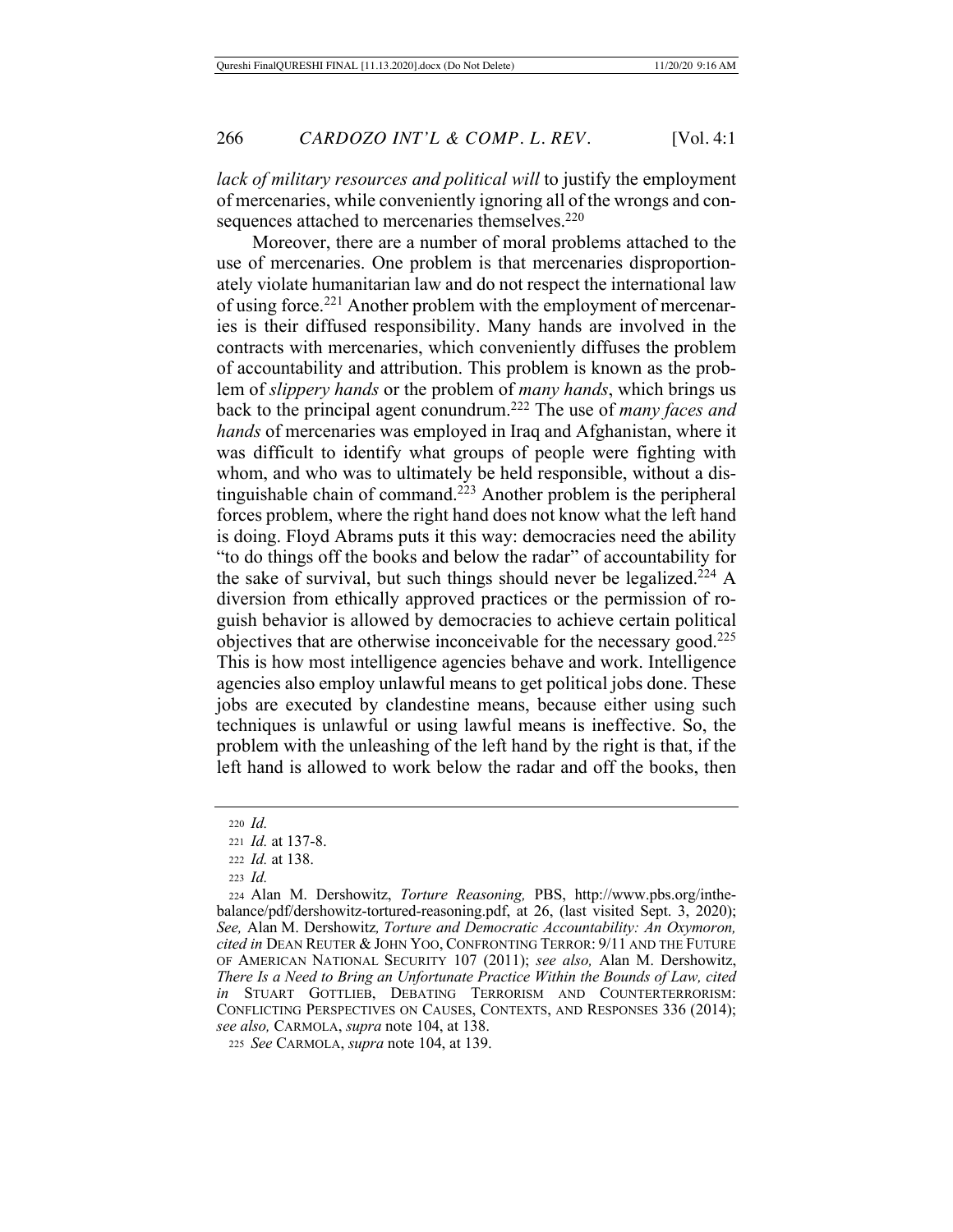how can the chain of command in the right hand hold the left responsible?226 This case is applicable to both the use of agencies and the use of mercenaries.

### *E. Proponents of PMCs*

Proponents of the ethics of using PMCs see the use of mercenaries as the global privatization of the business of security.<sup>227</sup> For instance, Frost assumes that every person is both a citizen of a state and a citizen of a cosmopolitan global society.228 Therefore, anyone can hire security personnel in other territories while enjoying these citizenships as long as the mercenaries do not abuse anyone else's rights:229 in a global cosmopolitan world, everyone has a right to do his business anywhere in the world so long as they do not abuse anyone's rights. To condemn illegal activities that violate the rights of a state or people, Frost uses examples of Aegis as a PMC to explain that, if a PMC's actions are deemed crimes of terrorism and treason, its actions are undermining the PMC business.<sup>230</sup> He admits that an ideal PMC business is only conceivable without state borders, and without the violation of any international laws or domestic laws, but in practicality an international PMC business is bound to create ethical problems.231 As major uses of PMCs during armed conflicts are international in nature, the ideal use of PMCs as an efficient replacement for armed military forces that does not violate international or domestic law and people's rights, does not exist.<sup>232</sup>

Site-specific security can obscure the larger ethical problems of using PMCs. For instance, Baker is a proponent of the use of PMCs. He uses an example of a bouncer and a girl in a dangerous neighborhood: "believing that her chances of being attacked are high. Jane enters into a contractual arrangement with a bouncer at a nightclub she happens to pass, who agrees to protect her walk through the

<sup>232</sup> *See* FROST*, supra* note 227, at 143; *see also*, CARMOLA, *supra* note 104, at 143.

<sup>226</sup> *Id.*

<sup>227</sup> MERVYN FROST, *Regulating Anarchy: The Ethics of PMCs in Global Civil Society*, *in* PRIVATE MILITARY AND SECURITY COMPANIES: ETHICS, POLICIES AND CIVIL-MILITARY RELATIONS (Andrew Alexandra, Deane-Peter Baker & Marina Caparini eds., 2004), at 142-64 [*hereinafter as* FROST]; *see Also* Carmola, *supra* note 104, at 142.

<sup>228</sup> FROST*, supra* note 227, at 142-64; *see also,* CARMOLA, *supra* note 104, at 142. <sup>229</sup> *See* FROST*, supra* note 227, at 142-64; *see also,* CARMOLA, *supra* note 104, at 142.

<sup>230</sup> *See* FROST*, supra* note 227, at 143; *see also,* CARMOLA, *supra* note 104, at 143.

<sup>231</sup> *See* FROST*, supra* note 227, at 143; *see also,* CARMOLA, *supra* note 104, at 143.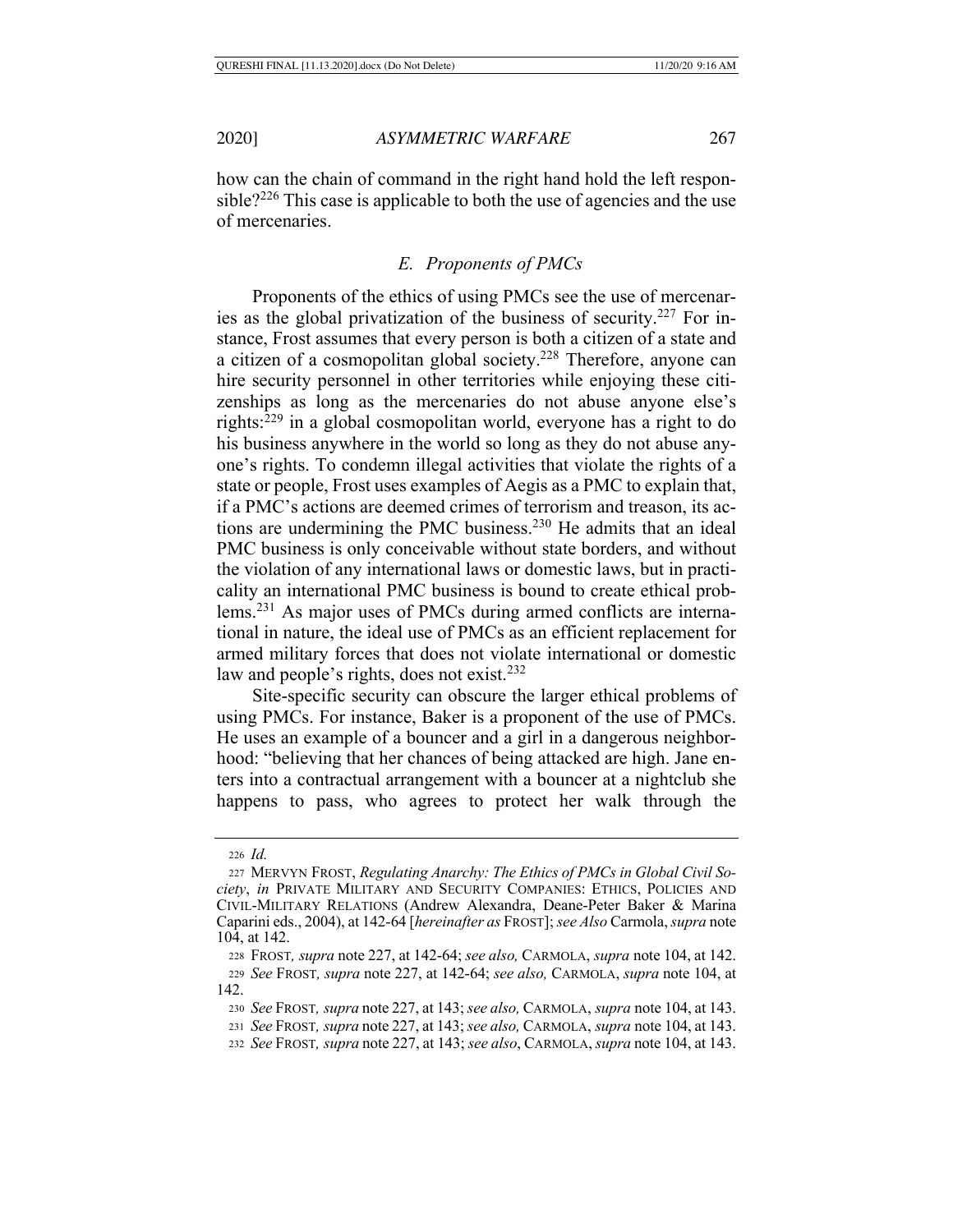neighborhood for an agreed fee.233 As it happens, Jane is attacked, and her companion does intervene to save her. Do we think that Jane's companion is in some sense unethical? No."234 Of course, this example raises no ethical concern, unless questions of accountability and violations of rights are raised. For instance, what if the bouncer instead robs and rapes Jane on foreign soil? What if the bouncer protects Jane, but robs someone else during or after his job? What if Jane asks the bouncer to rob someone for money in foreign territory? Or, worse, what if Jane asks the bouncer to kill people illegally with clandestine means? The illegal use of force in a foreign land by a bouncer, mercenaries, or agencies, is not at all ethical. Hiring PMCs or mercenaries to do dirty jobs in foreign territory violates international laws of using force and of sovereignty.235 For a bouncer not to violate any laws, including domestic laws or humanitarian laws, in a foreign country, is perfectly fine. But problems arise when a bouncer or mercenaries violate humanitarian law or the laws of using force or domestic laws in foreign lands.

On the other hand, militaries, conventional armed forces, and police forces have clear chains of command and legal systems, and they can easily be held responsible in the event of such violations or misconduct. But private contractors, mercenaries, or such bouncers in foreign lands lack an equivalent legal system, chain of command, and consequently any accountability mechanism. If Jane had contracted the police or the official armed forces, these forces would have social and public responsibilities in addition to their private contract with Jane, which is a more comprehensible relationship, with additional attached attainability.236 PMCs or mercenaries can provide security to people in foreign lands, but they cannot provide justice because they are ethically problematic, owing to their social impact even in instances where they do not violate any laws. Without the possibility of accountability, mercenaries are not merely providing security

<sup>235</sup> Dr. Waseem Ahmad Qureshi, *supra* note 151.

<sup>233</sup> DEANE-PETER BAKER, *Of 'Mercenaries' and Prostitutes: Can Private Warriors Be Ethical?, in* PRIVATE MILITARY AND SECURITY COMPANIES: ETHICS, POLICIES AND CIVIL-MILITARY RELATIONS 30, 39 (Andrew Alexandra, Deane-Peter Baker & Marina Caparini eds., 2008); *see also,* CARMOLA, *supra* note 104, at 145.

<sup>234</sup> DEANE-PETER BAKER, *Of 'Mercenaries' and Prostitutes: Can Private Warriors Be Ethical?, in* PRIVATE MILITARY AND SECURITY COMPANIES: ETHICS, POLICIES AND CIVIL-MILITARY RELATIONS 30, 39 (Andrew Alexandra, Deane-Peter Baker & Marina Caparini eds., 2008); *see also,* CARMOLA, *supra* note 104, at 145.

<sup>236</sup> *See* CARMOLA, *supra* note 104, at 145.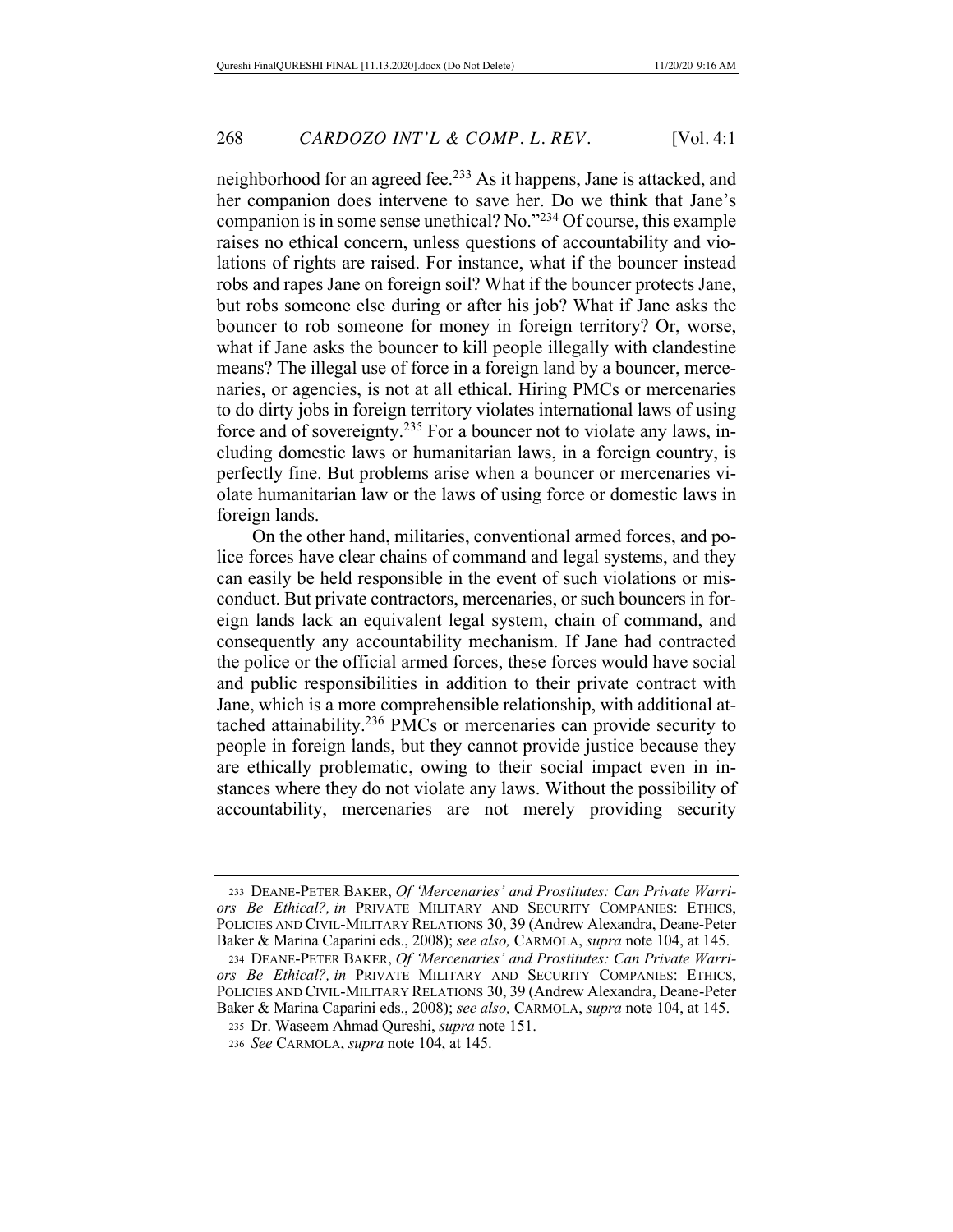services; instead, they are employed to use unlawful or unjustified force to avoid retribution and attribution.237

## IV. CONCLUSION

McKenzie has identified information wars, weapons of mass destruction, chemical weapons, guerrilla tactics, targeting of noncombatants and their property, and terrorism as weapons of asymmetrical warfare.<sup>238</sup> The underlying idea remains focused on the strategic need to subvert the conventional military paradigm of using firepower, air power, and military ethics and morality.239 This subversion in the paradigm of military use is inherently moral in nature,  $240$  disregarding the moral duties not to target civilians, not to cause excess of destruction, to be proportional, and to enforce war crimes. These tactics were used by Western powers long before they were the focus of the global community.<sup>241</sup> Although asymmetric warfare is often understood narrowly to be unconventional warfare used by terrorist groups to fight Western countries,<sup>242</sup> it is also extensively employed by Western countries to destabilize targeted states.<sup>243</sup> For instance, Jihadi groups and NSAs, today known as the Taliban, were created by the U.S. to fight the Soviet Union in the 1990s.<sup>244</sup> Similarly, the U.S. and its allies currently use mercenaries, NSAs, and rebel groups in the Middle East to overthrow undesirable leaders such as the Assad regime in Syria and Gaddafi in Libya, by creating unrest and rebellion in the targeted nation.<sup>245</sup> Funds and arms given to NSAs by Western powers also end up in the hands of terrorist groups, so they flourish, while the whole region is destabilized.246

Under the international law of using force, a victim state—to be able to use defensive force—must prove the effective control of NSAs

<sup>237</sup> *See* NATO, *supra* note 13. *See also* Ashraf, *supra* note 13. *See also*, European Commission, *supra* note 13.

<sup>238</sup> *See* McKenzie, *supra* note 26, at 19–54, for a discussion of *A Typology of Asymmetry: What, Who, and When?; see also* RODIN, *supra* note 1.

<sup>239</sup> *See* RODIN, *supra* note 1.

<sup>240</sup> *See id.*

<sup>241</sup> *See* Billard, *supra* note 39.

<sup>242</sup> *See* RODIN, *supra* note 1.

<sup>243</sup> *See* Qureshi, *supra* note 22.

<sup>244</sup> *See* Billard, *supra* note 39.

<sup>245</sup> *See* Qureshi, *supra* note 22.

<sup>246</sup> *See* Qureshi, *supra* note 22; s*ee also* FM 3-24, *supra* note 22, at B-15; *see also* Shelbourne, *supra* note 22; *see also* NATO, *supra* note 13.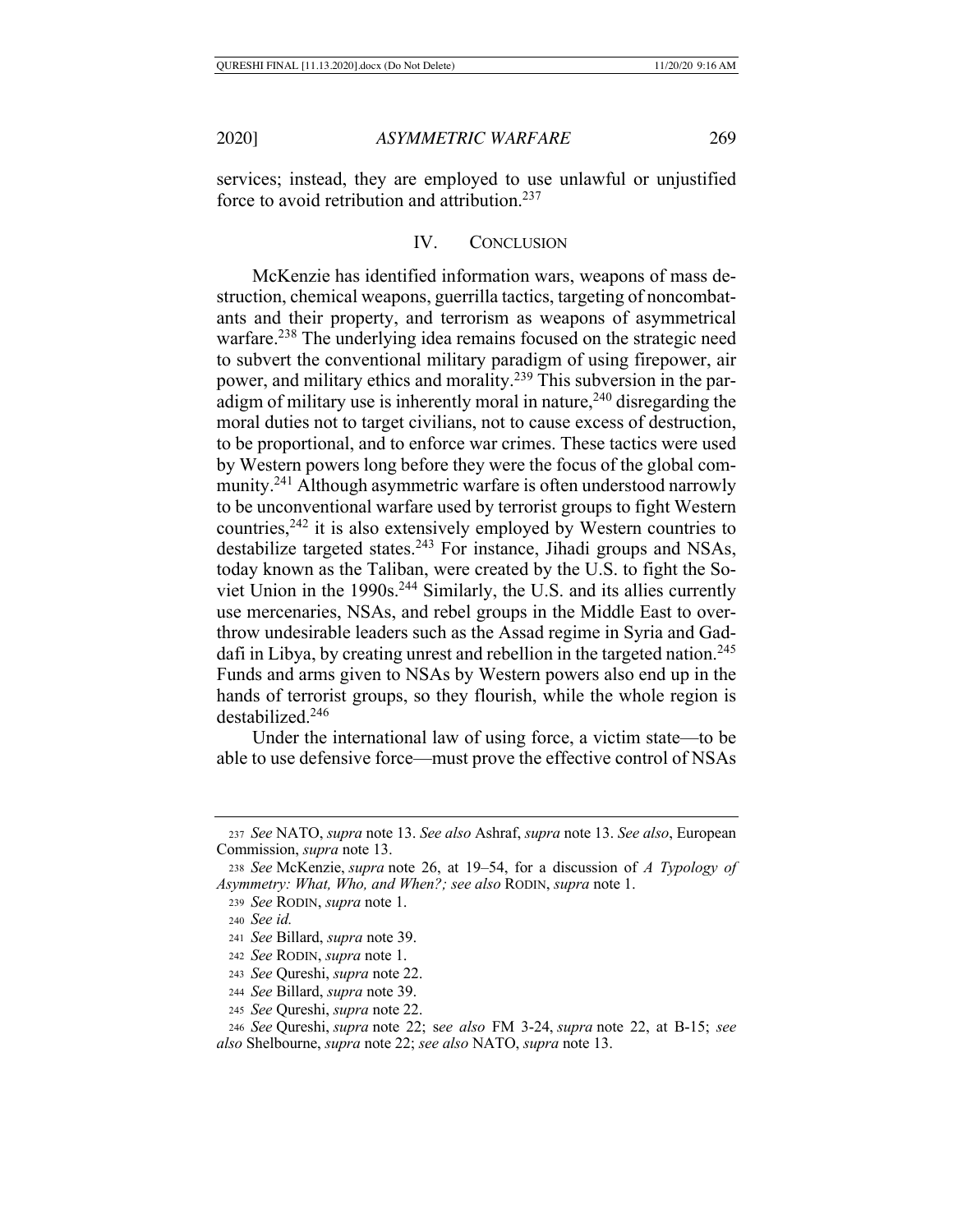by a government.<sup>247</sup> This lacuna in the legal system is exploited by aggressive or powerful states that destabilize target states in pursuit of their national political interests, as a form of hybrid warfare.<sup>248</sup> To avoid attribution and retribution, powerful states avoid conventional confrontation in cases where direct confrontation is deemed unjustified or unlawful. Powerful governments also use NSAs because they are cheaper to employ on a contractual basis than maintaining conventional armed forces.<sup>249</sup> By contrast, the weak parties in a conflict use unorthodox methods to overcome the imbalance in firepower, technology, and military, which might obtain desired military outcomes, that if fought with conventional methods, could turn into a swift defeat at the hands of the powerful.250

The elemental characteristics in the morality of asymmetric warfare are that it puts civilian lives in danger and deliberately targets noncombatant and innocent people.251 The consequentialist school of thought in morality is of the view that asymmetric warfare is justified by its improved efficiency, low costs, better results, and lower casualties.252 By contrast, and contrary to the widespread assumption that asymmetric warfare can de-escalate situations, the events of 9/11, proved that it creates the opposite effect, by increasing violence and war, which means that the consequentialist argument that asymmetric warfare is more efficient is arguably fallacious.

Another moral problem with asymmetric warfare is that it does not respect the international law of *jus in bello*, especially the principle of distinction, which grants civilians and innocent people immunity from being directly targeted.253 Apart from international legal obligations, morally speaking, no innocent human being may be directly targeted, even during wars.254 But asymmetric guerrilla tactics not only put civilian and innocent people lives in danger by using them as human shields,  $255$  they also directly target them.  $256$ 

<sup>247</sup> *See* Nicaragua Case, *supra* note 10, ¶¶ 105–115.

<sup>248</sup> *See* NATO, *supra* note 13; s*ee also* Ashraf, *supra* note 13; s*ee also* European Commission, *supra* note 13.

<sup>249</sup> *See* MCFATE, *supra* note 8, at 124–134.

<sup>250</sup> *See* RODIN, *supra* note 1, at 154–155.

<sup>251</sup> *See id.* at 156.

<sup>252</sup> *Id.*

<sup>253</sup> *Id.*

<sup>254</sup> *See* SHAPCOTT, *supra* note 88, at 170.

<sup>255</sup> *See* RODIN, *supra* note 1, at 158.

<sup>256</sup> *See* 9/11 Attack, *supra* note 71; *see also*, Peshawar Attack, *supra* note 69.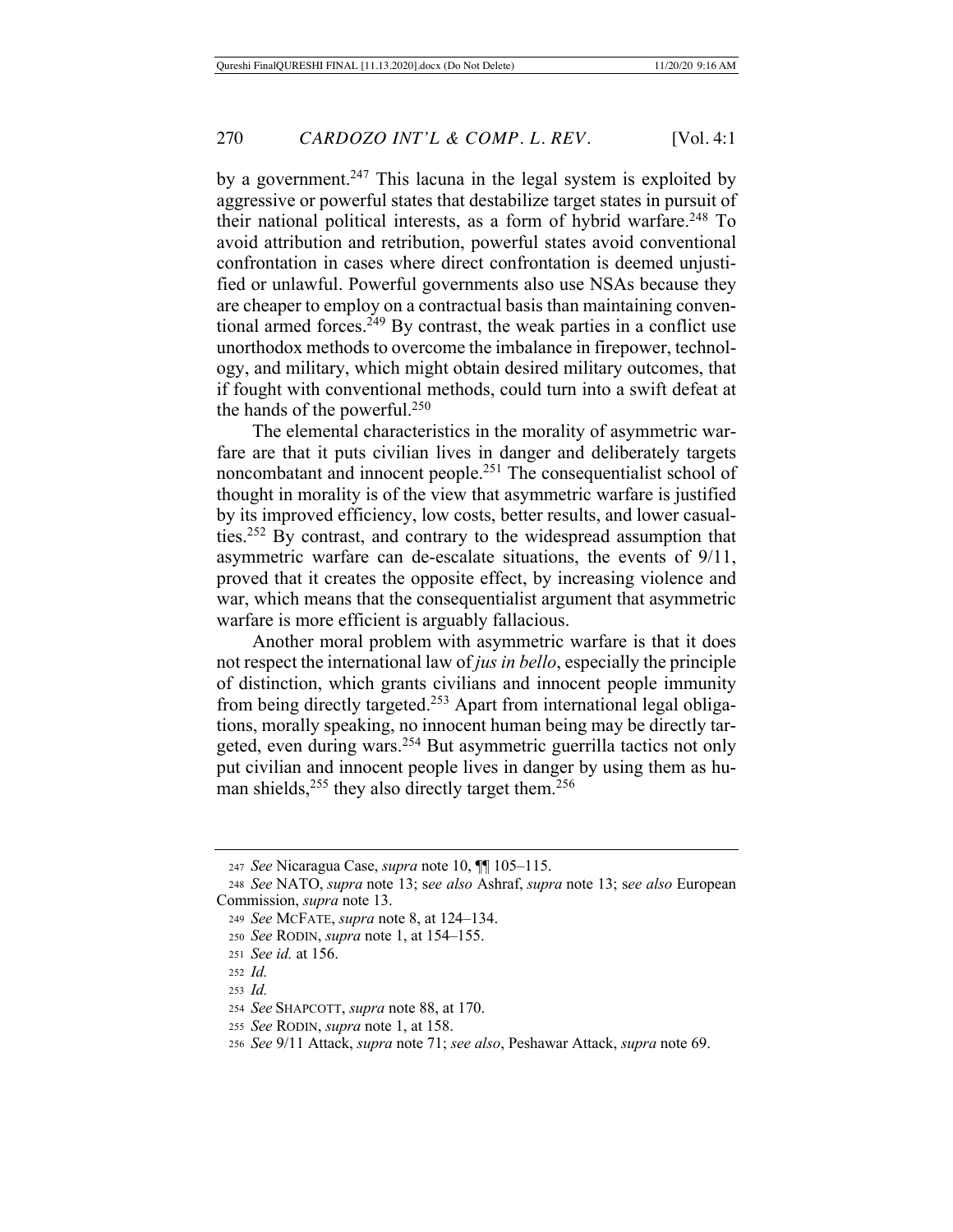David Rodin argues that, just as in chess, weak parties are justified in using asymmetric warfare in a conflict in order to obtain a more fair contest and equalize their chances of success.<sup>257</sup> Therefore, according to Rodin, weak parties in a conflict are justified in derogating from *jus in bello* principles, in order to remedy the substantial inequality in military strength.258 Supporters of asymmetric warfare therefore argue that the *jus in bello* rules must be relaxed for the weak, to achieve a level playing field, so that both parties receive an equal chance of success.259 However, the problem with this kind of effort and argument is that achieving a chess-like level field in practical terms is impossible, because each country's military strengths and weapons technologies differ. Therefore, allowing weak parties to violate humanitarian law, just because they are weak, is morally unreasonable. Rodin also argues that asymmetric warfare tactics—more specifically guerrilla war tactics—are more efficient than conventional warfare techniques for weak parties.<sup>260</sup> Efficiency is not enough to justify derogation from IHL, because derogation needs a moral justification as well. If the goal of using asymmetric warfare is to provide weak fighting groups a fairer chance of success (which is practically impossible), then what about fairness for innocent people? Even if, for the sake of argument, a weak group is wronged or subjected to aggression by a powerful enemy, how can that justify the wrong committed by weak parties against innocent people, who have committed no wrong?

An improvement of the fairness argument to help the weak is the notion of exceptionalism. Fritz Allhoff argues that, because NSAs use guerrilla tactics and terrorism as efficient techniques, military forces or state actors should also be allowed to violate humanitarian or human rights law in order to efficiently fight terrorists.261 Allhoff uses the language of necessity to justify torture, indefinite detention, violation of due process of law, and assassination, while noting that these processes are strictly prohibited in international law.262 Confining suspected terrorists for longer periods of time following a specific event is not problematic, and is allowed in grave situations. The problem is evident however when reviewing the disrespect and violation of "the

<sup>257</sup> *See* RODIN, *supra* note 1, at 154–159.

<sup>258</sup> *Id.*

<sup>259</sup> *See* RODIN, *supra* note 1, at 159.

<sup>260</sup> *See id.* at 158-61.

<sup>261</sup> *See* Allhoff, *supra* note 110, at 203-10.

<sup>262</sup> *See id.* at 203-15.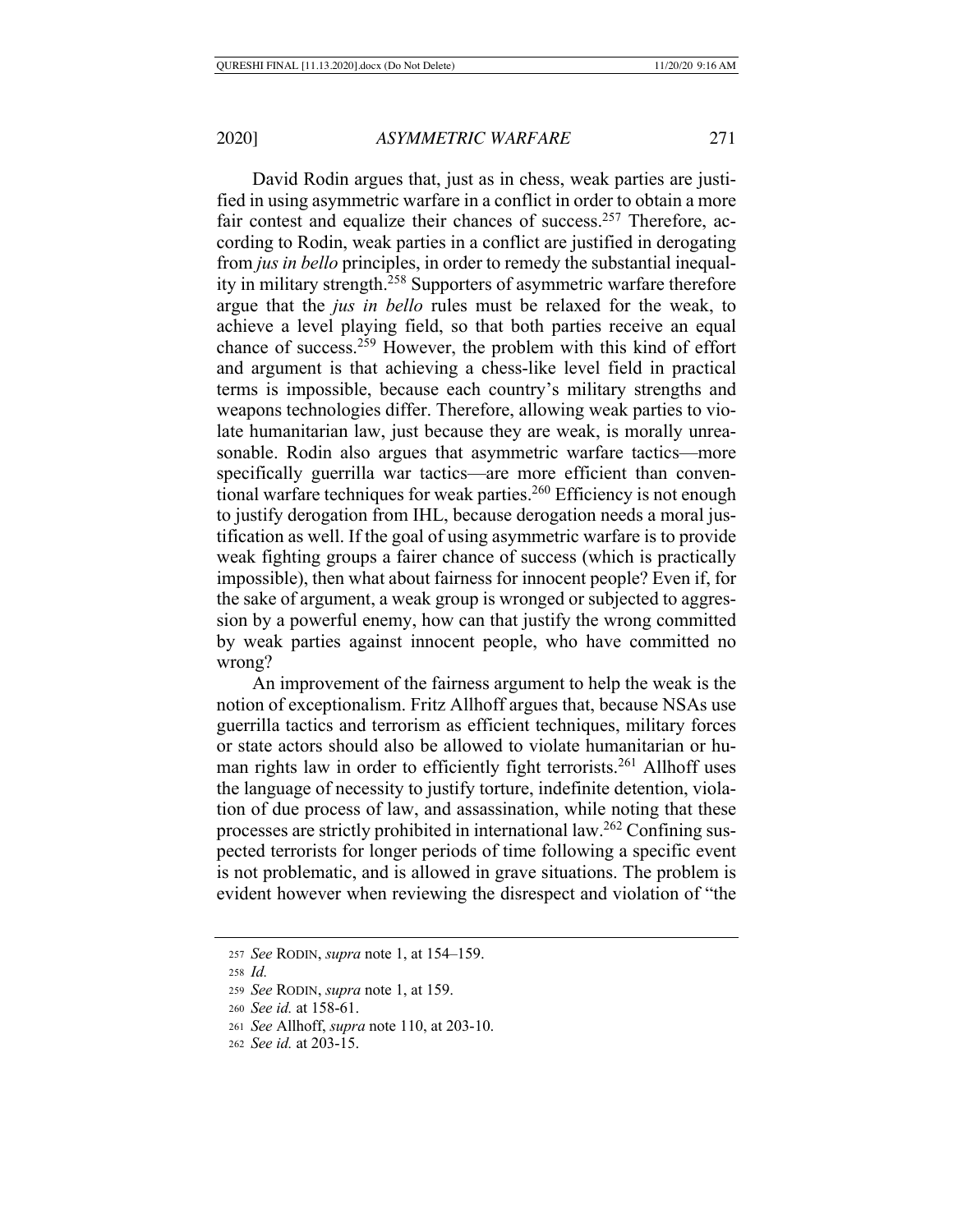protocols or the due process of law."263 If suspects are not identified properly, and the due process of law is not followed, innocent people are put behind bars for indefinite periods of time and wrongly subjected to assassination and torture.

Furthermore, under asymmetric warfare, PMCs and mercenaries are used for secret operations, intelligence, military operations, espionage, and training, and they are notorious for violations of international law.264 In addition to the employment of ex-military officers and intelligence members, terrorists are also seen to be employed as mercenaries to do the dirty works and effect the political will of states.<sup>265</sup> *Jus ad bellum* under Article 47 of the International Convention against the Recruitment, Use, Financing and Training of Mercenaries 1989 explicitly criminalizes the use of mercenaries,  $266$  to affirm the monopoly of using legitimate force belongs only to a state.267 Nevertheless, subcontractors hire mercenaries from the Third World countries because they are cheaper, and the main motivation for hiring mercenaries is for financial benefit.<sup>268</sup> Employing mercenaries is also advantageous because, while the unlawful or unjustified use of force by uniformed military forces of a state may cause retaliatory action by a victim state, or bring discontentment among the general public, the unjustified use of force by proxy mercenaries dressed as civilians is not attributable to a state, which efficiently avoids retribution.<sup>269</sup>

Proponents of the use of mercenaries, according to Walzer and Weber, employ the language of *necessity*, *the lesser evil*, and *lack of military resources and political will* to justify the employment of mercenaries, while conveniently ignoring all the wrongs and consequences attached to mercenaries.270 For instance, a derogation from ethically approved practices or the permission of roguish behavior is allowed by democracies to achieve certain political objectives that are otherwise inconceivable for the necessary good.271 The moral problem with the employment of mercenaries is the diffusion of responsibility.

<sup>263</sup> Ajunwa, *supra* note 112.

<sup>264</sup> *See* Torroja, *supra* note 183, at 67 & 74.

<sup>265</sup> *See* use and employment of mercenaries and rebels as non-state actor proxies in modern warfare in: Dr. Waseem Ahmad Qureshi, *supra* note 138.

<sup>266</sup> G.A. Res. 44/34, art. 4 (1989) (entered into force Oct. 20, 2001).

<sup>267</sup> *See* Torroja, *supra* note 183, at 62.

<sup>268</sup> *See id.* at 72–3.

<sup>269</sup> *See* NATO, *supra* note 13; *See also* Ashraf, *supra* note 13; *see also* European Commission, *supra* note 13.

<sup>270</sup> *See* CARMOLA, *supra* note 104, at 137.

<sup>271</sup> *See id.* at 139.